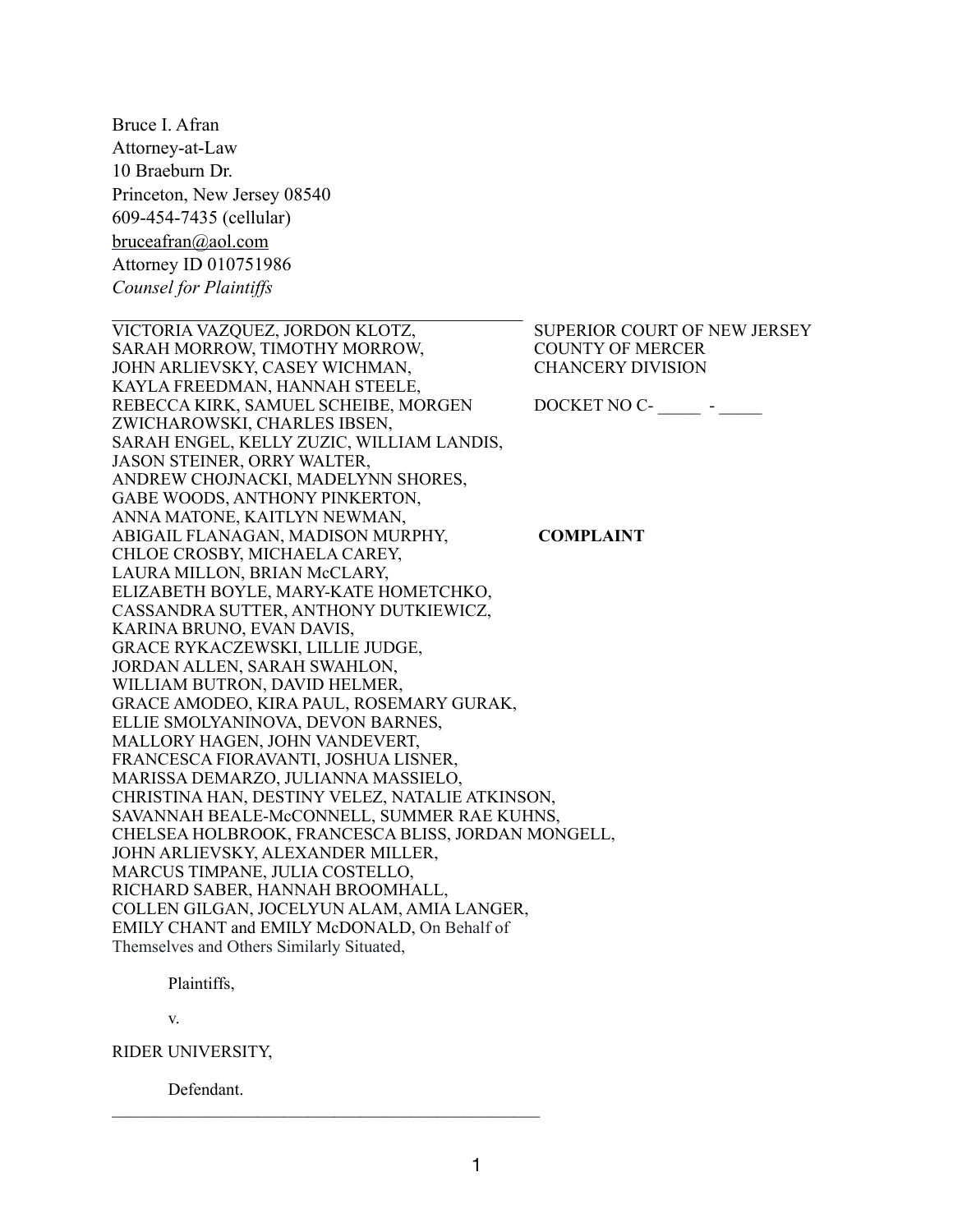#### **PRELMINARY STATEMENT**

### **PARTIES AND VENUE**

1. RIDER UNIVERSITY ("Rider"), is a not-for-profit charitable educational institution with  $501(c)(3)$  exempt status organized under the laws of the State of New Jersey. Rider is an institution of higher education that provides degrees to undergraduate and graduate students in liberal arts, fine arts, music, business and other fields.

2. Plaintiffs are all freshman, sophomore, junior and senior undergraduates, or graduate students, currently enrolled at Westminster Choir College; plaintiffs will be materially harmed and affected by Rider University's stated intent to move Westminster Choir College in or by September 2020 from its Princeton campus to Rider's Lawrence campus; plaintiffs also assert the interest of future Westminster students not yet enrolled who will also be deprived of the academic, educational and religious mission of Westminster and its facilities as a result of such move.

3. Plaintiffs are enrolled undergraduates or graduate students at Westminster Choir College, as follows: VICTORIA VAZQUEZ is a Junior; JORDAN KLOTZ is a Freshman; TIMOTHY MORROW is a Junior; SARAH MORROW is a Senior; JOHN ARLIEVSKY is a Freshman; CASEY WICHMAN is a Senior; HANNAH STEELE is a Senior; REBECCA KIRK is a Sophomore; SAMUEL SCHEIBE is a Junior; MORGEN ZWICHAROWSKI is a Sophomore; CHARLES IBSEN is a Sophomore; SARAH ENGEL is a Junior; JASON STEINER is a Junior; ORRY WALTER is a Freshman; MADELYNN SHORES is a Freshman; ANNA MATONE is a Junior; ANTHONY PINKERTON is a Junior; MADISON MURPHY is a Junior; GABE WOODS is a Junior; ABIGAIL FLANAGAN is a Sophomore;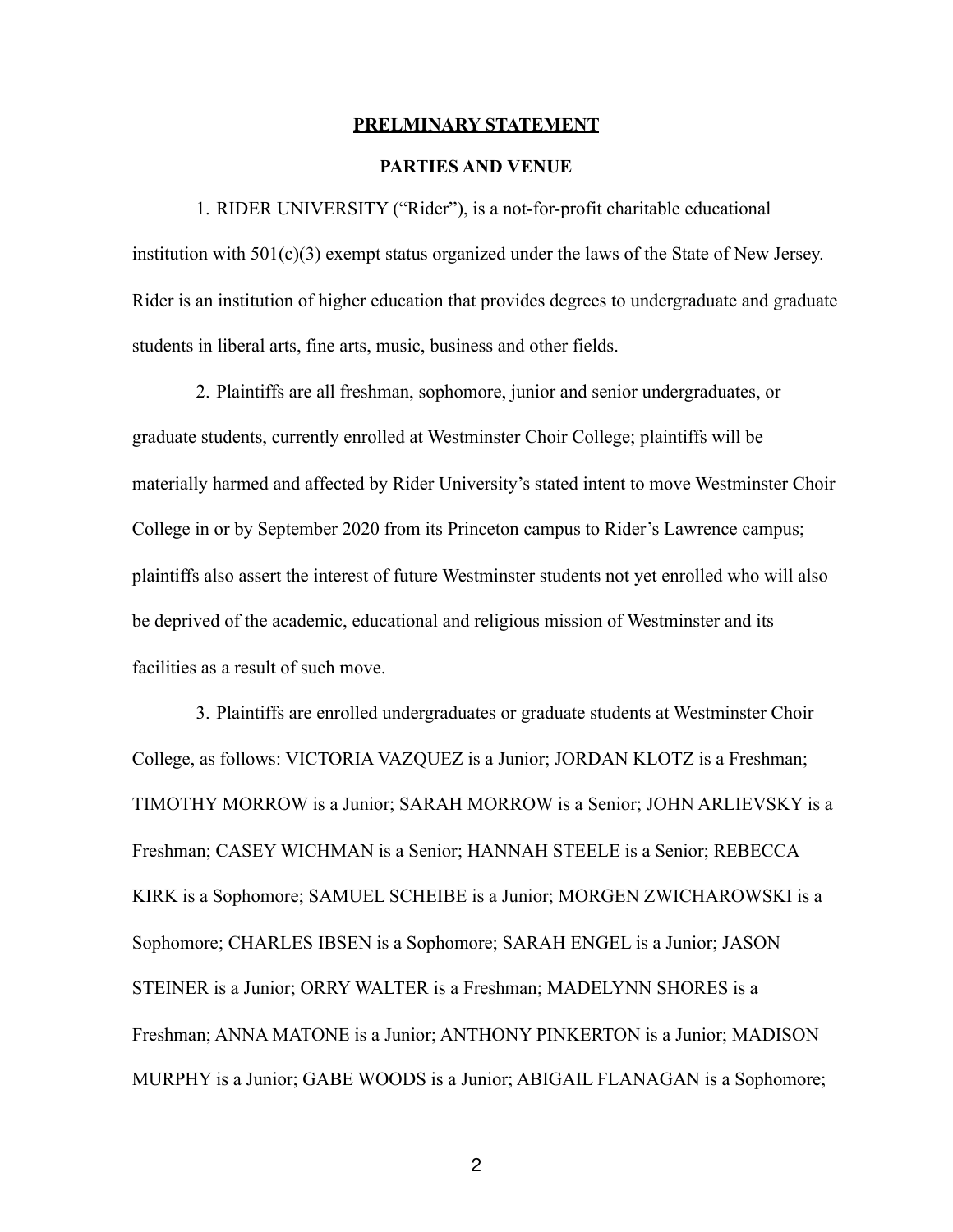KELLY ZUZIC is a Junior; WILLIAM LANDIS is a Junior; LAURA MILLON is a Westminster graduate student; KAITLYN NEWMAN is a Westminster graduate student; CHLOE CROSBY is a Junior; BRIAN McCLARY is a Senior; MICHAELA CAREY is a Sophomore; ANDREW CHOJNACKI is a Freshman; KAYLA FREEDMAN is a Junior, ELIZABETH BOYLE is a Junior, MARY-KATE HOMETCHKO is a Sophomore, CASSANDRA SUTTER is a Freshman, ANTHONY DUTKIEWICZ is a Freshman, KARINA BRUNO is a sophomore, EVAN DAVIS is a Freshman, GRACE RYKACZEWSKI is a freshman, LILLIE JUDGE is a sophomore, JORDAN ALLEN is a Sophomore, SARAH SWAHLON is a Sophomore, WILLIAM BUTRON is a Sophomore, DAVID HELMER is a Sophomore, GRACE AMODEO is a senior, KIRA PAUL is a Sophomore, ROSEMARY GURAK is a Sophomore, ELLIE SMOLYANINOVA is a Sophomore, DEVON BARNES is a Junior, MALLORY HAGEN is a Junior, JOHN VANDEVERT is a Senior, FRANCESCA FIORAVANTI is a Junior, JOSHUA LISNER is a Junior, MARISSA DeMARZO is a Senior, JULIANNA MASSIELO is a Junior, CHRISTINA HAN is a Senior, DESTINY VELEZ is a Sophomore, NATALIE ATKINSON is a Junior, SAVANNAH BEALE-McCONNELL is a Freshman, SUMMER RAE KUHNS is a Freshman, CHELSEA HOLBROOK is a Sophomore, FRANCESCA BLISS is a Freshman, JORDAN MONGELL is a Freshman, JOHN ARLIEVSKY is a Freshman, ALEXANDER MILLER is a Senior, MARCUS TIMPANE is a Senior, JULIA COSTELLO is a Freshman, RICHARD SABER is a Freshman, HANNAH BROOMHALL is a Freshman, COLLEN GILGAN is a Junior, JOCELYN ALAM is a Sophomore, AMIA LANGER is a Junior, EMILY CHANT is a Junior and EMILY McDONALD is a Junior.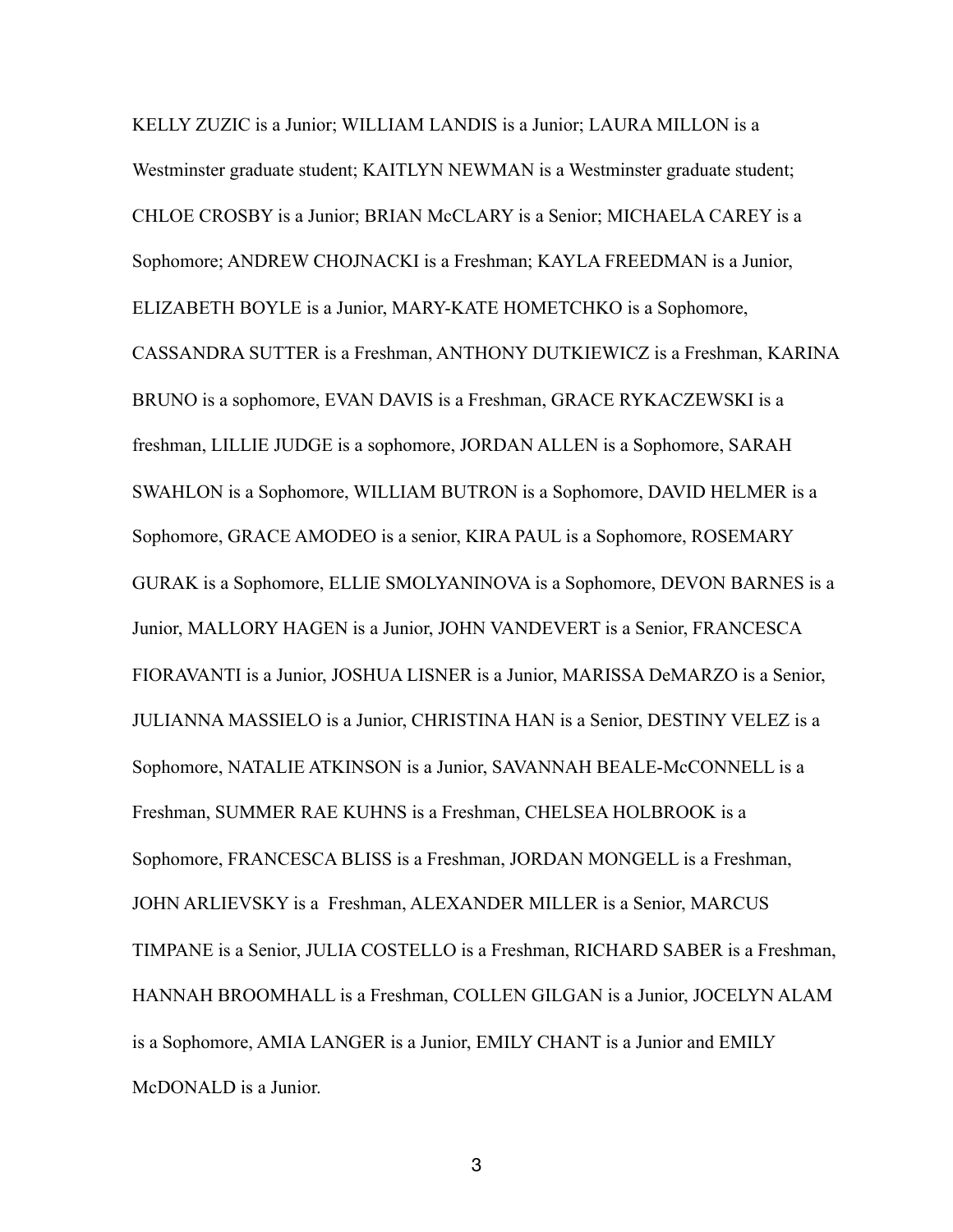4. Jurisdiction is appropriately in the Chancery Division in that this action concerns the improper wastage and disposition of a charitable property in the form of Westminster Choir College; at her request, the Attorney General will be given separate notice of this action but is not named as a defendant.

5. Venue is properly in the County of Mercer in that Westminster and Rider University are situated in Princeton and Lawrence, respectively, both in Mercer County.

6. This Complaint seeks declaratory, injunctive and other relief arising under 1) New Jersey common law governing charities and the obligations of stewardship, 2) the 1935 bequest and grant of Sophia Strong Taylor, and 3) the agreements between Westminster Choir College and Rider University that govern Rider's obligations following its 1992 affiliation with Westminster.

7. As charitable steward of Westminster, Rider has common law obligations, and separate obligations under Rider's 1991 agreement, to continue the operation of Westminster Choir College in substantially the same format and location as has traditionally existed unless Rider can demonstrate under *cy pres* principles 1) that such move or change is necessary to preserve the charitable purposes and mission of Westminster and 2) that the move to the Lawrence campus will preserve such program and mission in the closest means possible to the existing mission, campus and operation of Westminster.

8. Rider has also assumed such obligations under the 1935 Strong-Taylor trust.

9. Plaintiffs respectfully submit that Rider has not demonstrated and cannot demonstrate that it can satisfy *cy pres* and other common law doctrine to support the move of Westminster, the re-branding of this institution and the material and adverse changes to its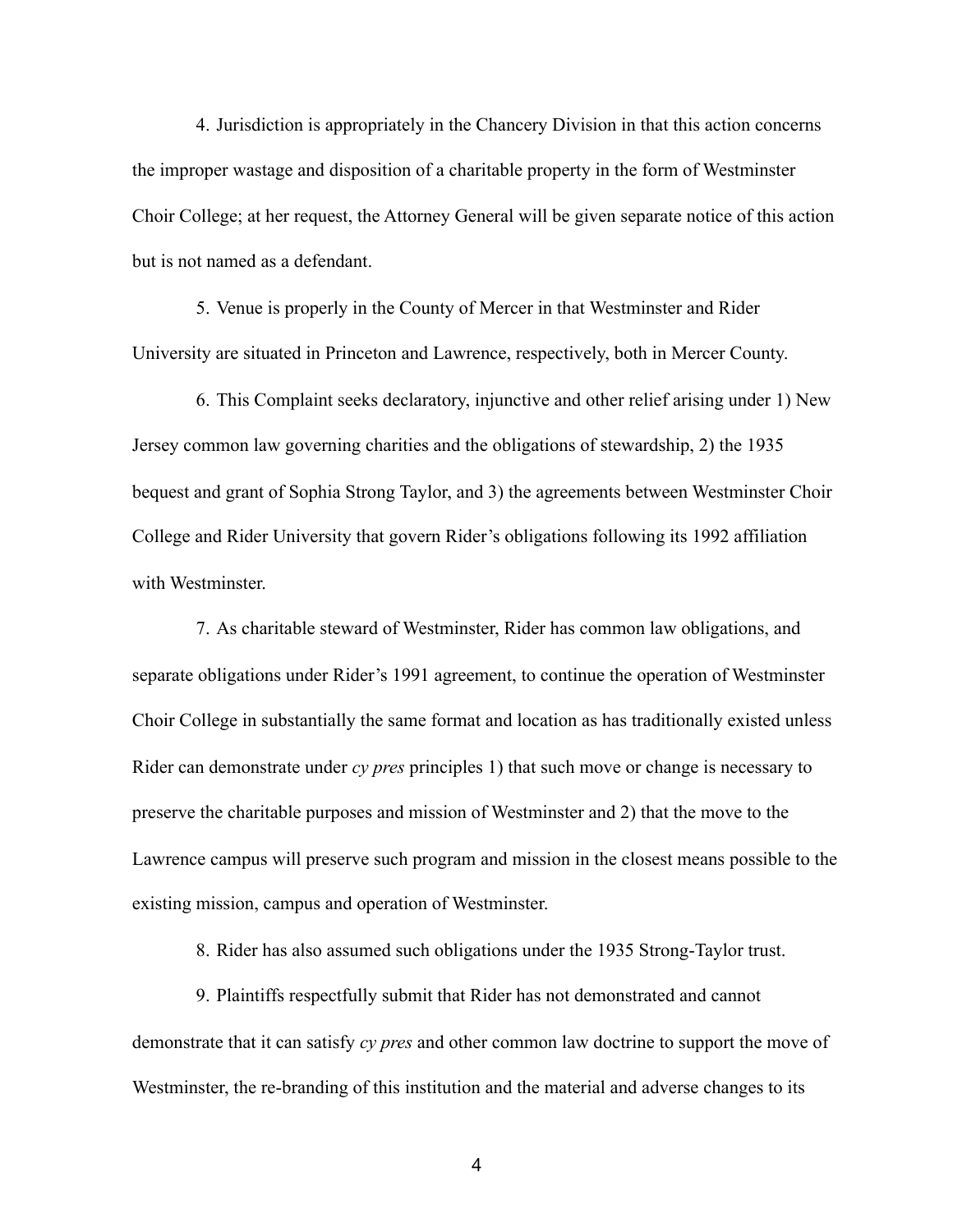conservatory training program that will arise from this move and the loss and wastage of Westminster's unique and specialized facilities.

10. Plaintiffs are all students currently enrolled at Westminster Choir College and are the intended beneficiaries of the donors to Westminster Choir College and, separately, under the 1935 Strong-Taylor trust, and are the intended beneficiaries under both common law and the 1991 agreement executed by Westminster and Rider University under which Rider became the charitable steward of Westminster.

#### **GENERAL BACKGROUND AND ASSERTIONS**

11. In 1991, Rider agreed to become the charitable steward of Westminster Choir College and undertook the duty to preserve and conserve this school of higher education, to protect it and its programs and to continue those programs in the same manner as then existing or in as close a manner as possible under *cy pres* doctrine.

12. As charitable steward Rider University is obligated (and has agreed in the 1991 agreement) to maintain the "separate identity" of Westminster and to continue to operate the Choir College at the Westminster Princeton campus in accord with its traditional mission and purpose unless relieved of such burden by a court of competent jurisdiction that authorizes a change to the charitable mission under *cy pres* doctrine upon proper and adequate cause being demonstrated.

13. Rider has not sought such judicial authorization, such cause does not exist and Rider is without authority to materially change the function, purpose, location and nature of Westminster's educational mission and programming.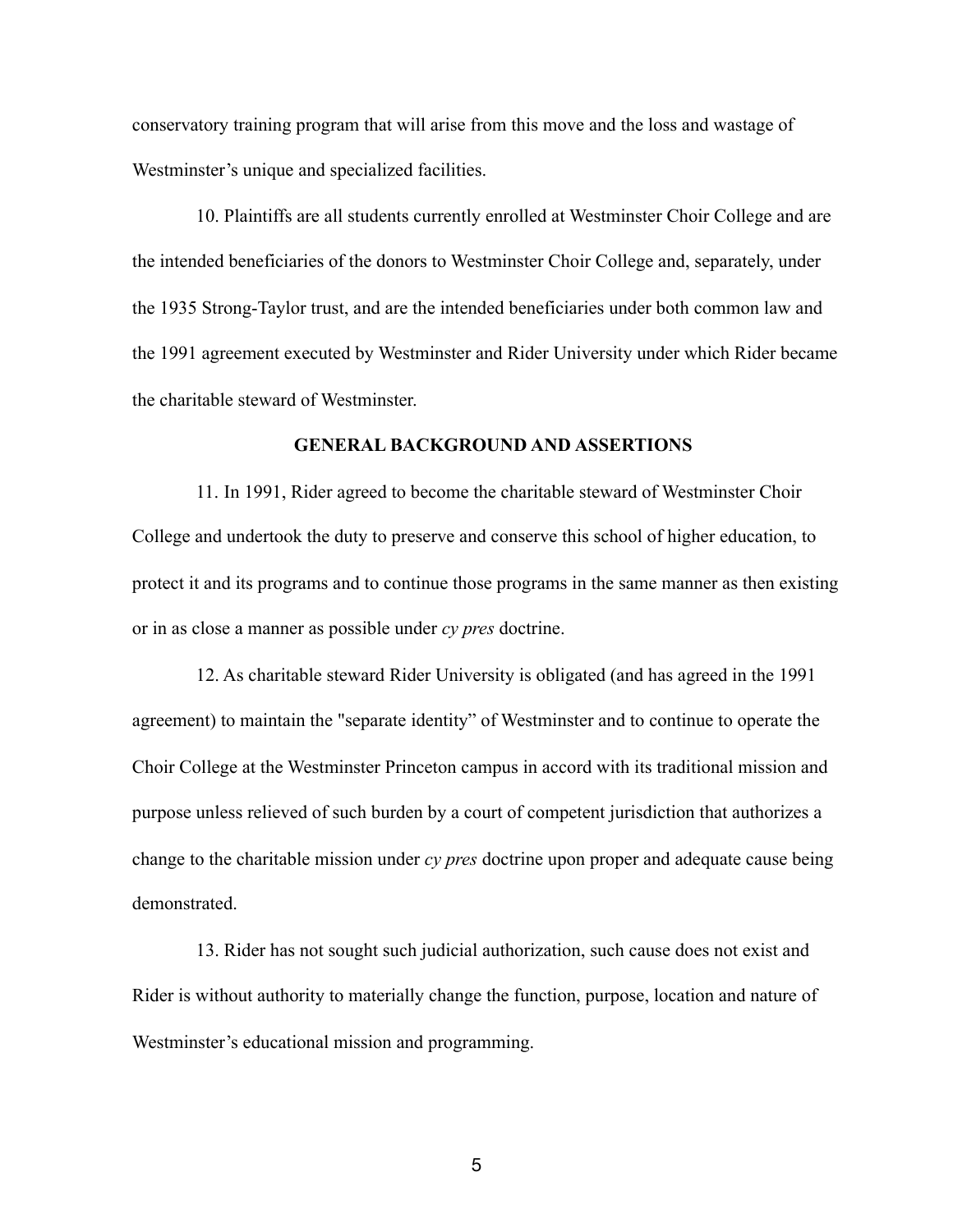14. At all times between 2014 and 2016 Westminster had been in surplus, had no loss of students or student tuition and had no financial exigency.

15. In 2016 Westminster ran an approximate \$2.5 million surplus and had run surpluses for the prior two years, as well.

16. No financial exigency for Westminster existed that would cause Westminster's campus to no longer be able to be operated as a separate campus to preserve the separate programming and mission of Westminster.

17. And all times since 1991 Westminster's educational and charitable mission, as it existed at the time Rider became the charitable steward, has remained fully capable of performance and has remained in substantially unchanged demand by the educational, religious and performance communities that Westminster was intended to serve.

18. Rider University has also benefitted materially from the accession to charitable stewardship over Westminster.

19. Rider acquired all or most of its present academic capacity in music, liturgical music training, conducting, instrumental training and performance training, music management and allied areas of study, and in music theatre, from such affiliation that commenced in 1992 and it was on the strength of these additional offerings, including graduate offerings, that the State of New Jersey awarded Rider the status of "university".

20. Rider's association with Westminster also enabled Rider to make use of the "Westminster" trademark in creating a new school known as the Westminster College of the Arts that accepts as majors each year approximately 300 students who are not a part of Westminster Choir College but whose majors in music theatre and art are offered at Rider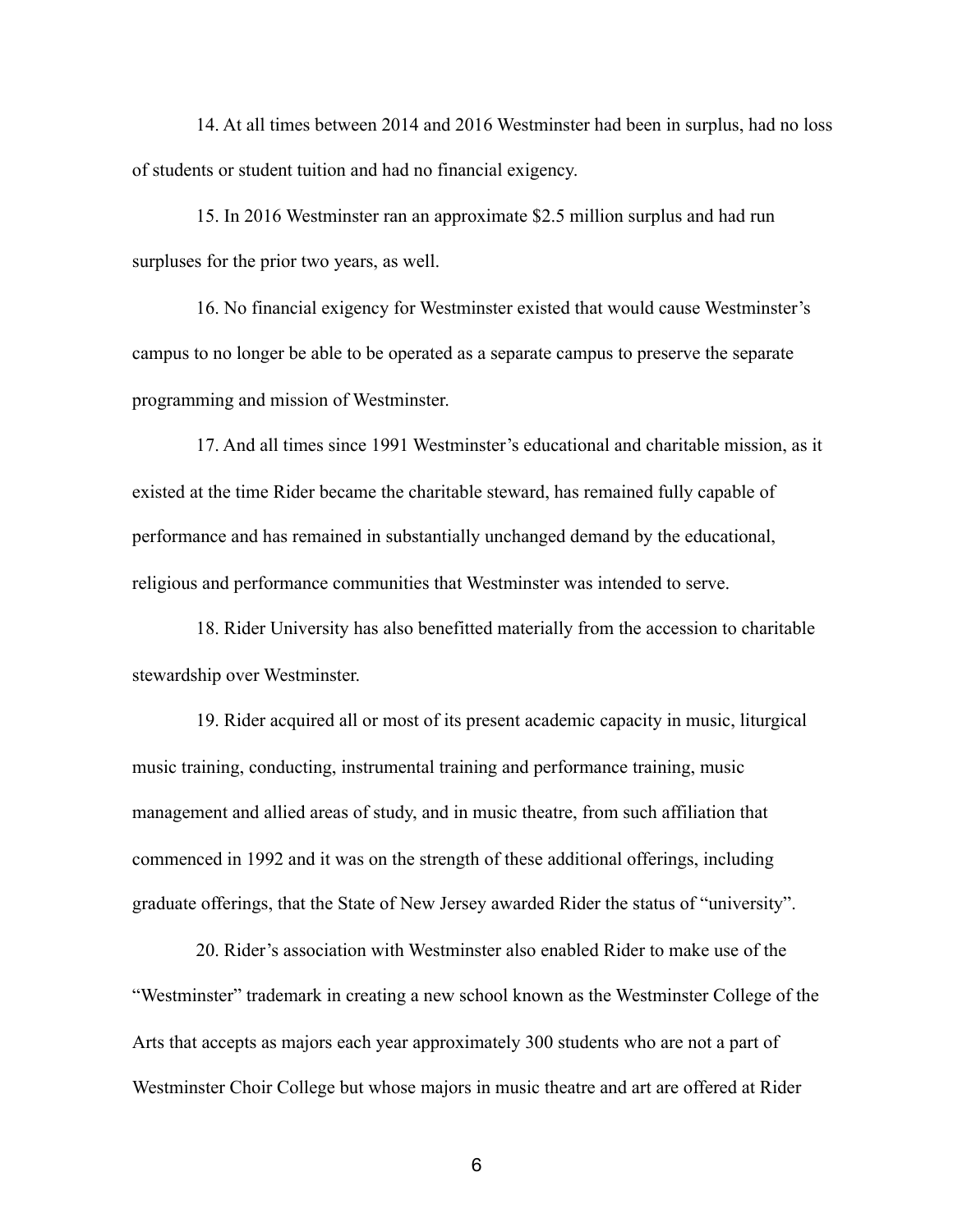itself under the "Westminster" trademark; Rider receives on average \$27,000 in actual payments for each such student, meaning that each year Rider University receives tuition in the average amount of \$8.1 million through its use of the Westminster trademark on Rider's Lawrence campus.

21. This litigation is based on Rider's announcement on or about July 1, 2019, and its repeated statements since, that it will move Westminster Choir College and its students, faculty, performance training and all programs to Rider's Lawrenceville campus beginning September 2020 where facilities to accommodate Westminster's specialized conservatory training do not exist, cannot be reasonably accommodated and for which Rider has announced no plan to build or replicate replacement facilities.

22. Rider has since made further announcements on August 7, 2019 and on October 3, 2019, and thereafter, confirming that it intends to move Westminster and its faculty to the Lawrence campus in September 2020.

23. Rider officials have made multiple informal, verbal statements to plaintiffs and other students at student meetings of Rider's intent to move Westminster as of September 2020 and to complete such move by such date.

24. Rider has announced no plan at all to replicate Westminster's facilities and the move will cause the abandonment of such facilities and the loss of the conservatory educational environment that is the purpose and mission of Westminster and for which the students have enrolled.

25. Rider's decision to move Westminster to Rider's Lawrenceville campus follows the announced failure of its two-year plan to sell Westminster to a commercial, Chinese-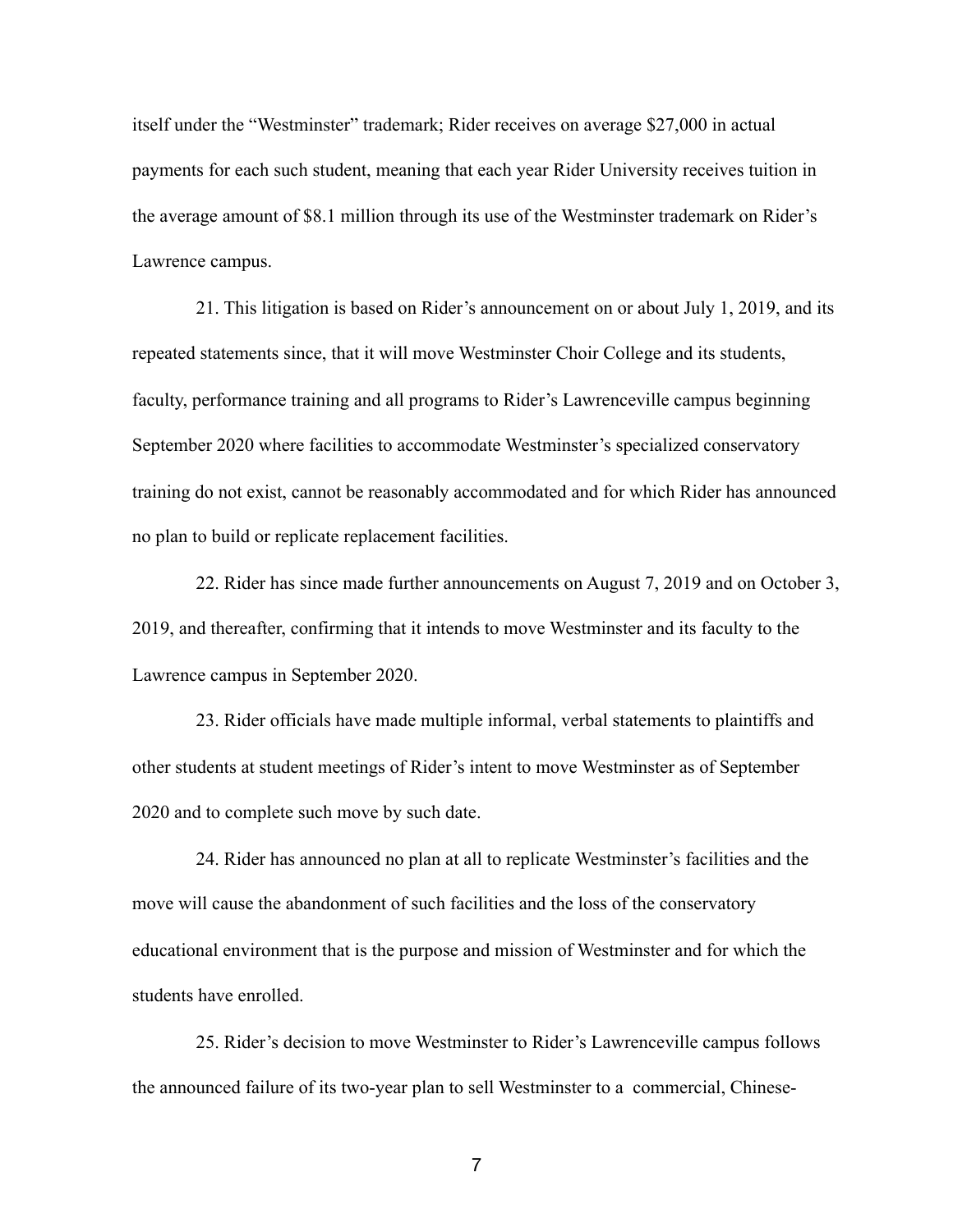government-owned entity known as Beijing Kaiwen Education Technology Co., Ltd. (hereafter "Kaiwen"), a plan that was not accepted in the community of professional conservatory students and that resulted in the loss of two-thirds of Westminster's students, the departure of certain key faculty and nearly all of Westminster's donations since 2016.

26. Prior to the announcement of the plan to sell Westminster in 2017 and the June 2018 announcement to sell the Choir College to the China-based entity, Westminster had an approximate \$2.5 million surplus as of December 2016 and had a full incoming student complement of 95 undergraduate and 50 graduate students.

27. The destruction wrought by Rider's attempts to sell Westminster resulted in a dramatically shrunken incoming class in Fall 2018 of 25 students and in the Fall 2019 class of only 35 undergraduate and 18 graduate students.

28. This decline in student census damaged the goodwill of Westminster and the academic programs of Westminster that depend upon a minimum number of students to fill places in the three performance choirs that are the core of Westminster's academic training, including the Westminster Symphonic Choir, among others.

29. Such choral groups are fundamental to the plaintiffs' reasons for attending Westminster in that they will benefit educationally and professionally from Westminster's relationship and performing contracts with the New York Philharmonic, the Julliard School, Carnegie Hall, the Philadelphia Orchestra and the Spoleto Festival.

30. These are critical to the conservatory training offered by Westminster and are unique to this institution: no other academic music conservatory in the United States has performance contracts at such high professional levels.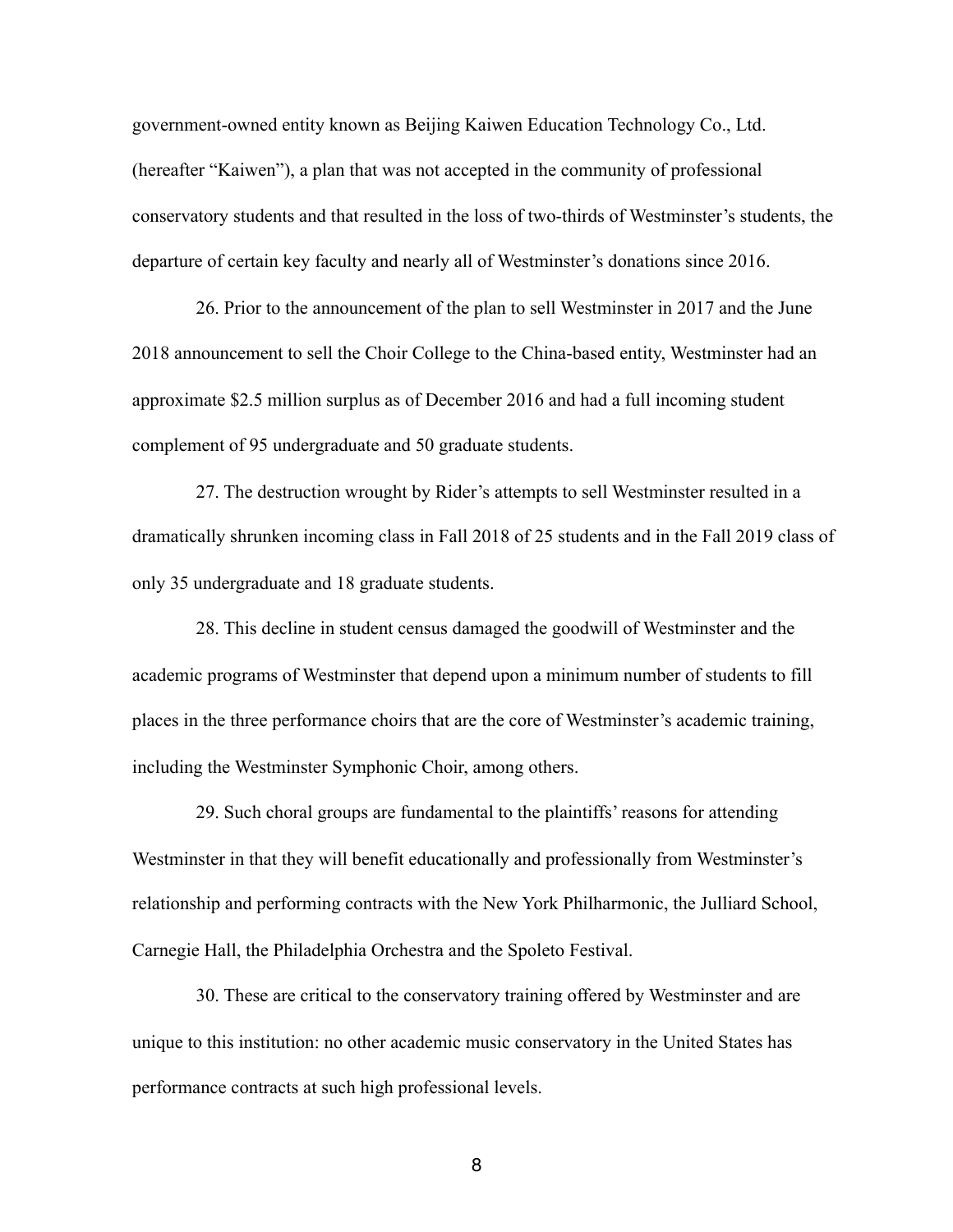31. Plaintiffs intentionally sought to enroll and attend Westminster in substantial part because of these performing opportunities that are unique to Westminster.

32. Rider's prior actions in attempting to sell Westminster to the Kaiwen group have resulted in the loss of at least two-thirds of the incoming student body in both the 2019-20 and 2018-19 academic years, the shrinking of its choral groups, the termination of the sophomore chorus due to the lack of incoming voices, the impending loss of its contracts with the Philharmonic and the other performance venues noted above, departure of certain key faculty and the loss of virtually all donations to Westminster since 2016.

33. Such acts have harmed the current and future academic program and opportunities for the plaintiffs and have caused a wastage and destruction of Westminster as an educational foundation and charitable property.

34. Rider has failed in and/or abandoned its duty to preserve and conserve the educational mission and charitable trust known as Westminster Choir College.

35. Plaintiffs are currently enrolled Freshmen, Sophomores, Juniors and graduate students at Westminster Choir College whose time of enrollment is expected to continue after the September 2020 move date of Westminster to Rider's Lawrence campus and will be materially harmed and injured in the loss of the conservatory education for which they enrolled, as described below in greater detail; such plaintiffs also have the knowledge and interest to represent the interests of students not directly appearing in this action.

36. For those plaintiffs who are seniors and will likely graduate prior to the completion of the move, the loss or material harm to the conservatory educational program and the change in mission and purpose of Westminster will cause the degradation of the value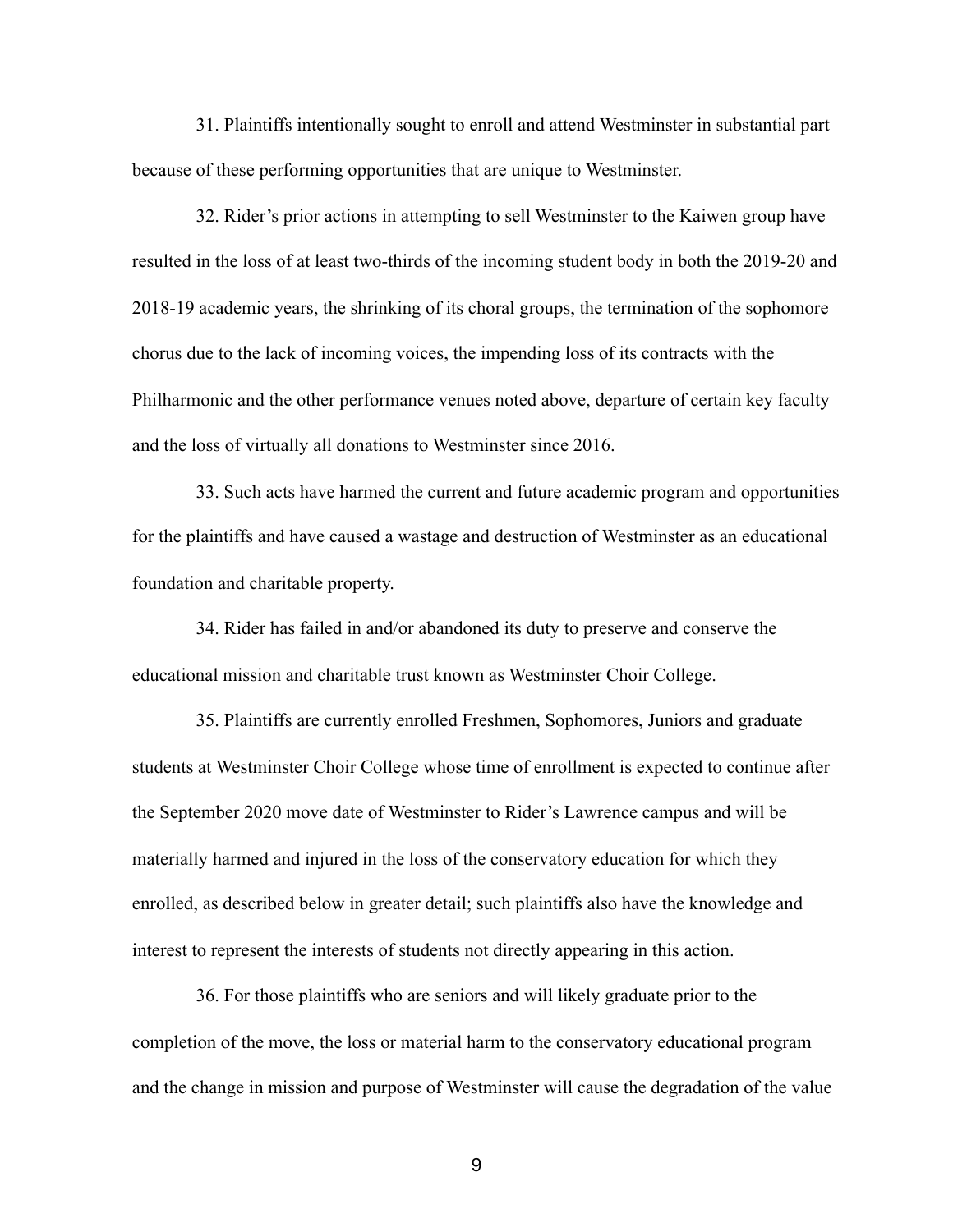of their degree in the professional music marketplace (in addition to the damage already caused by Rider's prior actions as to the Kaiwen transaction); moreover, the seniors have the knowledge and interest to stand as representative plaintiffs for other students not directly appearing in this action.

37. The plaintiffs will be injured in their academic and professional training and will lose the opportunity of the conservatory training they sought when they enrolled at Westminster by the move of the Choir College to a location — Rider's Lawrence campus that does not have facilities for the type of conservatory education offered by Westminster and for which it has become known and for which reason the plaintiffs accepted enrollment at Westminster Choir College.

38. The move will cause the continuing loss of student admissions and student places in the choral performing groups that are material and vital to Westminster's mission and purpose.

39. The move will harm materially the student plaintiffs by the injury to their capacity to learn and train by the loss of Westminster's specialized facilities and by the harm to the faculty's ability to teach, research, compose and perform due to the lack of such facilities at the Lawrence campus.

40. Student plaintiffs enrolled in Westminster because of its unique facilities and the exclusivity of its conservatory environment and setting that allows close, intimate and continuing physical and intellectual contact between conservatory students on a constant basis.

41. Student plaintiffs enrolled in Westminster specifically to be with elite conservatory students on a constant basis sharing the intense and continuing music training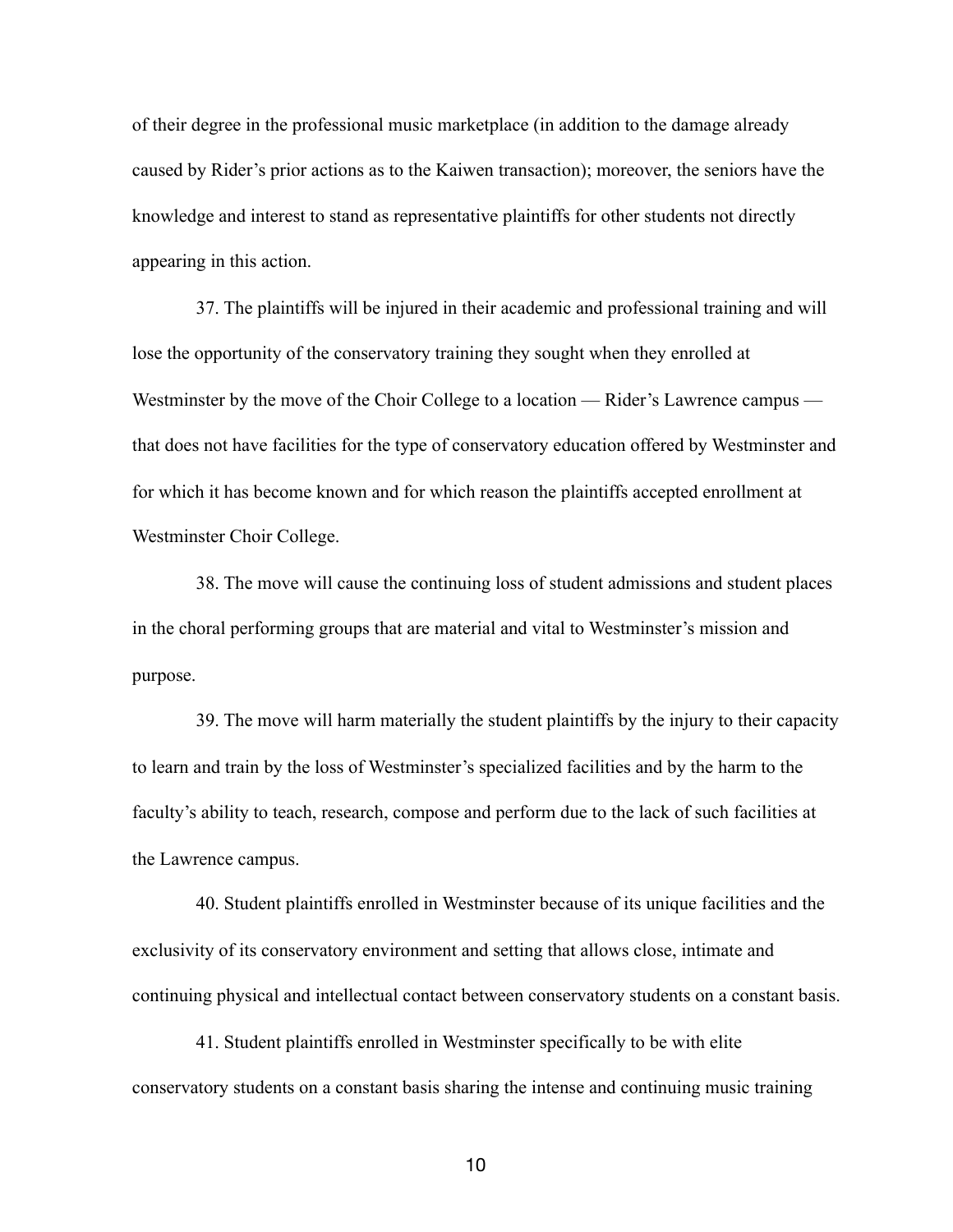found in a conservatory that cannot and does not exist at Rider's undergraduate campus that is a general college setting, not a conservatory.

42. The planned move of Westminster will cause the student plaintiffs to be deprived of the opportunities intended in the creation of the Westminster educational foundation and charitable property because Rider's Lawrence campus is not a conservatory, lacks conservatory facilities, is not a conservatory setting and environment and has none of the specialized facilities created at Westminster by its donors who intended such to be used by conservatory-trained students.

### **THE EXCLUSIVE CONSERVATORY SETTING OF WESTMINSTER**

43. The proposed move of Westminster Choir College will cause the loss of the exclusive and specialized environment established at Westminster's Princeton campus in the form of its conservatory education in which music students are educated and trained in an intensive around the clock program that, by design, concentrates such students in a tight knit and exclusive educational and cultural setting.

44. Conservatory music education, including Westminster's educational program, is designed intentionally to focus and concentrate conservatory students in an exclusive educational and training program in which students and faculty in other disciplines are not normally present except for occasional general education courses or occasional attendance in conservatory courses.

45. Westminster's conservatory education is designed and intended to place conservatory students in continuous and exclusive proximity to one another so that their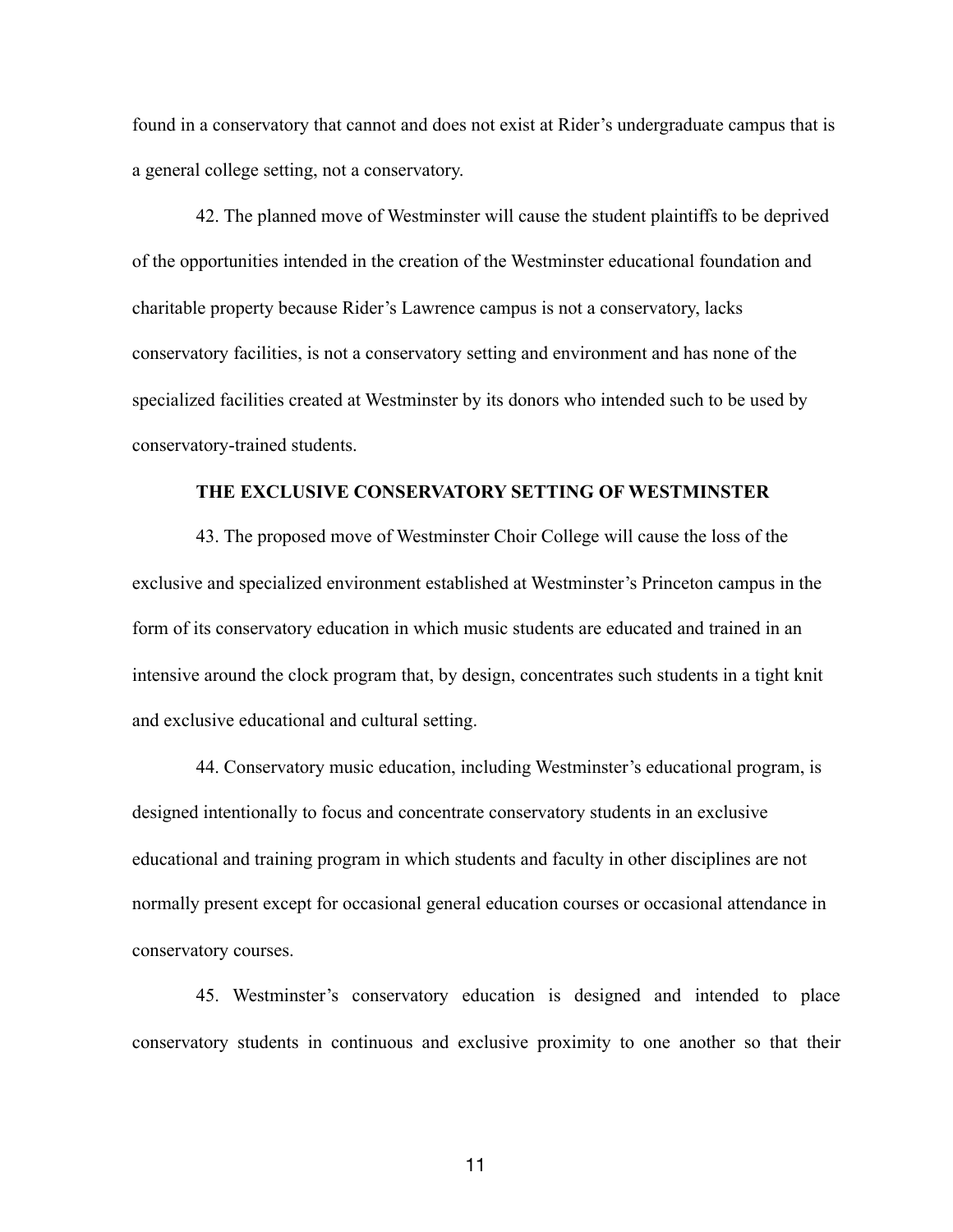educational and cultural commitment to professional music, choral and operatic training is experienced jointly, and separately from a general collegiate population.

46. Conservatory education is designed to place such students' living quarters in direct and immediate proximity to their education and training facilities so the there may be seamless movement between their life functions and their academic and music training on a constant, 24-hour daily basis.

47. Unlike conventional college students, conservatory students (including plaintiffs) engage in continuous classroom work throughout the day, generally from 8 AM through 6 PM, with practice and rehearsal dominating their schedule until generally 9-10 PM each evening.

48. In such program, conservatory students are in classrooms, with faculty and/or in studio session continuously from 8 AM through 6 PM without ever meeting students or faculty from other disciplines except for occasional instances in a non-conservatory general education course that is incidental to and not a material part of the conservatory program.

49. This exclusiveness is a form of educational segregation that is the essence of conservatory training as has been offered at Westminster for nearly 100 years; it is designed to differ materially from education in a general college departmental music program and is intended to keep conservatory students separated from a general college population so as to allow concentrated training and exchanges between students and faculty.

50. The proposed move will also harm the students by the loss of access by Westminster faculty to the specialized facilities at Westminster that are essential to their teaching, research, conducting, composition, voice and instrumental training and performance activities that are, in turn, material and vital to the students' conservatory training.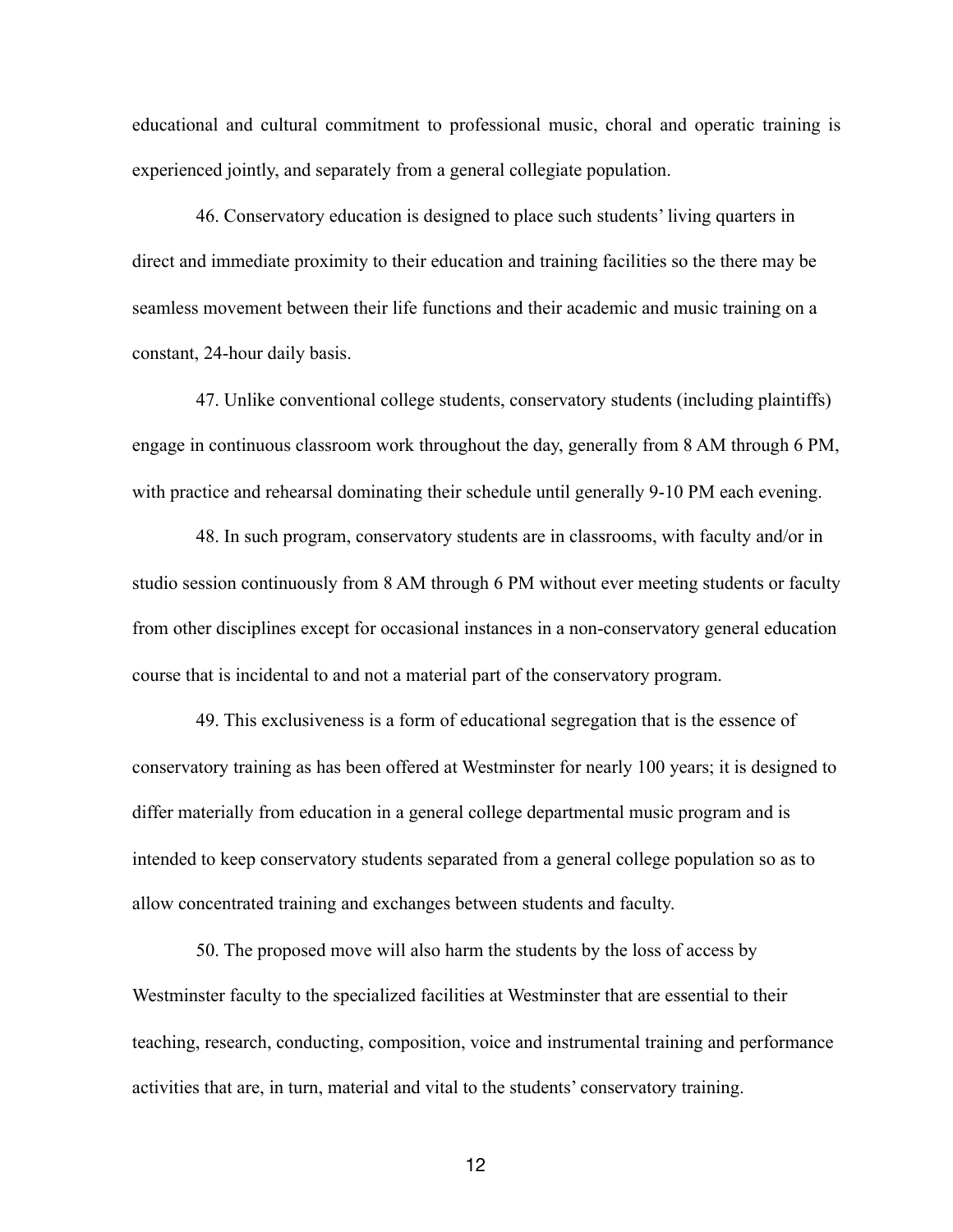51. Student plaintiffs will also be materially harmed and injured in their professional training and education by the loss of the historical atmosphere and physical locations at Westminster's Princeton campus where internationally known masters and maestros have taught and performed; this ingrained cultural heritage is a material element of the reason for students to come to Westminster and cannot be transported or duplicated - the intangible benefit of such historical associations are vital to education but cannot be quantified or measured or reproduced at Rider's Lawrence campus.

52. Similarly, Westminster Choir College was designed and intended to be situated in Princeton to be part of a local academic/religious community that allowed direct and immediate interrelationships between Westminster, Princeton University, the Princeton Theological Seminary, the multiple churches within walking distance of Westminster at which Westminster students work and train, along with other religious cultural and academic institutions situated directly within Princeton within walking distance; such relationships will be lost and/or materially damaged by the move of Westminster to Lawrence, a community that lacks such academic, religious and cultural institutions and is accessible to Princeton only by bus or car, as opposed to being part of an integrated academic walking community as Westminster is presently situated.

# **WASTAGE CAUSED BY RIDER'S ATTEMPTED SALE OF WESTMINSTER CHOIR COLLEGE**

53. Since December 2016 Rider University has caused the wastage and destruction of the charitable property and/or trust known as Westminster Choir College through an illegal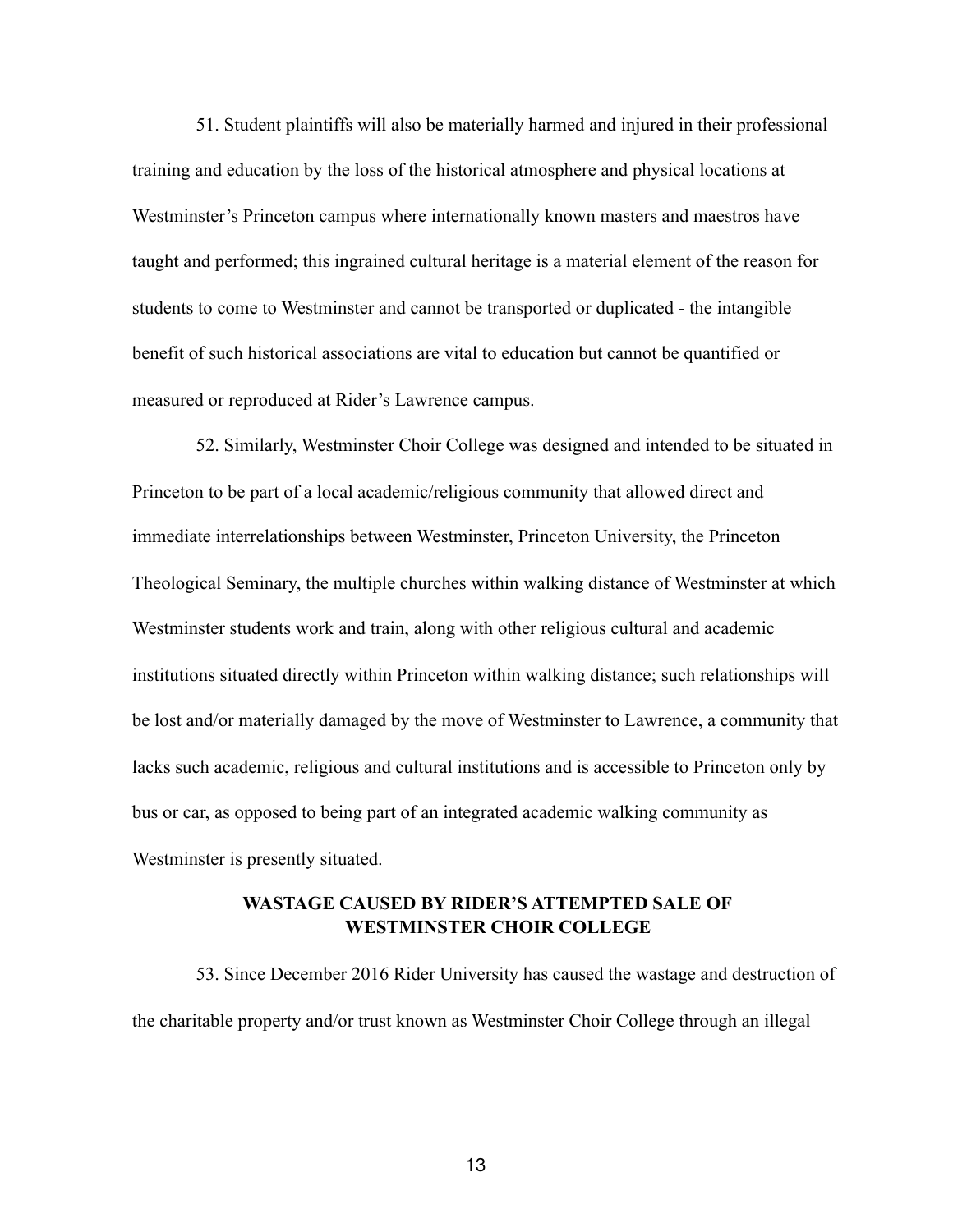and ill-conceived plan to sell Westminster to a Chinese government-controlled commercial entity that could not qualify to operate a non-profit American college.

54. As a result of Rider's attempt to sell Westminster, the Choir College now has only two full size classes (the junior and senior class years) and has two classes that are threequarters diminished and 60% diminished (the current sophomore and freshman classes, respectively).

55. Westminster's graduate program is reduced by approximately two-thirds as well.

56. The now-defunct plan to sell this college caused material wastage to Westminster's goodwill, its mission and the ability to carry out its purposes, reputation and function, the loss of virtually all donations to Westminster and two-thirds of its traditional enrollment in the past two classes.

57. Rider's plan to sell Westminster to the Kaiwen group, announced on June 21, 2018, resulted in the reduction of the 2018-19 entering class from 95 undergraduate students to less than 25 students and the complete loss of virtually all donations from Westminster's wide and committed giving community.

58. In the current 2019-20 school year, only 35 undergraduate students have accepted admission to Westminster and only 18 graduate students.

59. Prior to the announcement of the plan to move or sell this college, Westminster Choir College had had a full complement of entering students.

60. The loss of student enrollment is solely and exclusively the result of Rider's announced intent since 2016 to close or move Westminster and from its now-abandoned plan to sell Westminster to Kaiwen, an entity with no experience in higher education, that had been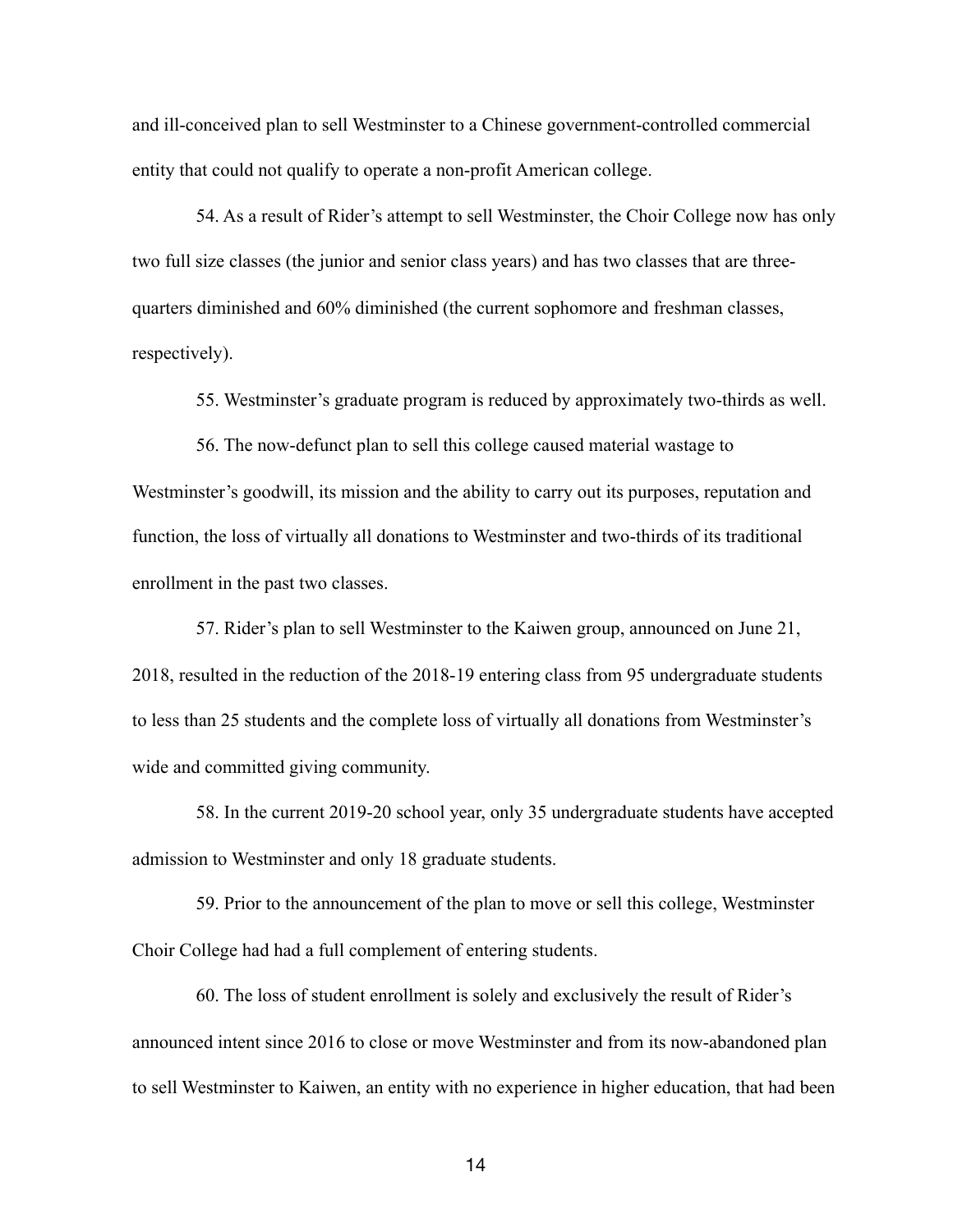a steel and bridge maker until shortly before the announcement of the sale, that is controlled by the authoritarian government of China, that stated it would place Westminster's endowment and property on its commercial and corporate books and that required as a contractual provision that it could terminate Westminster's existence at any time after its acquisition.

61. It was following the announcement of the Kaiwen sale in June 2018 that Westminster's entering enrollment was reduced by more than two-thirds and its fundraising dried up almost entirely (with the exception of the annual fundraising dinner operated by Howard McMorris, lead plaintiff in the parallel action under docket number C-69-18).

62. The loss of student enrollment has materially damaged Westminster's financial stability, its goodwill, its reputation in the music community, its performance contracts and its ability to carry forward its teaching, training and performance missions.

# **MATERIAL DAMAGE TO WESTMINSTER'S PERFORMING GROUPS AND CONTRACTS WITH THE NEW YORK PHILHARMONIC, THE PHILADELPHIA ORCHESTRA AND OTHER GROUPS**

63. Of even greater significance, the loss of undergraduate and graduate students, from the normal entering class of 95 undergrads and 50 graduate students to between 25 and 35 undergraduates and 18 graduate students, has already worked material harm, and will cause further harm, to Westminster's performance groups, among which are the following:

Westminster Chapel Choir Westminster Choir

Westminster Concert Bell Choir

Westminster Jubilee Singers

Westminster Kantorei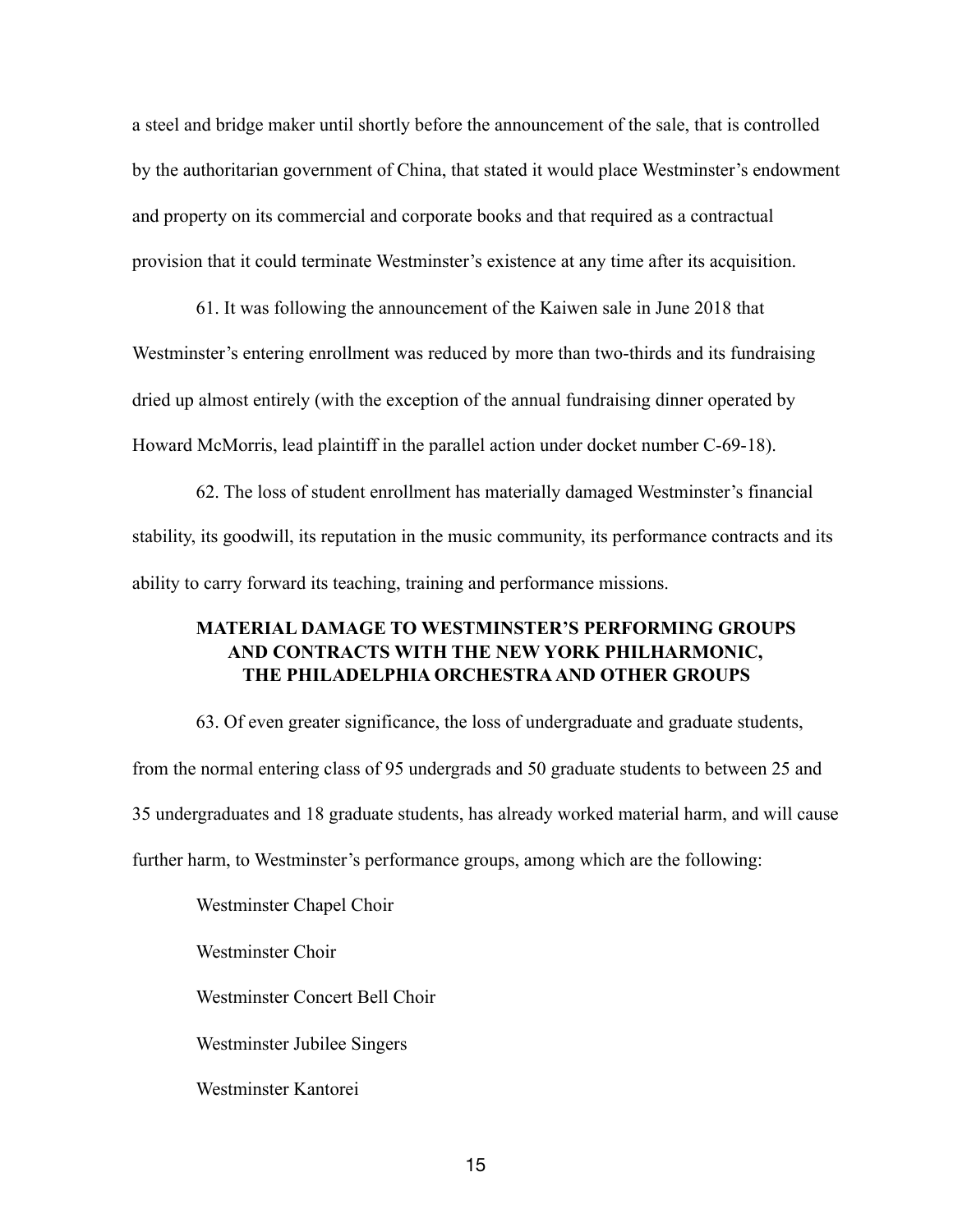Westminster Recordings

Westminster Schola Cantorum

Westminster Symphonic Choir

Westminster Williamson Voices.

64. Westminster has had to close its sophomore chorus due to the absence of sufficient numbers of student voices to fill the choral positions.

65. Declining enrollment already in place, and that will be furthered by the move of Westminster to the Lawrence campus — a place without conservatory facilities or a conservatory atmosphere necessary to attract elite voice, choral and opera students — will imminently cause the failure of other choral groups at Westminster.

66. The choral performance groups, particularly the Westminster Symphonic Choir, are the core of Westminster's academic and professional training program and their loss or diminishment will be a material deviation and injury to the institution's mission and to the student plaintiffs' education and training.

67. Already, certain of the aforementioned groups have been kept up in their numbers only by the use of recent alumni singers to make up missing student voices.

68. The Westminster Choir typically performs professionally with the Philadelphia Orchestra and the New York Philharmonic with complex works such as Mahler's 8th Symphony, Beethoven's 9th Symphony and Bernstein's Opera *West Side Story.* These works require a full scale chorus that would be overwhelmed by the orchestra if the choral scale dropped consistent with the continuing drop in enrollment of sixty percent in the incoming undergraduate class.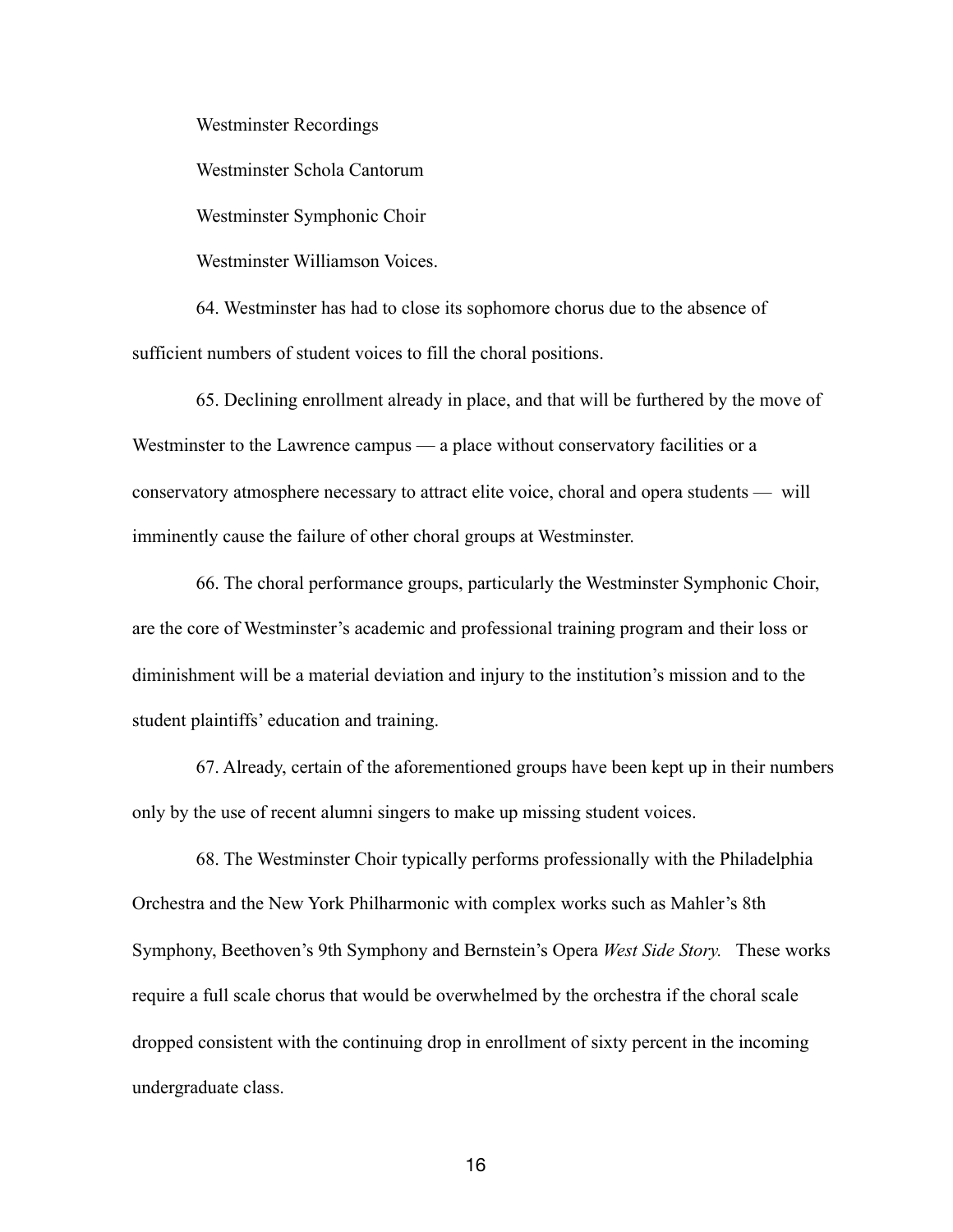69. In such case, Westminster's professional contracts with the Philadelphia Orchestra and the Philharmonic will be lost and the principal professional training program for Westminster students will be extinguished.

70. The availability of professional training outlets such as the Philharmonic, Carnegie Hall and the Philadelphia Orchestra is unique to Westminster, and is not available at other U.S. music conservatories.

71. The loss of such professional training outlets will materially harm, if not eliminate, the traditional education and professional training mission of Westminster Choir College and will deprive the student plaintiffs of the training for which they sought out and enrolled at Westminster.

# **RIDER'S NEW PLAN TO MOVE WESTMINSTER IN PLACE OF THE FAILED ATTEMPT TO SELL THE CHOIR COLLEGE**

72. On July 1, 2019 Rider announced a new plan to move the entire Westminster Choir College to Rider's Lawrence, New Jersey campus.

73. Rider has announced that it intends to complete such move by September 2020, and has repeated such statements on multiple occasions since the July 1, 2019 announcement.

74. Such planned move will materially damage and destroy the Westminster conservatory because: 1) Rider does not have facilities to provide for such program at its Lawrence campus; 2) Rider does not have the acoustically designed performance halls, practice rooms, studios, piano rooms, organ structures, music library that exist at Westminster and that are designed expressly for Westminster's mission of non-amplified voice, choral and operatic training; 3) Rider has no announced plans to build or finance such facilities; 4)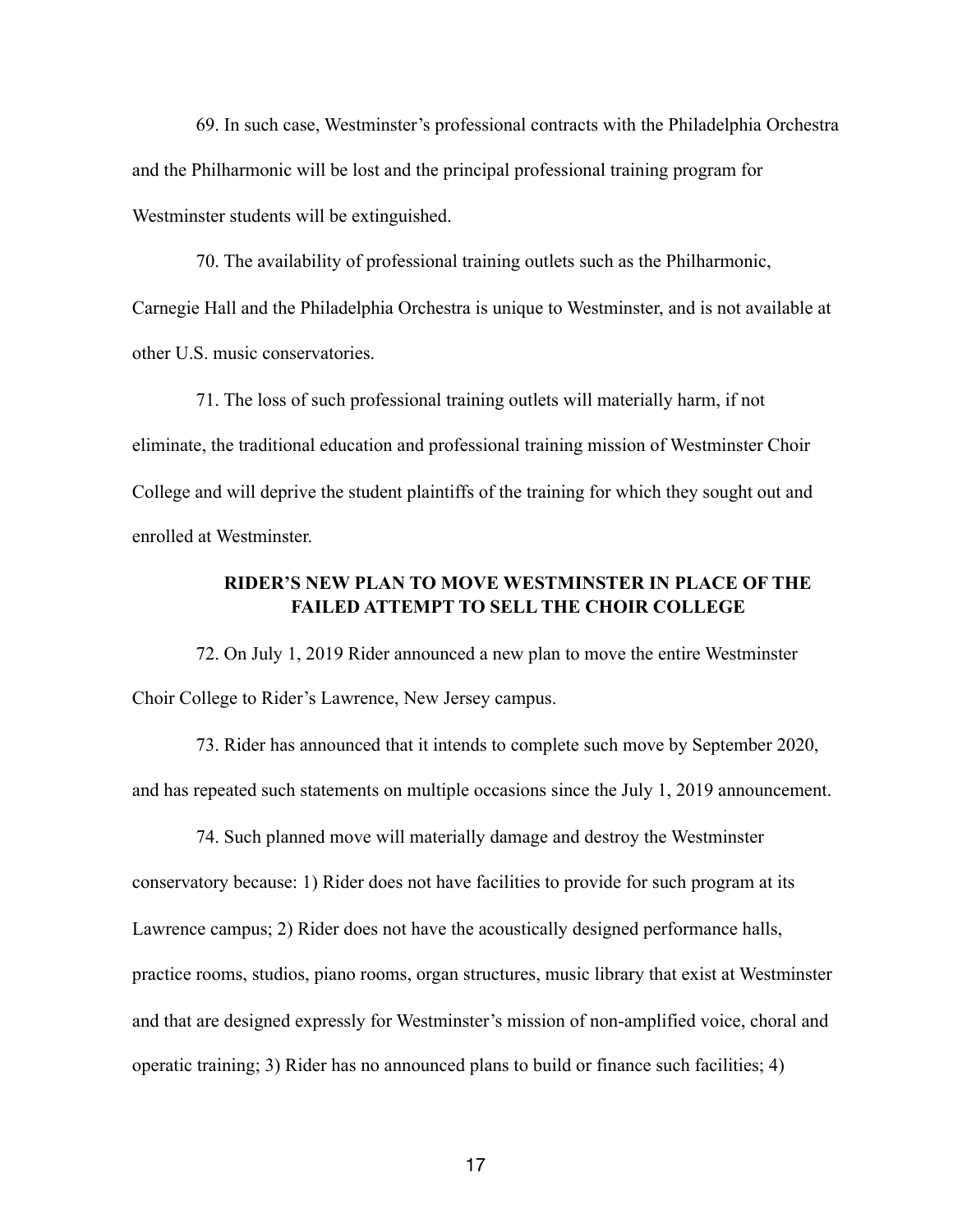<span id="page-17-1"></span>Rider's current dean, Marshall Onofrio, told students and parents publicly that practice rooms will not be available at the Lawrence campus and that students will have to seek out "churches" and "fellowship halls" on their own to obtain practice space, contrary to the purposes of a conservatory that is supposed to provide such facilities as Westminster does presently[;](#page-17-0)<sup>[1](#page-17-0)</sup> 5) Rider has announced a general intention to re-design a building to temporarily house Westminster faculty offices and a proposal to expand a small chapel but no other construction or design activities to replicate Westminster's existing facilities; 6) Rider has not identified how or where it will reproduce or replicate Westminster's facilities; 7) Rider has announced no plan to maintain Talbott Library, Westminster's music library and one of the largest in the United States as a separate library but has stated it will spread Talbott's collections within Rider's existing Moore Library; 8) Rider cannot duplicate in any reasonable degree the existing conservatory atmosphere and setting of Westminster; 9) Rider cannot duplicate or provide facilities with the historical associations existing at Westminster that are a material part of the education and training program; and 10) Rider's Lawrence campus is not situated in the unique environment of Princeton with its direct and immediate immersion in an established academic setting with numerous university, religious and cultural facilities as to which Westminster has entwined and focused its academic and training program over the past 85 years.

<span id="page-17-0"></span>[<sup>1</sup>](#page-17-1) Since such statement by Dean Onofrio, Rider has announced a plan to build 16 practice rooms, far below the approximate 150 rooms available for such purposes at Westminster's various structures on the Princeton campus.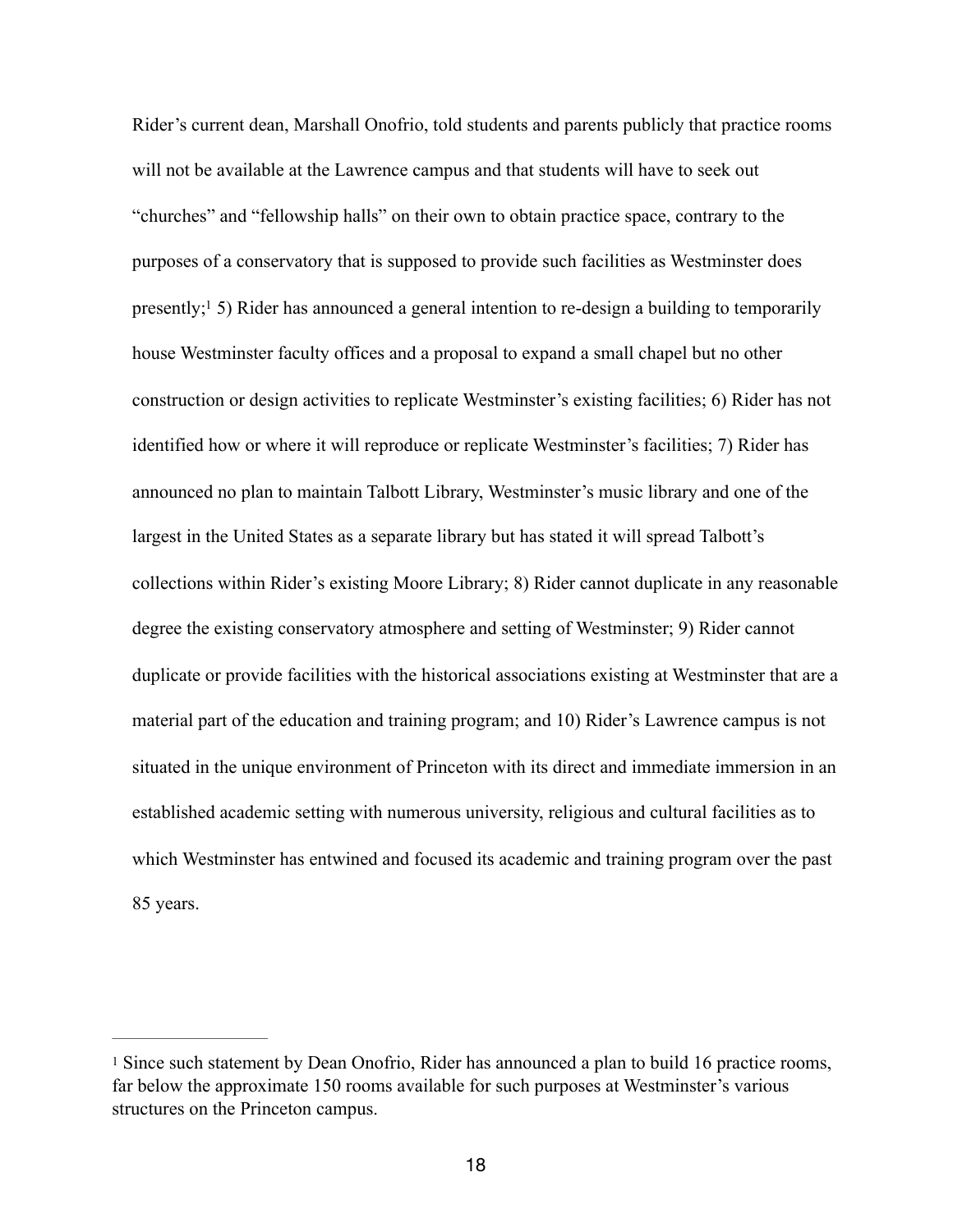## **THE ABSENCE OF CONSERVATORY FACILITIES AT RIDER'S LAWRENCE CAMPUS**

75. The planned move of Westminster is without any performing halls designed for voice, choral and operatic training.

76. At present on its Princeton campus, Westminster Choir College has at least five major performing venues that are specially designed, both structurally and acoustically, for the highly specialized non-amplified choral, operatic and instrumental training that Westminster provides.

77. These performance venues include: 1) the Cullen center, a choral training facility that provides room for a 300-person standing choir; 2) the Bob Annis Playhouse, a facility now linked architecturally to the Cullen Center; 3) Bristol Chapel, a traditional large religious setting specially designed for Westminster by Princeton University's renowned architecture chair, Professor Sherley W. Morgan, for choral performance at Westminster; 4) Williamson Hall; 5) Hillman lounge.

78. Rider lacks such facilities and has a single conventional auditorium largely used by its existing musical theatre program; this is an amplified microphone facility without the hardened surfaces or other acoustic designs that have been specially implanted in Westminster's existing facilities for its *non*-amplified piano, organ, voice, choral and operatic training.

79. Such facility cannot be used in Westminster's choral and operatic training that is intentionally conducted without amplification since choral and opera singers perform in facilities, i.e., the Metropolitan Opera, Carnegie Hall, the Philadelphia Orchestra, without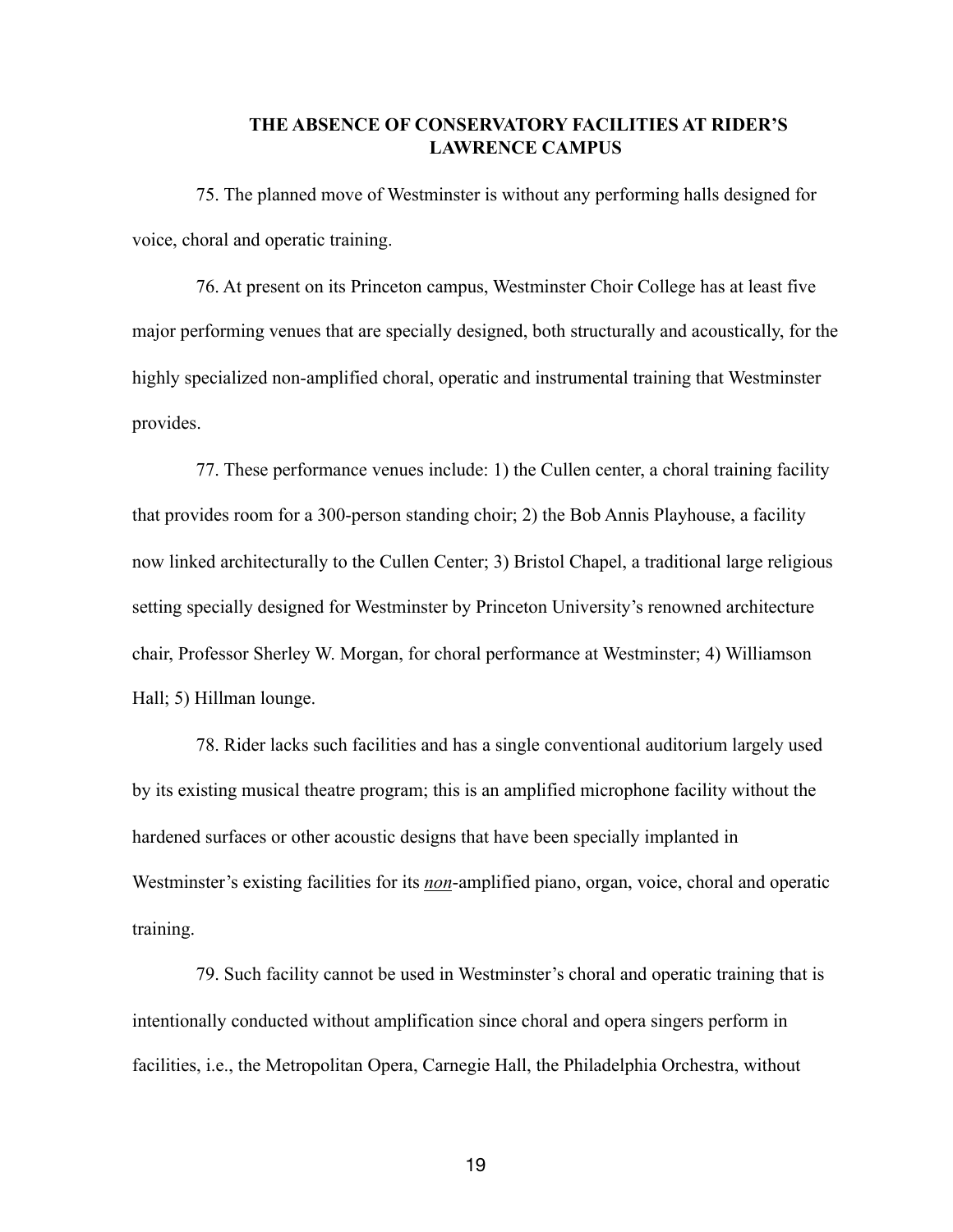microphones and train to use their voice and body in ways materially different from Broadway performers or popular folk or rock singers who normally use amplification. These training modalities are generally mutually exclusive — facilities designed for amplified voice, such as Rider's Lawrence auditorium, cannot be used to train Westminster's students in professional choral or operatic performance.

80. Rider's only other facility is a small theatre in the student center that is a very modest general purpose forum not designed for Westminster's specialized functions.

81. Rider has announced no plan to construct comparable facilities to those at Westminster and has failed to identify where it can provide such facilities following the move of Westminster.

82. Even these minimal facilities will not be dedicated exclusively to Westminster's programs and training but will be shared with Rider's existing student body, its multiple academic activities and its departmental music theatre program as compared to Westminster's current campus where its choral and operatic training programs have had exclusive use of such facilities for the past 85 years.

83. Rider's Lawrence campus is without studios for Westminster faculty that must accommodate at least one grand piano and often a second piano for use by both professor and student and must have hardened surfaces for vocal and instrumental feedback for nonamplified training; Westminster has approximately 45 such studios on the Princeton campus but none exist on the Lawrence campus.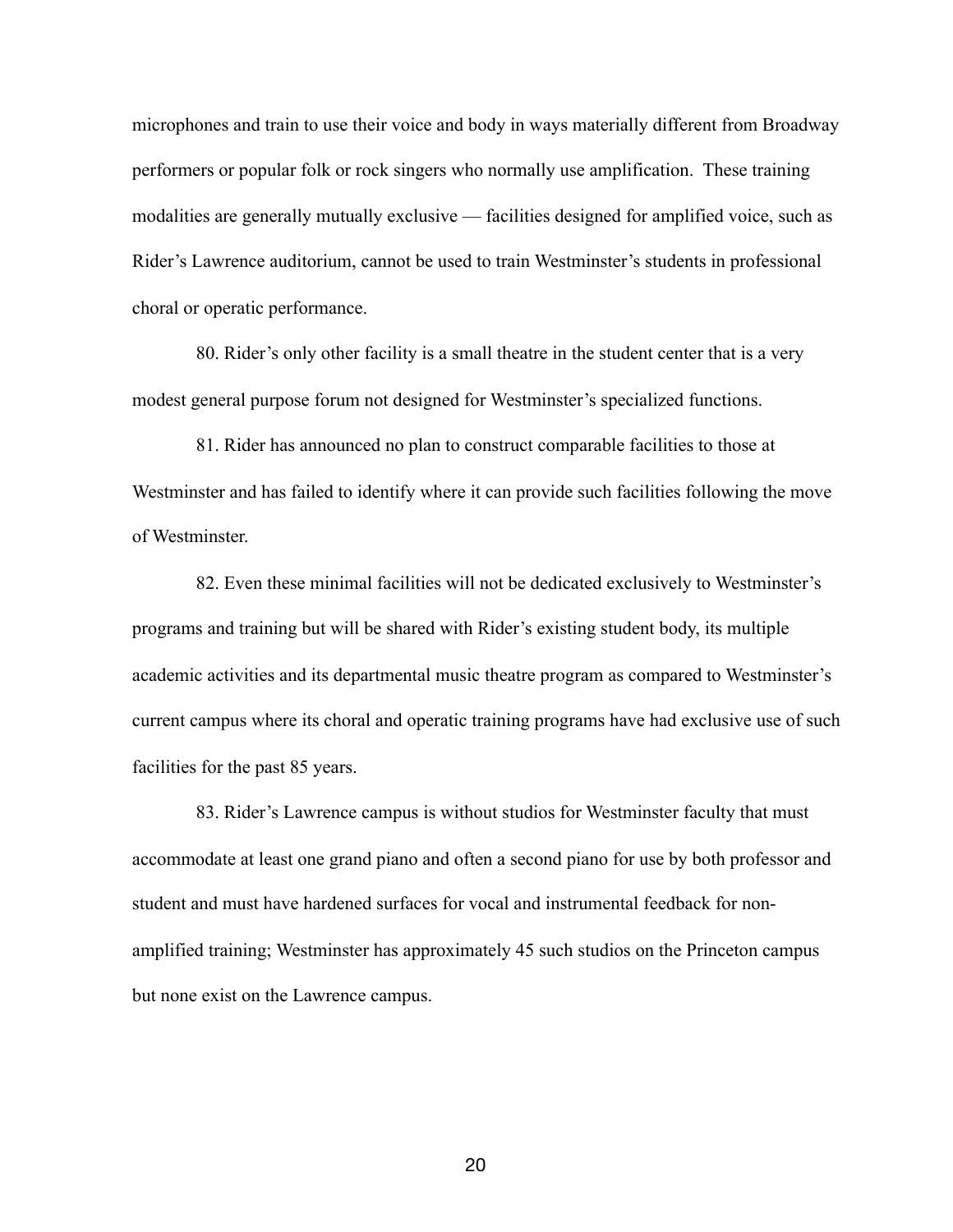84. Rider has stated that it plans temporary office space for faculty in a dormitory called Omega House but has not announced or disclosed plans to build accoustically-designed permanent faculty studios suited to Westminster's conservatory program.

85. Following such move, Westminster students will not have studio facilities in which to practice and train with faculty, a fundamental part of conservatory training.

86. The planned move is without regard to practice rooms for voice, organ and/or piano training that must accommodate pianos and must be designed with certain acoustic considerations, none of which exist at Rider's Lawrence campus.

87. At present Westminster has up to 150 practice spaces that are in continuous use during the day and all evening.

88. Rider plans to construct a total of 16 practice rooms at its Rider campus.

89. Without practice rooms conservatory students cannot train and gain vocal feedback from their vocalization and instrumentation; "practice" rooms are a fundamental structural element of a conservatory education and serve the same substantive role as laboratories in schools that offer training in physical sciences or athletic facilities on campus for schools that offer athletic training. In a conservatory context, practice facilities are "hardened", meaning they are constructed intentionally of hard surfaces to allow vocal and instrumental feedback for musicians training in the non-amplified orchestral, choral and operatic performance fields.

90. Rider has admitted that it lacks such facilities and has stated that students who presently have such facilities available all day and night at Westminster will, following the move, be required to find their own practice spaces off campus.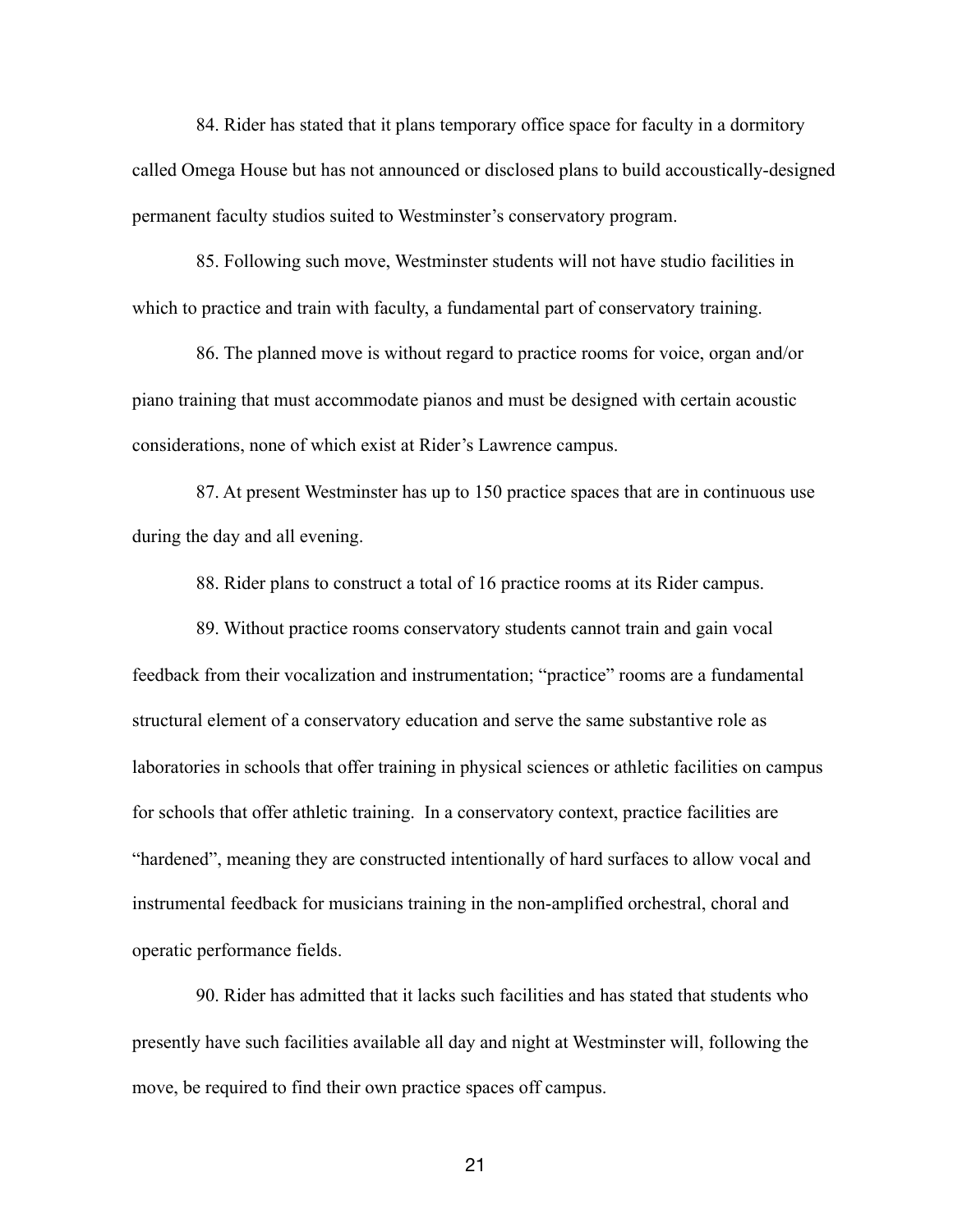91. In publicly discussing the absence of practice rooms at Rider's Lawrence campus, Westminster Dean Marshal Onofrio told alumni and incoming parents and students at a forum in July 2019 that after the move students will have to search out churches and fellowship halls in which to practice.

92. By such statement, Dean Onofrio acknowledged that upon the move of the campus Rider will be unable to provide this fundamental and critical aspect of conservatory training.

93. Rider has since attempted to make up for this deficit by announcing a plan to construct a maximum of 16 practice rooms, woefully inadequate for a full-time music conservatory.

94. The absence of studio and practice facilities for conservatory students will diminish materially the training opportunities for Westminster students, injure the professional training opportunities for which students come to a conservatory such as Westminster and will lead to materially diminished applications from incoming students.

95. Moreover, it will be impossible for students to locate off campus practice facilities because sufficient facilities do not exist in the Lawrence community and valuable training time will be lost in 1) the search for such facilities and 2) the commuting time to travel to such locations, if they can be found, and the expense of arranging for such travel.

96. Conservatories typically spend a great deal of money to assure that students have adequate practice space to concentrate properly and to sustain concentration but Rider has announced no plan to build or design adequate practice facilities for Westminster students at the Lawrence campus.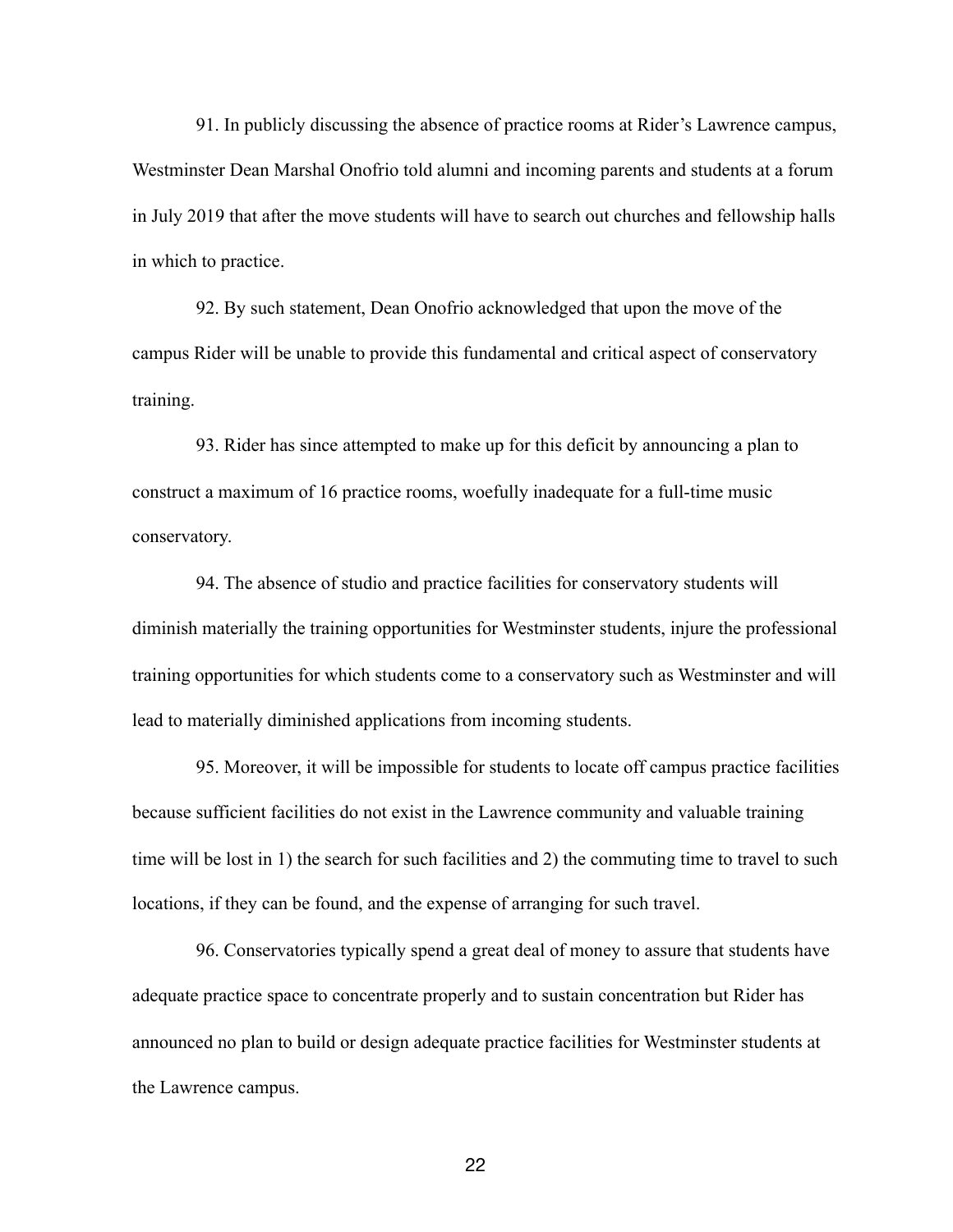97. Westminster presently has approximately 150 pianos used by faculty and students at all levels in its conservatory training and performance; each piano requires a separate room location except in certain instances where a grand piano is situated in a faculty studio room with a smaller upright for training purposes. No facilities exist at Rider — and none have been announced — to house these instruments or provide performance, training or practice opportunities for students in piano or allied fields. Such facilities are essential and material to a conservatory program but will be absent at Rider's Lawrence campus.

98. Westminster is the owner and operator of rare and expensive organs that are used in its religious educational mission and programs, along with use by faculty who perform and compose for organ; such organs require specially constructed buildings for their operation and maintenance, such as Bristol Chapel, that do not exist at Rider and for which Rider has announced no plans to replicate.

99. Rider has announced no plans to construct or replicate any of Westminster's existing facilities at its Lawrence campus except that it said it will expand Gil Chapel but has produced no development or engineering plans even for this singular expansion.

100. In its August 7, 2019 announcement, Rider stated that it is only first forming committees of faculty and others to explore the move that it claimed will be completed in 12 months in September 2020; in the announcement Rider made no statement that it was planning to construct *any* facilities for the use by Westminster; Rider has failed to identify or propose any facilities that will replicate Westminster's specialized facilities or that can accommodate the additional students and faculty to be added to the Lawrence campus.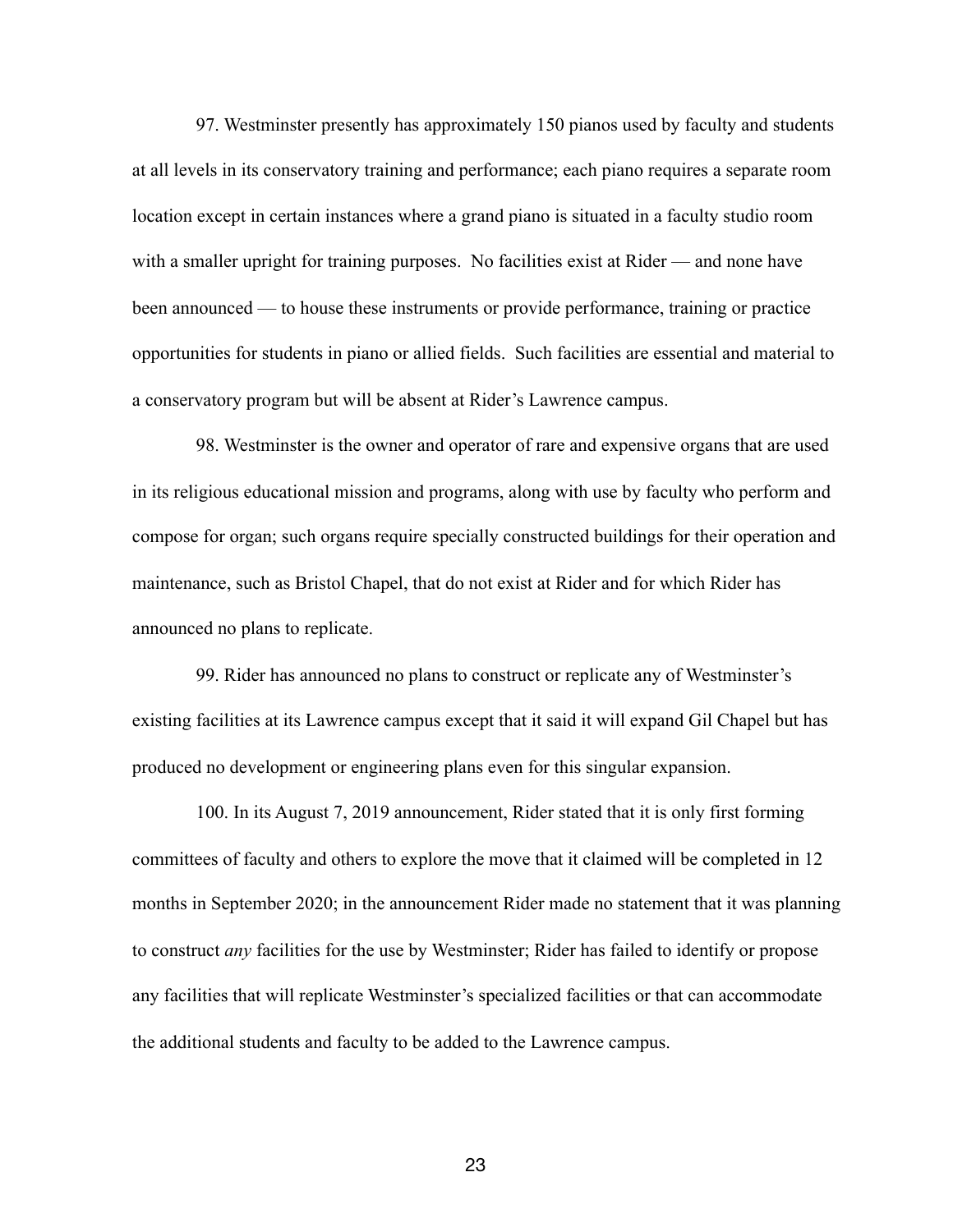101. Rider has announced that it will make certain very minimal changes consisting of expanding Gil Chapel, building 16 practice rooms and providing temporary office space to Westminster faculty, but no architectural plans, engineering drawings, site plan applications or any other indicia of the development of facilities to house Westminster's programs and specialized needs have been disclosed or identified by Rider in connection with the proposed move of Westminster *and none that would even remotely replicate Westminster's facilities that have been used for 85 years for Westminster's exclusive and specialized functions.*

102. Rider has produced a concept plan to include a small addition to its Fine Arts building, a facility to be used by Rider's existing music, theatre, art programs, but not dedicated to Westminster Choir College or its programming.

103. In fact, none of Rider's announced plans in connection with the proposed move of Westminster contain any proposal to construct any new buildings or facilities dedicated to use by Westminster except for the temporary office space at Omega House but, even as to these offices, no permanent plans for faculty studios have been announced by Rider.

104. In sum, Rider intends to force Westminster to relocate a nearly 100-year old specialized campus with unique training and educational facilities into Rider's existing facilities without construction or development of new, additional or comparable facilities to accommodate Westminster's conservatory mission and training.

105. Following the move, Westminster will lose all of its independent structures and independent facilities that are essential to the intensive and continuous training of conservatory students and will be forced to change from an independent conservatory to a shared facility with a conventional collegiate music and art department that does not provide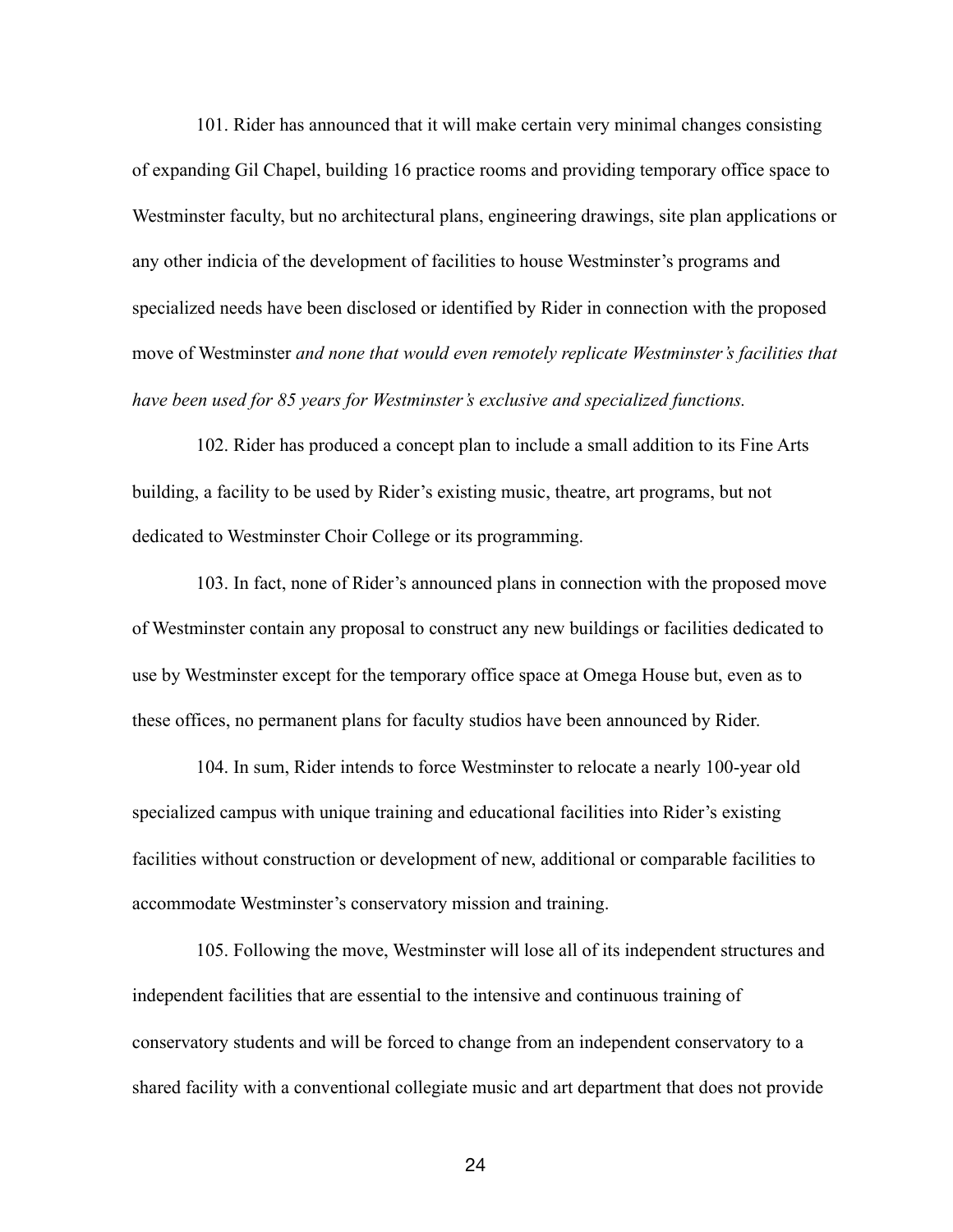conservatory training and that will not provide the isolated and segregated environment for conservatory music students that is essential to all music conservatories.

# **WESTMINSTER'S CAMPUS IS UNIQUELY DESIGNED FOR ITS SPECIAL AND PARTICULAR EDUCATIONAL MISSION**

106. Westminster's concert and performance venues are unique structures that have been created over a period of 85 years since the first construction of the campus in 1935.

107. Construction and development of the performance venues continued through 2014 when the Cullen Center, the most modern facility built at Westminster and the most modern choral training facility in the United States was completed and opened.

108. In its announcement of the opening of the Cullen Center on October 22, 2014, Rider announced that it was intended to create "a new quadrangle", along with the Playhouse and "courtyard" to be the "primary outdoor venue for Westminster student and alumni events." See https://www.rider.edu/ridermagazine/spring-2015/news/campus/marion-buckelew-cullencenter-opens.

109.The new "quadrangle" was designed to be a permanent part of Westminster's conservatory serving as a focal point, performance space and architectural link between the earlier structures built at Westminster and the new performing arts center:

"Its design was inspired by the Georgian style of the four original buildings surrounding the Morgan Quadrangle." *Id*.

110. Donors contributed funds specifically intended for the future use of this facility by Westminster students studying and training on the campus in direct proximity to the Cullen Center and the related facilities.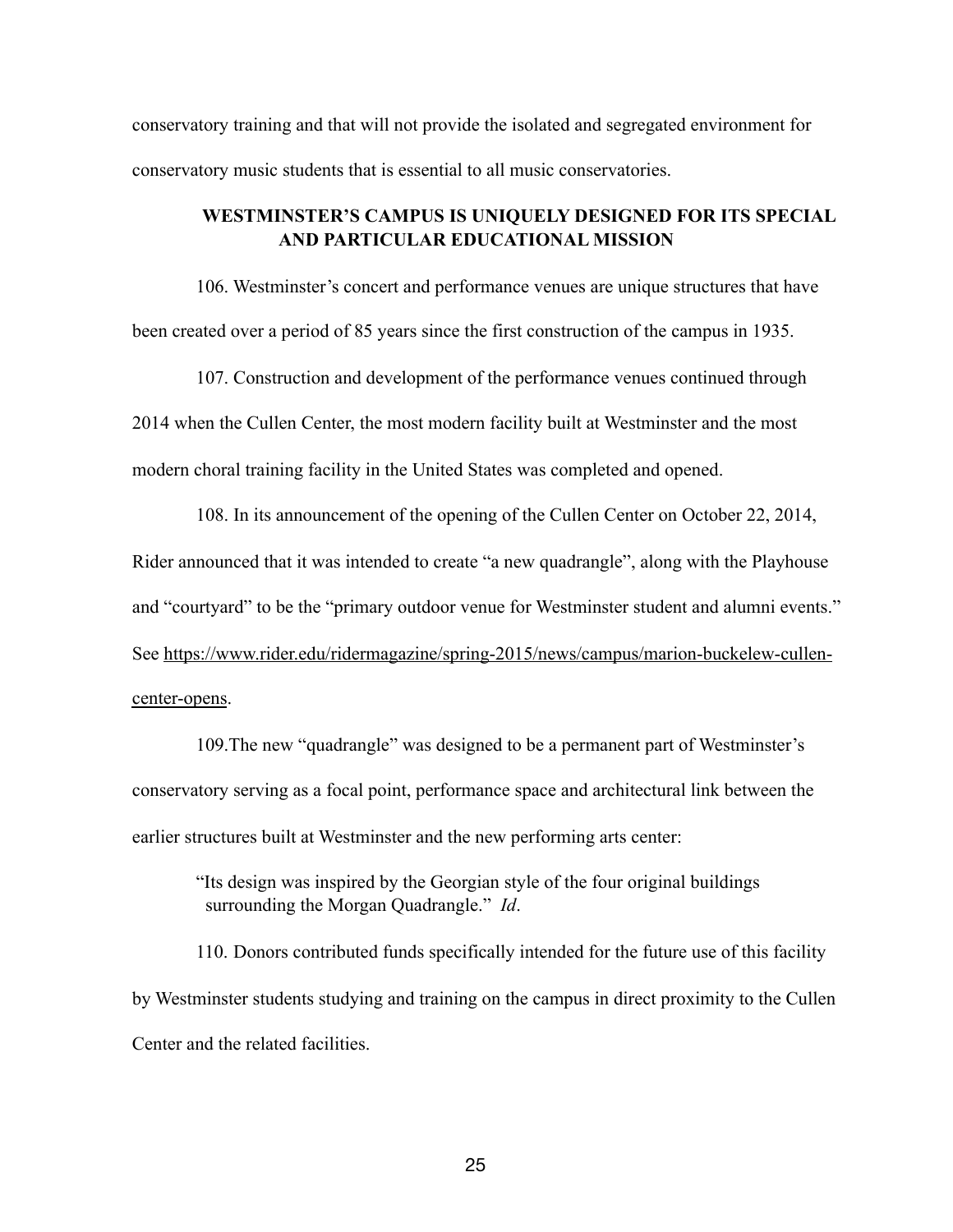111. The Cullen Center contains a 3,000 square foot performance hall, with permanent built-in stands for 200-plus choral students, what its designers, the KSS architectural group, called a critical component of the Master Plan for Westminster Choir College:

"[T]he completion of the Marion Buckelew Cullen Center marks a significant advancement of the master plan created by KSS to guide the growth and development of campus facilities at Westminster.

See https://kssarchitects.com/intersections/blog/2014/10/westminster-choir-college-stepsfuture.

112. That "master plan" is now to be abandoned by Rider's planned move of

Westminster, the abandonment of a conservatory educational venue designed specifically for

the unique needs of Westminster and that was the attraction, in material part, for students to

enroll at Westminster.

113. The Cullen Center was designed as a "gateway" for the campus, was

intentionally integrated with the existing Georgian structures and designed to have a close

relationship with Westminster's existing structures, as KSS itself stated:

"In keeping with the original Georgian architecture of Williamson, Taylor and Erdman Halls, the Cullen Center compliments the classic vision of the campus, and forms the eastern edge of a new quadrangle. In this significant location, the Center now acts as a gateway to the heart of campus.

*Id*.

114. As KSS, its architects made clear, the Cullen Center was designed to "support"

Westminster's "wide range of teaching methods":

The Cullen Center, which houses two flexible performance spaces, supports the college's wide range of teaching methods, from private lessons and group classes, to performances before audiences and individual practice sessions. These state-ofthe-art spaces, strategically laid out in two wings forming an L-shape, make it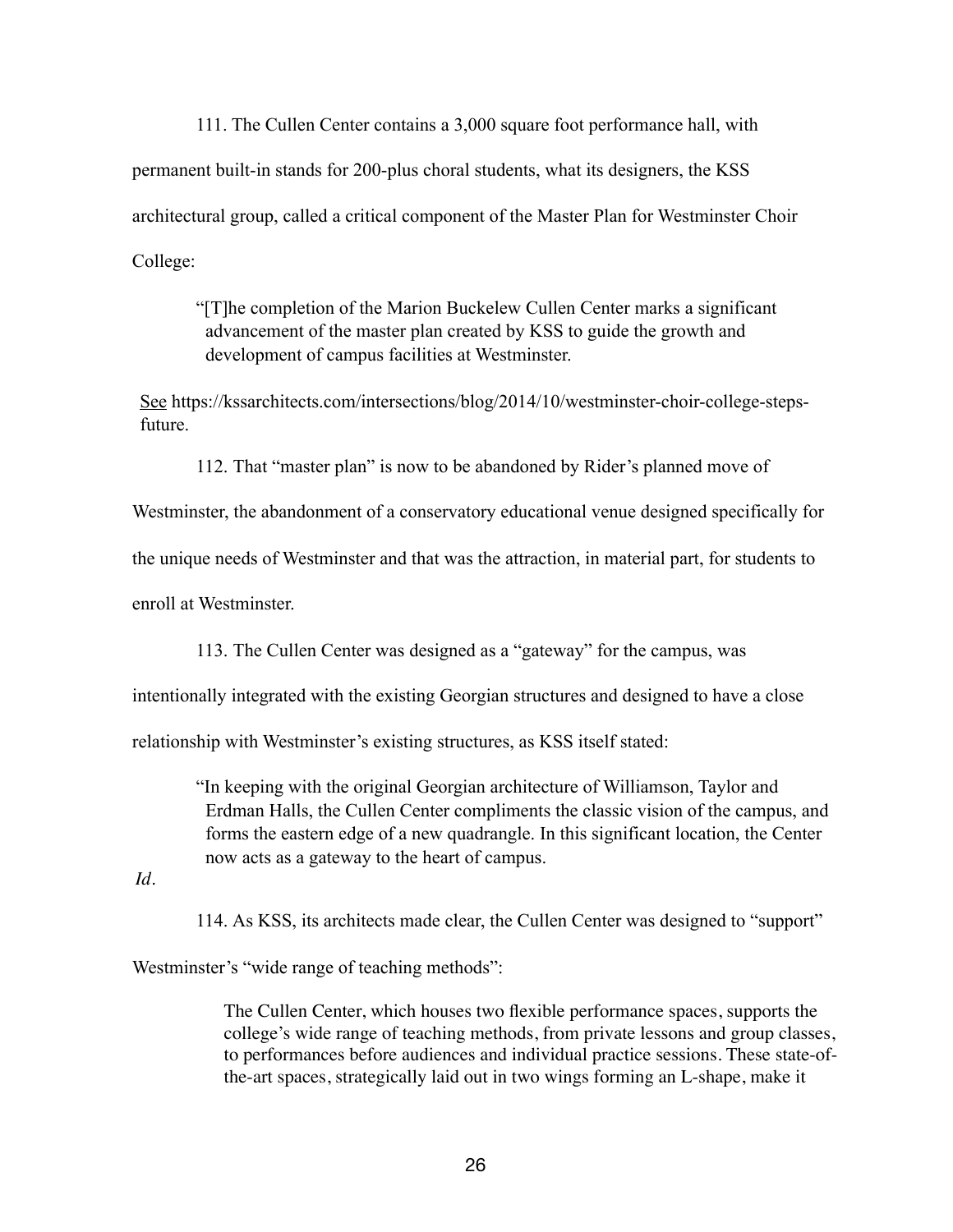possible to easily conduct many sessions simultaneously. The two wings converge into the grand, light-filled lobby, perfect for receptions and displaying banners.

 *Id.*

115. Assistant Professor of Conducting Amanda Quist stated in a 2014 interview with the Rider News that prior to the Cullen Center's opening Westminster had a shortage of rehearsal spaces as the Choir College had grown beyond its campus capacity and that the Cullen Center was designed to address this deficit with one of the most modern choral rehearsal facilities in the United States:

 "The Cullen Center is a wonderful new addition to our thriving campus...with such an active campus, we were desperately in need of more spaces in which to rehearse. This new hall has been designed with the very best acousticians in the business, and it allows for a variety of choices for rehearsal configurations. Few college campuses in the country have a space as fantastic as this."

 The Rider News, Oct. 21, 2014; [http://www.theridernews.com/open-house-to-showcase-wccs](http://www.theridernews.com/open-house-to-showcase-wccs-)new-world-class-hall/

116. Westminster's acoustic engineers, Acentech, specially modeled the Cullen facility to maximize vocal exchanges in a choral context — it was designed intentionally to accommodate the "variable acoustics elements [that] affect what listeners will hear" and was also designed to feature distance learning, to live stream concerts and contains built-in infrastructure to enable commercial digital recording that is fundamental to Westminster mission and work, among other design features.

117. Rider University's current website describes the Cullen Center as its "signature space". <http://catalog.rider.edu/westminster-choir-college/>, viewed on August 8, 2019.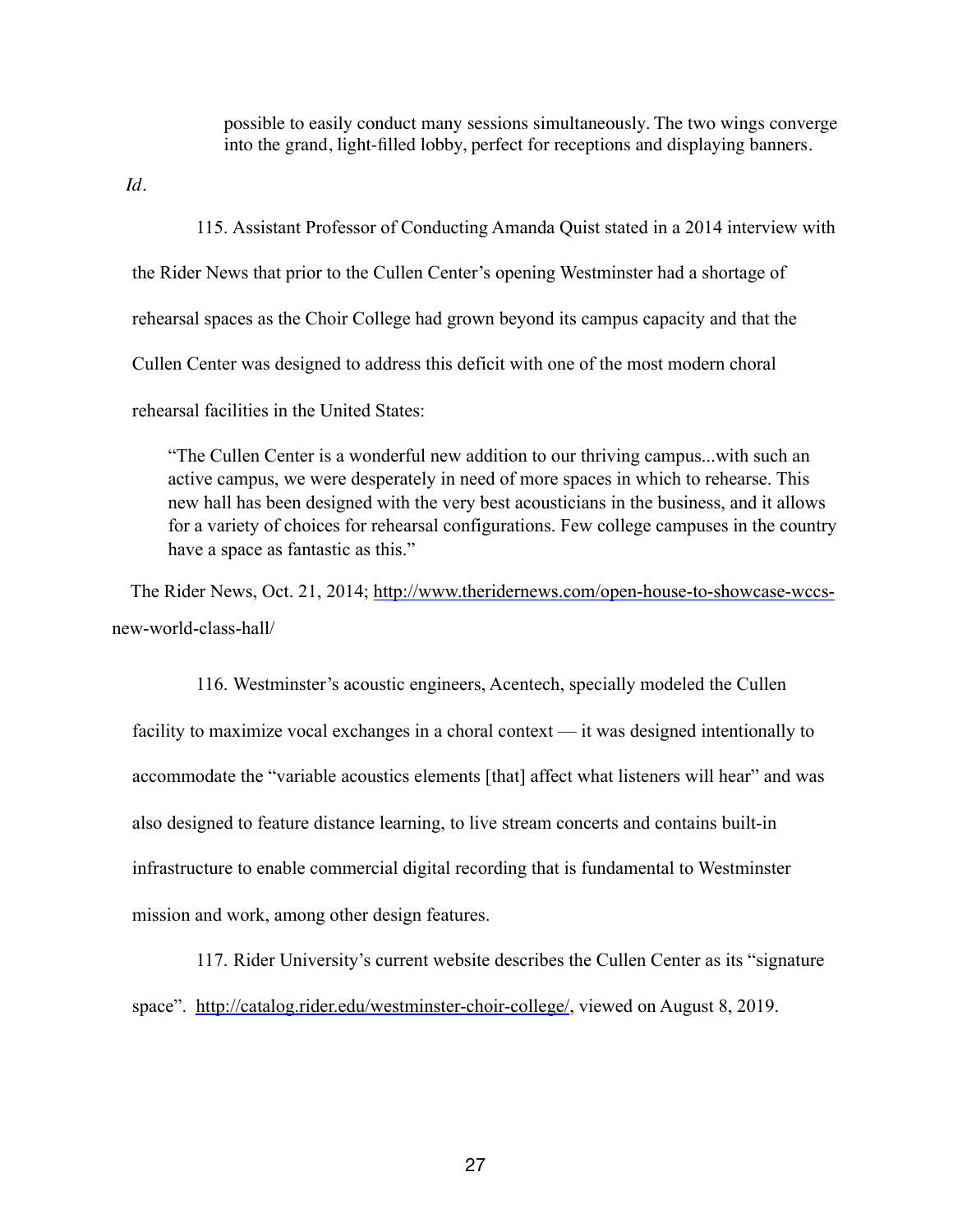118. Rider intentionally represented these facilities as being part of its educational attraction to students and induced students, including plaintiffs, to enroll at Westminster Choir College in substantial part on the basis of such representations.

119. The Cullen facility is integral to the educational training and mission of Westminster and was designed, as KSS acknowledged, to integrate all elements of Westminster's education and training mission.

120.Rider has announced no plan and it has no capacity to replicate and recreate the Cullen Center and fill the deficits that the Center was designed to address; following the planned move of Westminster, the deficits that previously existed will be enhanced and exacerbated far beyond any shortage of educational and performance spaces that had previously existed at Westminster.

121. The Westminster campus also features the "Playhouse", a decades old performance venue that is acoustically designed for Westminster's unique needs and is today linked via an architectural passageway to the Cullen Center; the Cullen Center and the Playhouse were designed to work together as a single educational and performance entity, as well as creating an exterior quadrangle as a "a primary outdoor venue" for Westminster student and alumni performances and events. <https://www.rider.edu/wcc/about/construction>.

122. The Playhouse is also a historical structure that has featured rehearsals, teaching and performance by virtually all leading U.S. and European conductors.

123.In or about 2014 Rider University intentionally sought donations to make up a \$1.69 million fund "to upgrade this building [the Playhouse] that has played such an important role in Westminster's history." [https://www.rider.edu/wcc/about/construction.](https://www.rider.edu/wcc/about/construction)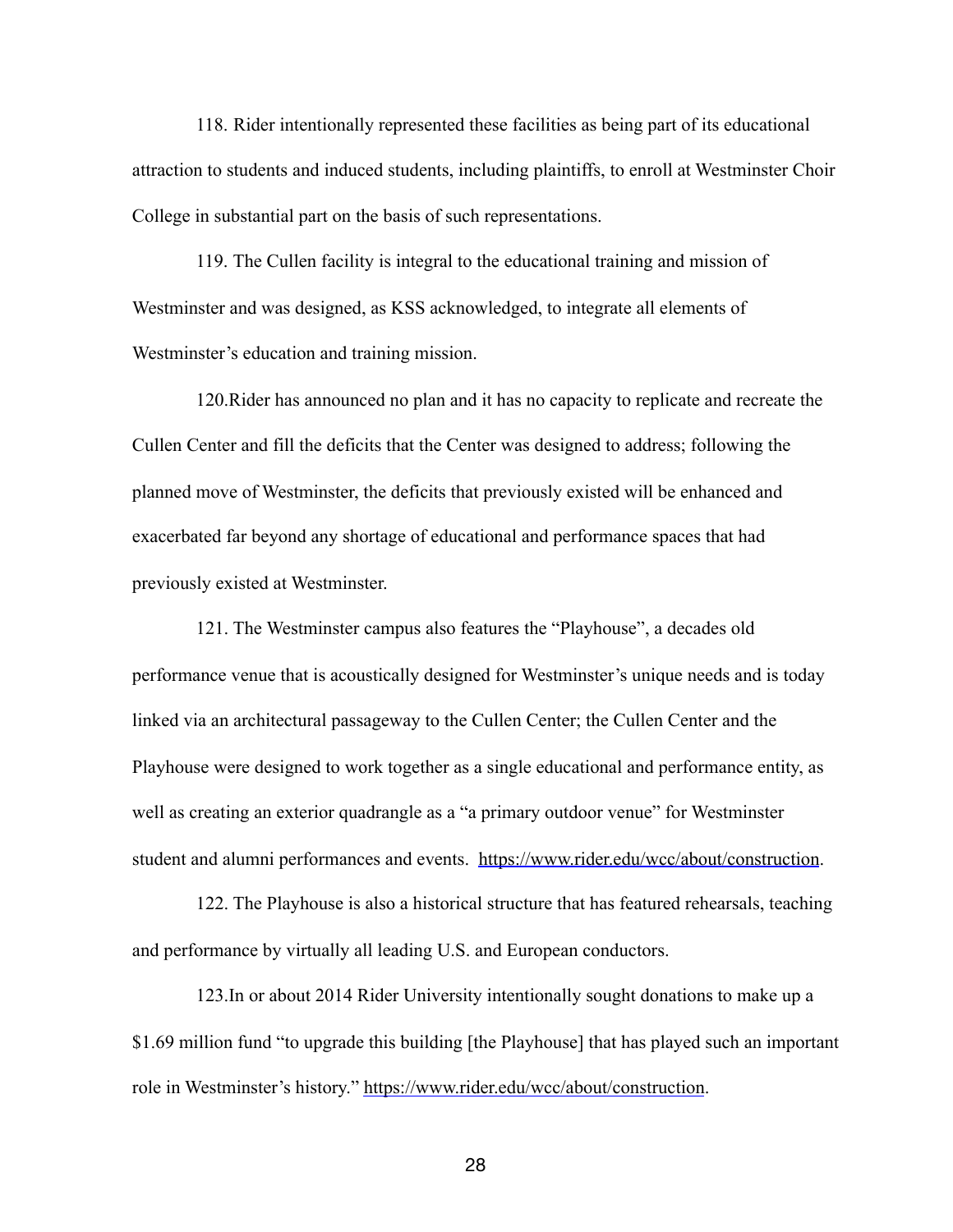124. This fundraising campaign resulted in extensive modernization of The Playhouse including, as Rider's website current announces, "a larger stage area, dressing rooms, and an extended thrust stage."<http://catalog.rider.edu/westminster-choir-college/>

125. The donors for the Cullen Center and the Playhouse and the related facilities intended their donations to be used for the construction of these facilities for the education and training of then-current and future Westminster students (and for the faculty in their own performance and composing work that is essential to their teaching and training of the students).

126. By moving the campus, these facilities will no longer available for use by the students and faculty in a conservatory setting; similarly, these facilities cannot be used as intended for conservatory training by busing students from Rider's Lawrence campus to Princeton as such will interference with the immediate constant and ready access to such facilities that is a necessary part of professional conservatory training

127. In any event, Rider has announced no plan to continue the regular use of these facilities as part of the conservatory training program after the move in September 2020 and they will be abandoned.

128. By moving the campus without committing the proceeds of sale of the campus to rebuild and replicate these facilities, Rider is not only abandoning these facilities but is wasting the asset for use on its general academic campus and not for the specific or particular use of the Westminster students and faculty.

129. Other facilities at the Princeton campus are uniquely designed for use in Westminster's professional conservatory training program.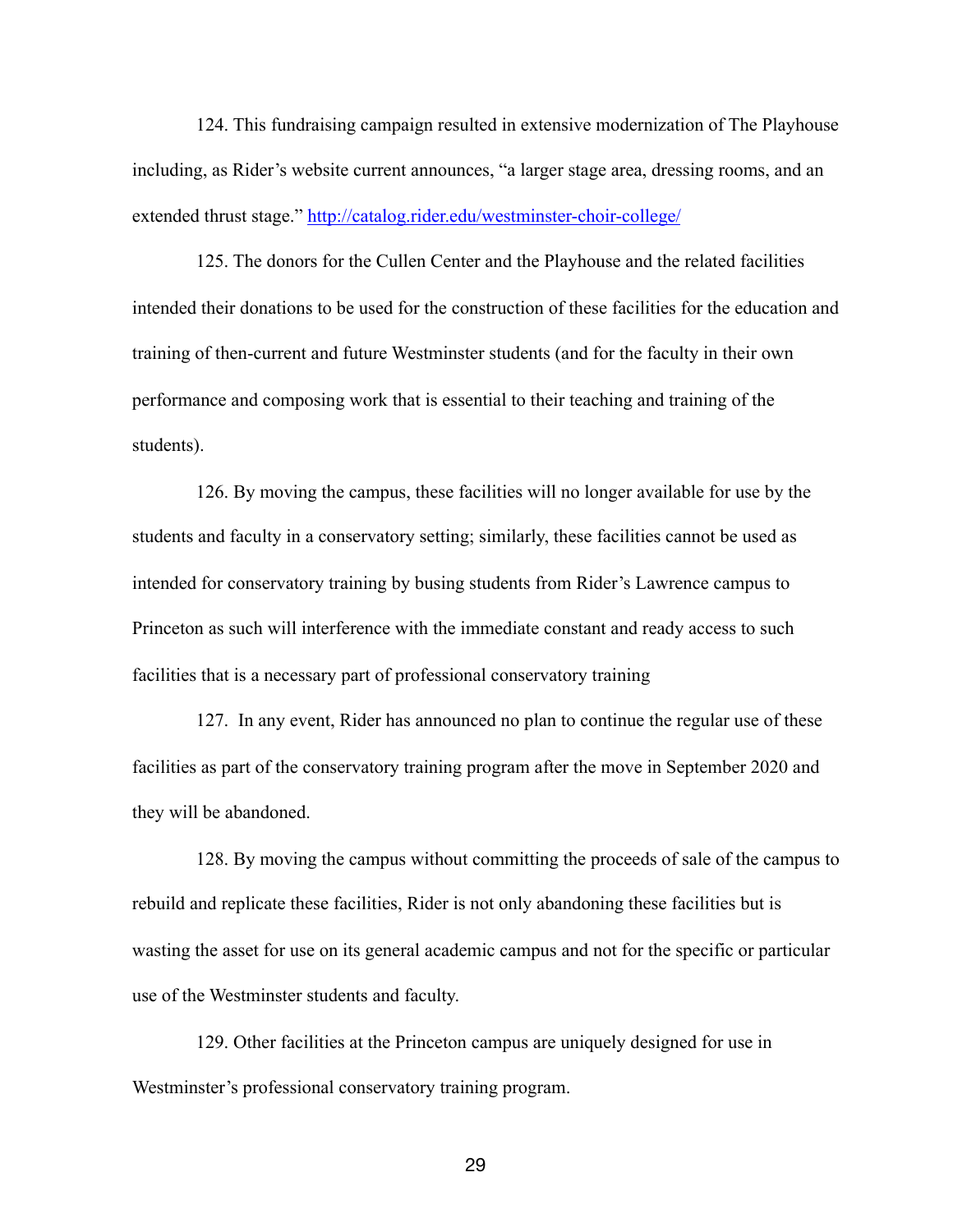130. Erdman Hall was extensively renovated and rededicated in 1997, from donations, and is named for Charles Erdman, former chaplain of the college, and houses The Presser Music Center and provides offices and studios for the Voice and Piano Departments and the Voice Resource Center and an electronic keyboard lab. As with the Playhouse and the Cullen Center, no such facilities exist on Rider's Lawrence campus and none are planned, none are in the design stages or been announced by Rider.

131. Dayton Hall houses Scheide Recital Hall, named for benefactor William H. Scheide. Dayton Hall is the location of the Casavant and Ott organs and of Organ Department offices, teaching studios, and practice facilities. Similarly, Ithaca Hall includes both organ and piano practice facilities.

132. The Talbot Library of Westminster Choir College is a music, choral and opera facility that has been built over the past 80 years into a cohesive and integrated music library along with extensive historical archives and is one of the largest conservatory libraries in the United States.

133. Talbott's collections comprise more than 67,000 music-related books, music scores and periodicals, approximately 5,400 choral music titles in performance quantities, a choral music reference collection of more than 80,000 titles, 200 current periodical titles in print, as well as access to more than 12,000 titles electronically, 25,000 sound and video recordings and many other specialized facilities and archives.

134. Talbott's special collections also include the Erik Routley Collection of hymns and hymnological literature; the D. deWitt Wasson Research Collection of Organ Music; and the Archives of the Organ Historical Society, a comprehensive collection of organ research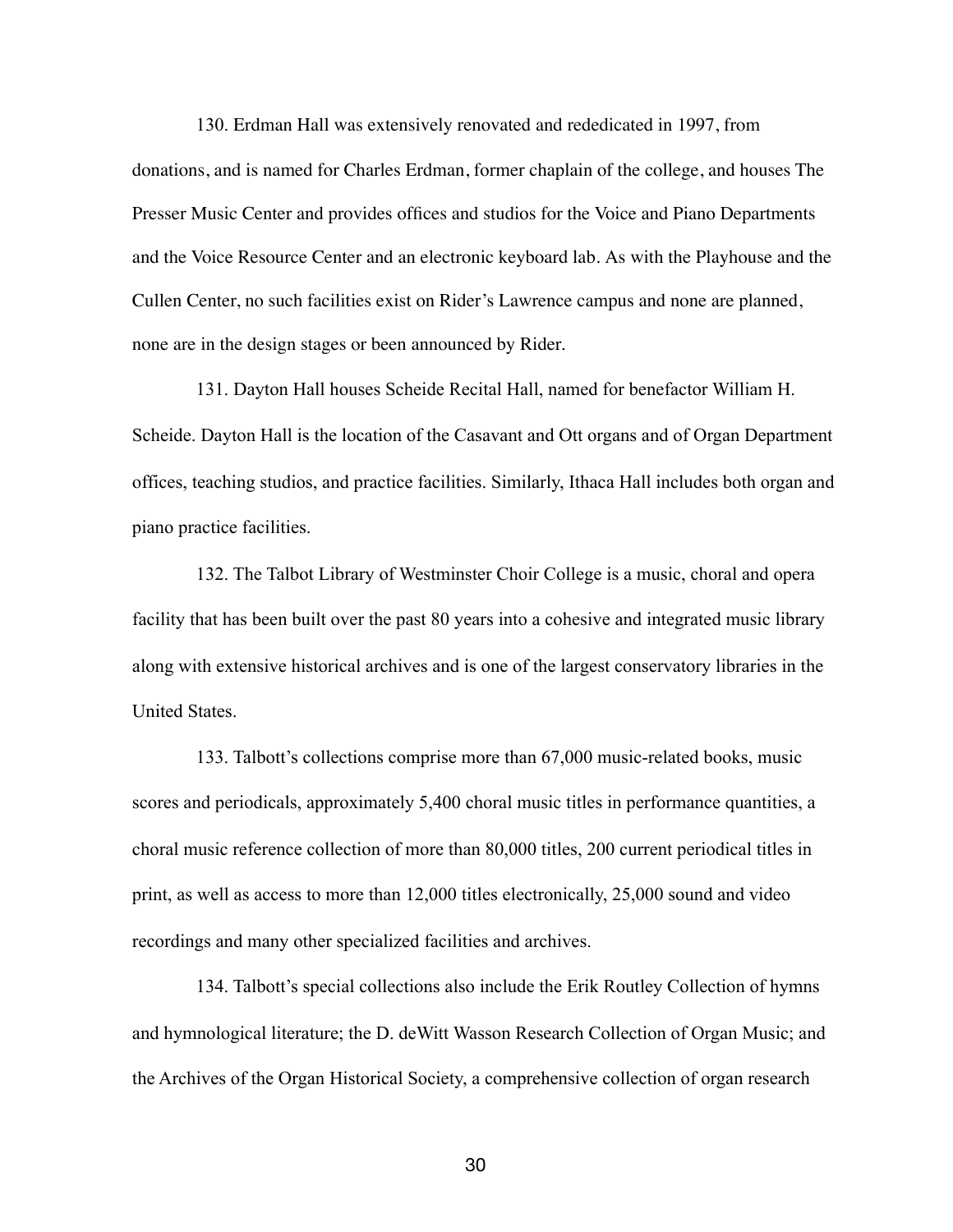materials, along with an extensive score and sound recording collection covering all musical styles, genres and periods with a concentration on choral, vocal, keyboard and sacred music.

135. Talbot houses the collected works of many individual composers, masterworks of music, an extensive piano pedagogy collection, instructional material for music education in primary and intermediate schools and holdings both broad and deep in choral music, keyboard music and hymnals.

136. In addition, Talbott library collects multiple print editions of many music titles for comparison of editing practices and multiple recordings of many titles for comparison of performance practices. See Rider Catalog,<http://catalog.rider.edu/westminster-choir-college/>.

137. Talbott Library is fundamental to the education at Westminster, to its mission and to its accreditation.

138.Rider has announced no plan to replicate Talbott Library following the move of Westminster.

139. Talbott Library is equal to, or larger in some respects, than libraries at larger conservatories including Julliard and the Cincinnati Conservatory of Music.

140. For example, Julliard has 25,000 books (Westminster has 67,000), Julliard has an equal number of sound recordings (25,000), Julliard and Westminster both hold approximately 85,000 musical recordings. See e.g.<https://www.juilliard.edu/school/library-and-archives>.

141. By way of further example, the library at the Cincinnati Conservatory of Music has 43,500 print volumes (Westminster has 65,000), 80,000 scores (Westminster has 85,000 choral reference works), 60,000 sound recordings (Westminster has 25,000 sound recordings).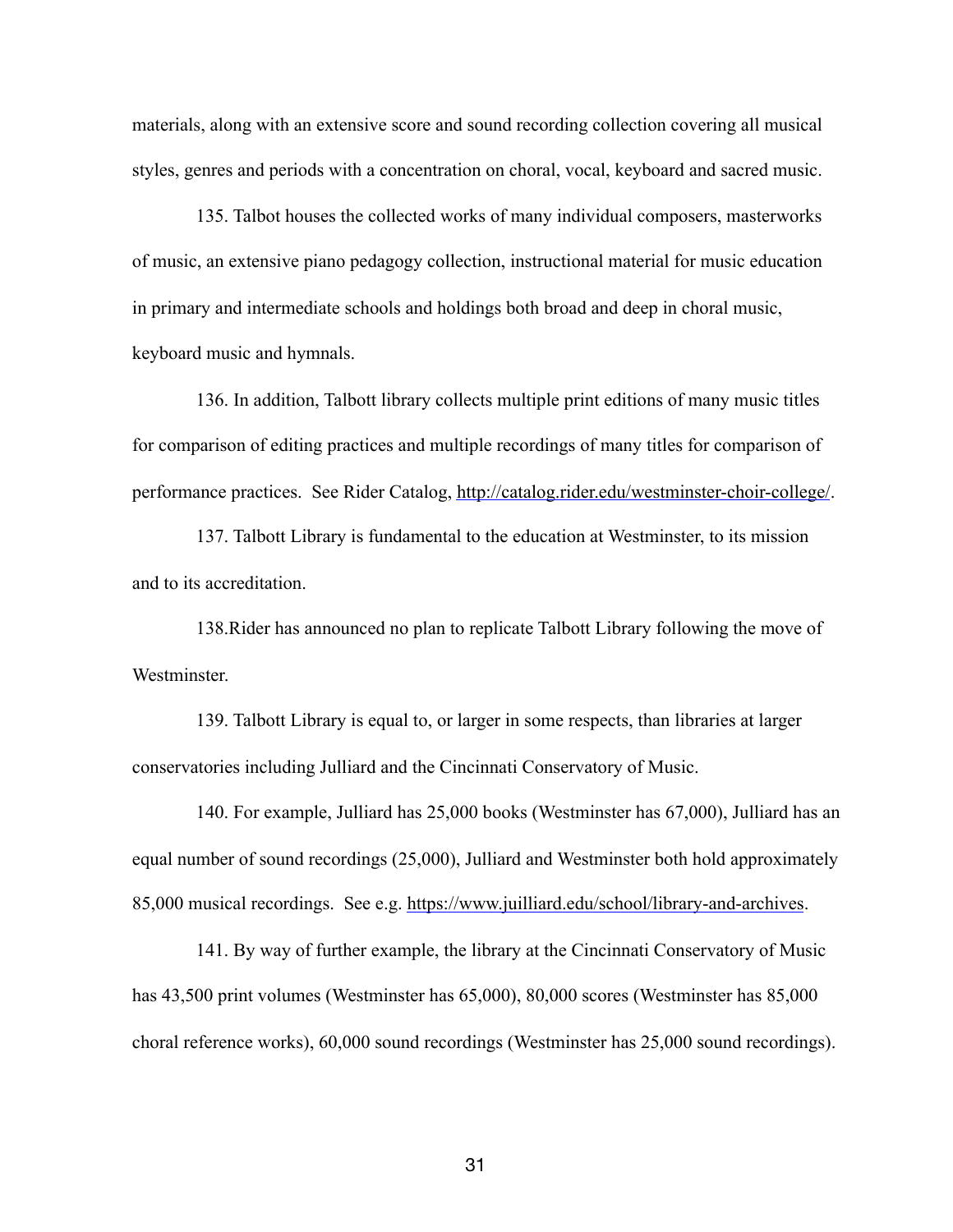142. Although Westminster has a smaller undergraduate and graduate student capacity (500 students), compared with 949 students at Julliard and 1500 at CCM, Westminster's Talbot Library is equal in most respects, and exceeds the capacity in other respects, of the libraries at these much larger conservatories.

143. Westminster's library thus compares on an equal basis to the finest conservatory libraries in the United States.

144. Rider has proposed to move this unique library to the *basement* of its existing Moore Library on the Rider Lawrence campus, as it informed Rider Board members on prior tours of the Lawrence campus in spring 2017 when a move of Westminster was first discussed.

145. As with other elements of this move, no plans, drawings, architectural renderings or any other evidence of a design have been produced by Rider to demonstrate that it can accommodate Talbot Library on the Lawrence campus and, in particular, *in the basement* of Moore Library.

146. Even the basement of the Moore Library is not presently available for transfer of the Talbot Library as it is occupied by Rider's administrative staff, including its president, general counsel and nearly all of its executives and administrators; no plan has been announced and no building has been designed to accommodate the administrative staff in another location to accommodate Talbot Library.

147. As an alternative to such proposal, Rider has informed the Library transition committee that it will distribute Talbot Library among the existing collection of Moore Library at Rider's Lawrence campus.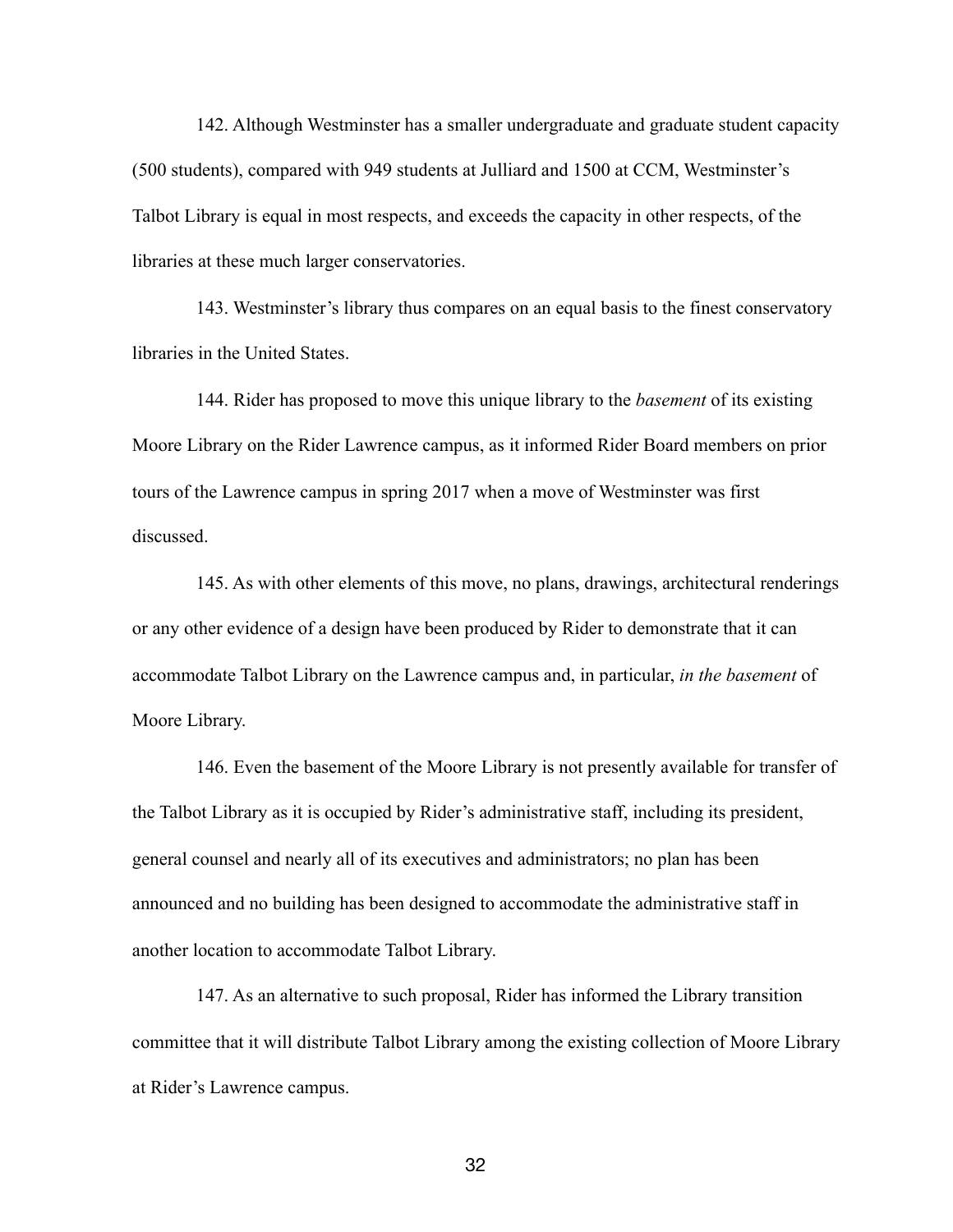148. Moore Library, however, is not a conservatory or music library and, following this move, Westminster students and faculty will no longer have a dedicated library in the conservatory setting that has prevailed at Talbot Library for many decades and that is a core part of Westminster's conservatory program and essential to its accreditation.

149. Rider has also announced no actual plan to integrate Talbot Library into Moore Library.

150. Rider thus proposes to move this vast facility to its Lawrence campus without any plan, design or structure to adequately house one of the largest conservatory libraries in the United States, built up over nearly 100 years since Westminster was first founded in the 1920's, let alone to house Talbot as an independent facility vital to the educational and research mission of Westminster Choir College.

151. Other material deficits in the purpose and program of Westminster Choir College will arise from the move of Westminster that will materially harm, diminish if not destroy Westminster as a music conservatory.

152. The Westminster campus has extensive historical and cultural associations that are material to the mission of Westminster Choir College and that cannot ever be replicated or replaced at Rider's Lawrence campus or at any other location.

153. The Playhouse and, in particular, Bristol Chapel, an original Westminster structure, have intense historical connections in the orchestral, voice and choral settings.

154. Bristol Hall itself is a unique church structure designed both for religious purposes and liturgical music purposes and that is wholly integrated into Westminster's existing and traditional academic and training program.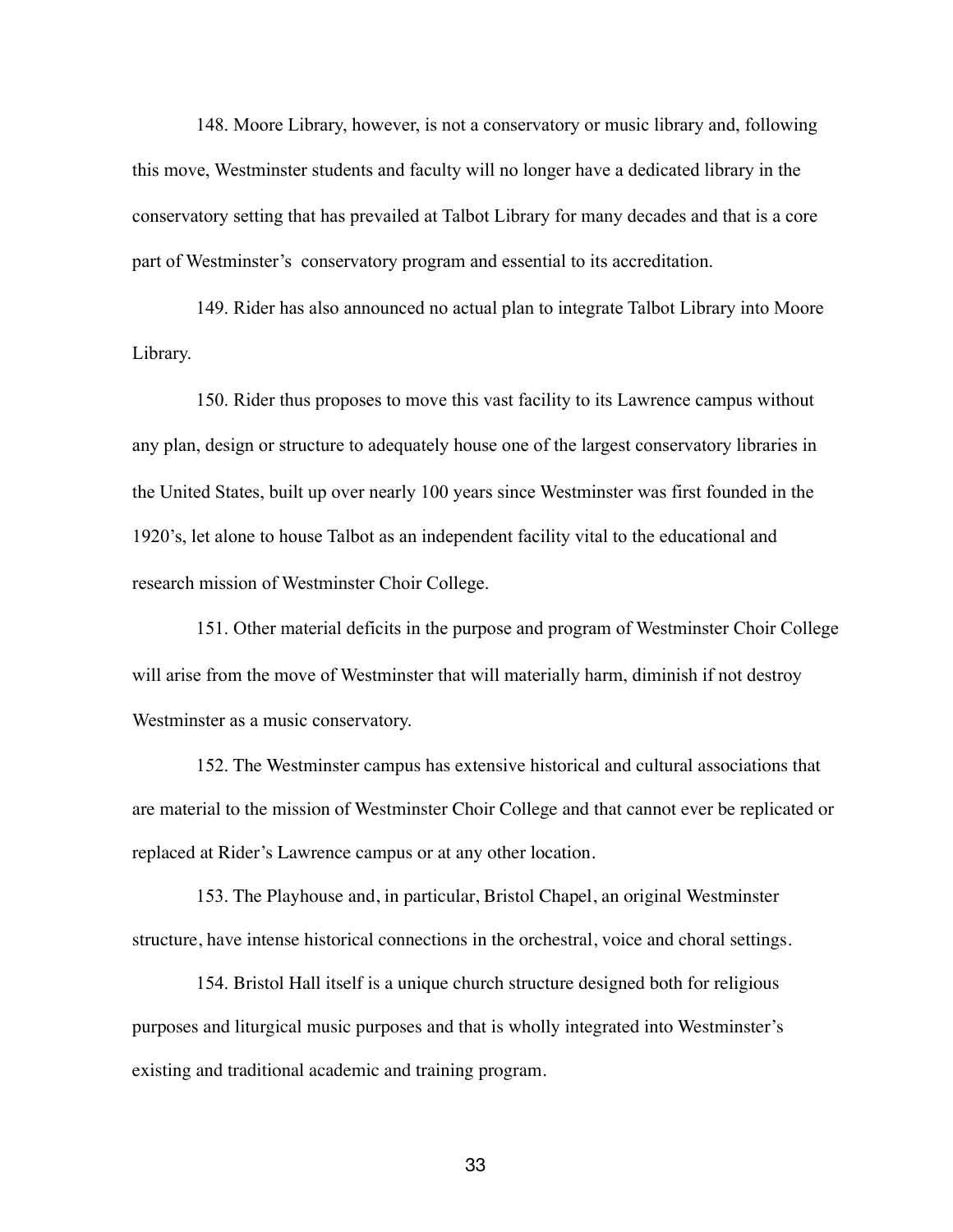155. No similar structure exists at Rider's Lawrence campus and none is planned by Rider nor can Rider recreate the historical associations that attach to Bristol Chapel.

156. Most U.S. and European conductors of note have rehearsed and performed in the Playhouse and Bristol Chapel including, for example, Leonard Bernstein, Leopold Stokoski, Kurt Masur, Zubin Mehta, James Levine and Arturo Tuscanni, among many others.

157. It is in substantial part because of these historical associations that students and faculty value the education at Westminster and the association with past figures at this locale is vital to the motivational element of conservatory and cultural education.

### **THE BACKGROUND OF WESTMINSTER CHOIR COLLEGE**

158. Westminster is a residential school of higher education and conservatory training, with, inter alia, a significant emphasis on sacred music; it is a  $501(c)(3)$  entity and certified as a degree-granting institution by the State of New Jersey.

159. Westminster's campus is located in Princeton, New Jersey.

160. Westminster was founded in 1920 by John Finley Williamson as the Westminster Choir of the Westminster Presbyterian Church in Dayton, Ohio.

161. In 1929 the school moved to Ithaca, New York where it became associated with Ithaca College and began offering a four-year degree program culminating in a Bachelor of Music degree.

162. After four years as an affiliate of Ithaca College, Westminster moved to Princeton, New Jersey to be near to the performing arts centers of New York and Philadelphia.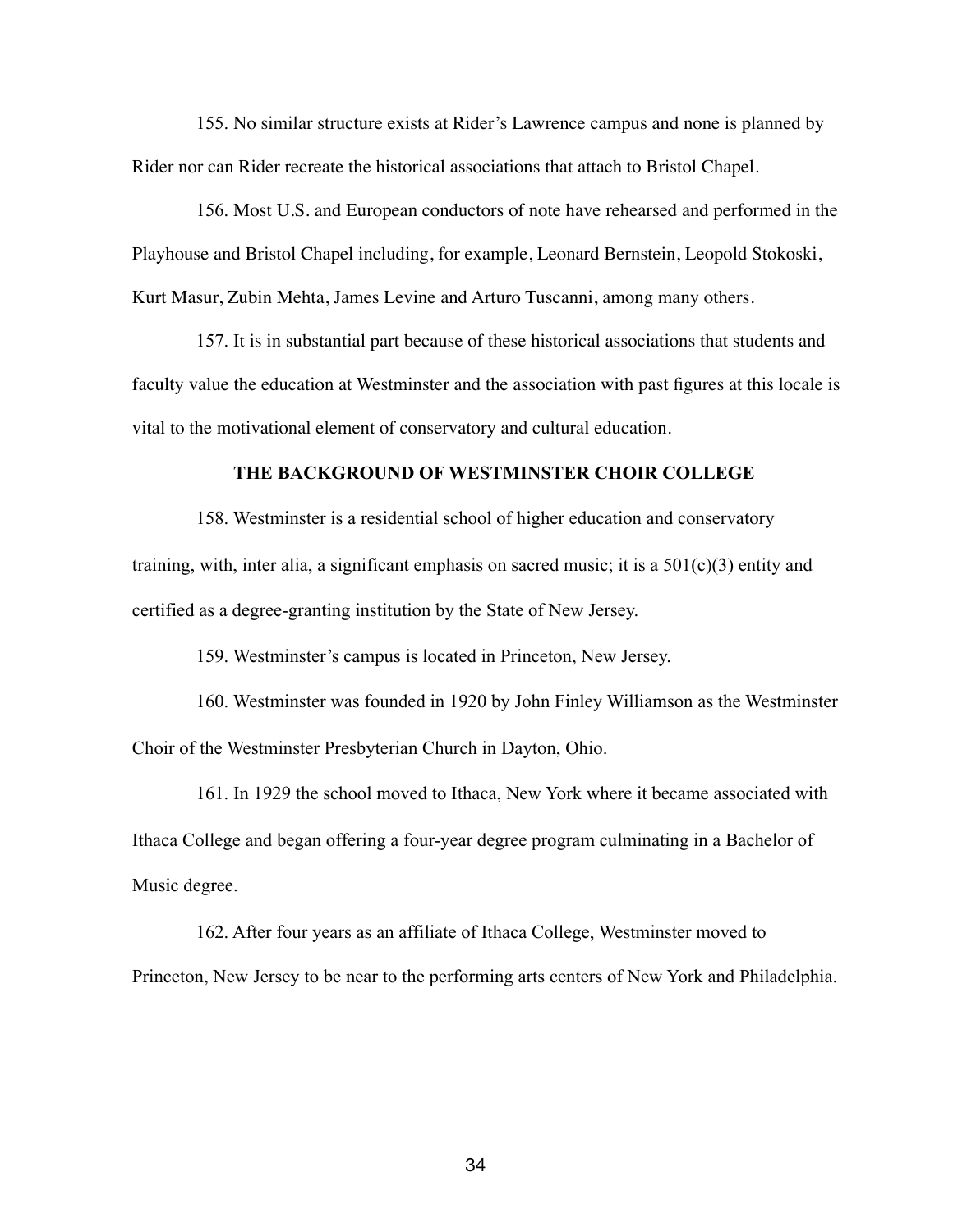163. Westminster's Princeton campus was made possible by the grant of Sophia Strong Taylor ("Strong Taylor" or "Grantor"), who endowed Westminster with the land and certain buildings that from 1935 have constituted its Princeton campus.

164. The Strong Taylor grant was subject to certain conditions, namely that Westminster must continue to train Ministers of Music in the evangelical Christian tradition, as Westminster has continued to do through the present day, in addition to other allied academic music education.

165. Other donors later contributed tens of millions of dollars to Westminster's buildings and endowment.

166. In 1935, Sophia Strong Taylor (the "Grantor") gave the twenty-three (23) acres of land in Princeton that now comprise Westminster's buildings and campus that also house its Conservatory and Continuing Education divisions, both being components of the college; Strong Taylor also provided funding for the creation and construction of the structures (hereafter the "Strong Taylor Grant or Trust").

167. Strong Taylor gave her gift to Westminster to advance the "training of Ministers of Music of Evangelical Churches" with the condition that the school continue to carry out such purposes and activities; she imposed a covenant running with the land given to Westminster to enforce such intent. If Westminster ceased to pursue that purpose, the land by the unequivocal terms of Strong Taylor's gift would become the Seminary's property.

168. Strong Taylor was a resident of Ohio where Westminster was founded in Dayton, she was active in the school's life and activities and sought to maintain the school for the future as a place of learning of liturgical music and training of minsters of music.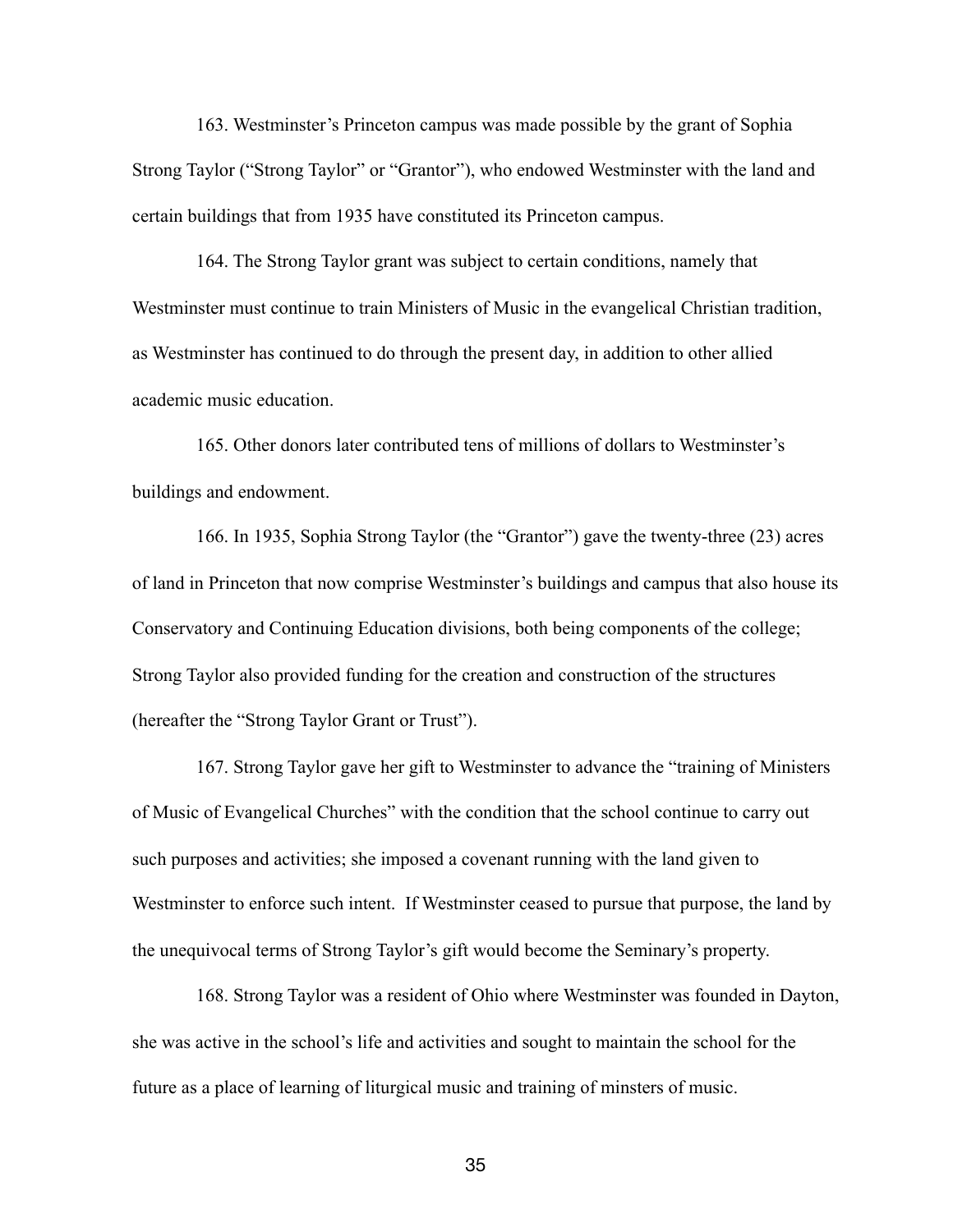169. Strong Taylor imposed the conditions and covenant because of her intent that her gift be used by Westminster for a school of music and liturgical music training with emphasis on the Christian tradition.

170. Pursuant to the terms of the Strong Taylor grant, if Westminster Choir College should ever violate the covenant to use the lands and buildings for the teaching of liturgical music and the training of ministers of music then the lands and buildings must pass to and vest in the Princeton Seminary, today known as Princeton Theological Seminary (the "Seminary").

171. Strong Taylor conveyed to the Seminary a residual interest in the Westminster campus in Princeton due to the common faith of the two Presbyterian organizations and that they share communitarian Presbyterian interests and missions.

172. As is well-known, the Seminary (plaintiff in the parallel Chancery Division proceeding, Docket No. MER-C-18-18), is an educational institution offering advanced degrees and education focused upon the training of Christian ministers and theologians in the Presbyterian tradition; its mission is set forth on its website. *See* [http://www.ptsem.edu/](http://www.ptsem.edu/discover/mission-vision) [discover/mission-vision](http://www.ptsem.edu/discover/mission-vision).

173. The relationship between Westminster and the Seminary dates to the 1930's when, during construction on its permanent campus in Princeton, Westminster conducted classes and its academic program at the First Presbyterian Church in Princeton (now Nassau Presbyterian Church) and at the Seminary.

### **THE 1991 "MERGER" AGREEMENT**

174. In 1991, Westminster entered into negotiations with Rider to acquire the Choir College under conditions of trust under which Rider would preserve Westminster in its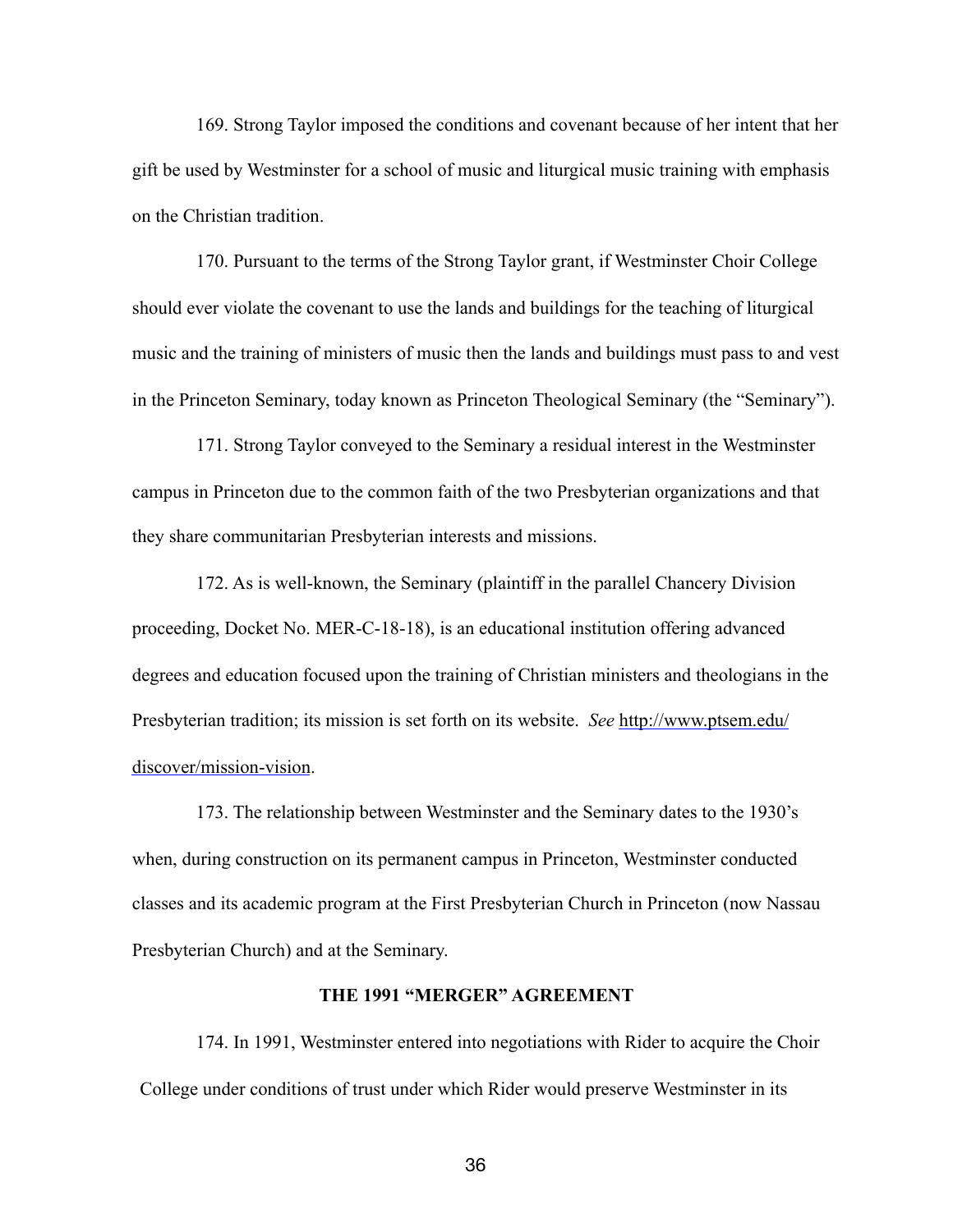present format, on its present campus and preserves its existing academic mission, support such mission financially when necessary and pledge to use Westminster's resources for Westminster's purposes.

175. In 1991, Rider was a school of approximately 5,000 students with a focus on business, accounting and a general liberal arts curriculum and sought the academic and educational benefits of acquiring Westminster with its superior music, religion and arts programs.

176. To gain such benefits, Rider was willing to continue to maintain Westminster in its present format along with a religious establishment at Westminster including the church, clergy and religious services, liturgical music training, religious music education, and to make such study available to Westminster students; Rider also agreed to maintain Westminster's separate identity, the substance of its existing music education and training and its Princeton campus.

177. The Rider Merger Agreement was conditioned on Rider's continued operation, maintenance and funding of Westminster Choir College on its campus in Princeton.

178. Westminster and Rider expressly stated and agreed in the Rider Merger Agreement that the merger was for the specific "intention of continuing the purposes of Westminster..." and that the parties would act to "ensure that the Westminster programs may be continued by Rider following the Merger of Westminster." Rider Merger Agreement, §1.3

179. The Rider Merger Agreement required that "...after the Merger of the institutions Rider will: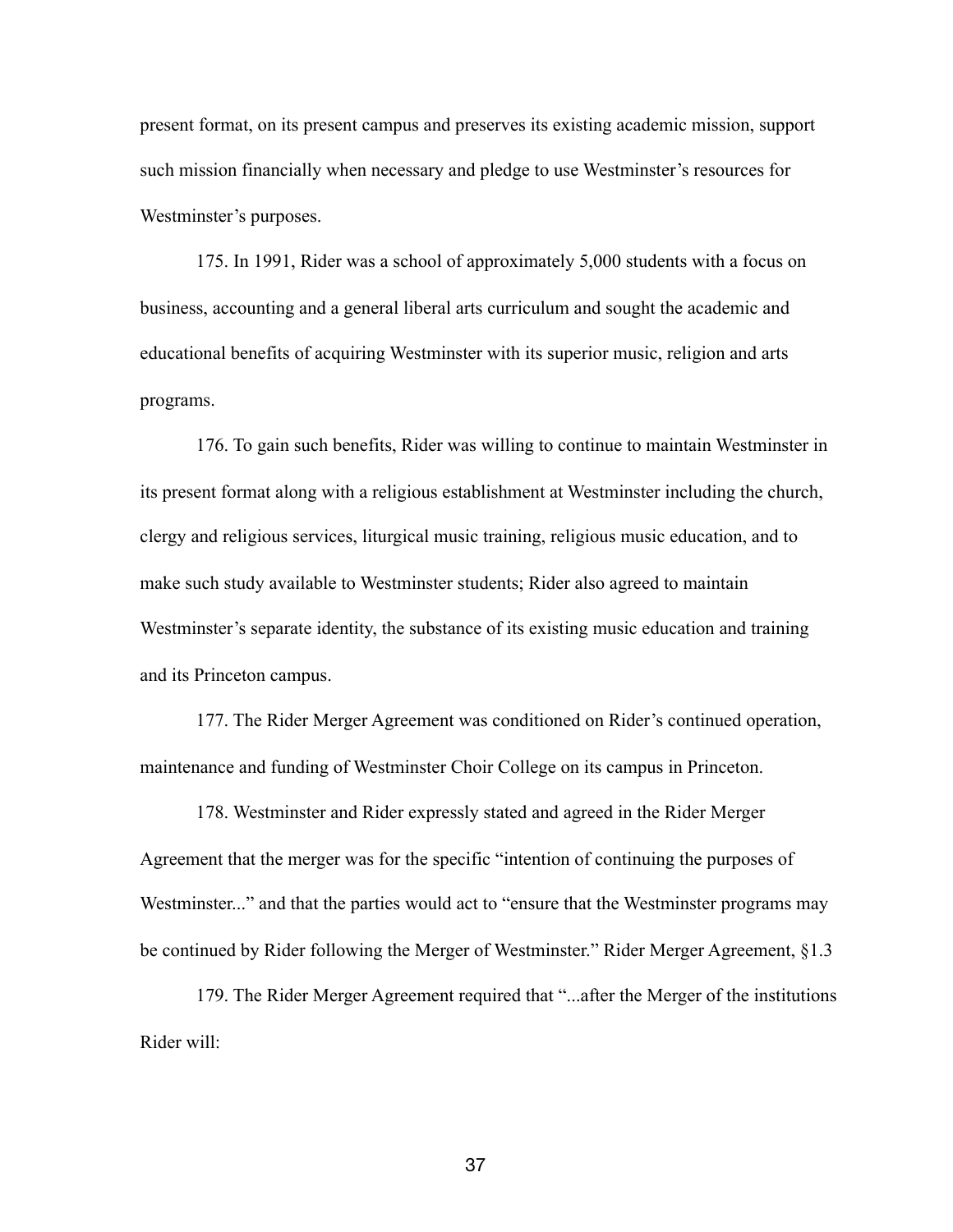- (a) Preserve, promote and enhance the existing missions, purposes, programs and traditions of Westminster, including, without limiting the generality of the foregoing, the continuation of the mission of Westminster through its emphasis on instruction in sacred music; training of minister of music; choral, vocal, and instrumental performance; and preparation of music teachers.
- (b) Ensure that the separate identity of Westminster, its programs and activities and its faculty will be recognized, and the current and future Westminster alumni will continue to be so identified;"

Rider Merger Agreement, §2.1 (a) and (b).

180. These provisions require Rider to continue to operate Westminster for the stated purposes, and to maintain its "separate identity" as an institution of higher education.

181. Consistent with these purposes, the Rider Merger Agreement expressly stated that the resources of Westminster must be used for the Westminster programs, specifically that "Rider will... [u]tilize Westminster's resources in support of Westminster's programs and provide such additional funds as may be necessary from time to time beyond the resources of Westminster to accomplish the obligations of Rider as set forth in this Agreement..." Rider Merger Agreement, §2.1 (c).

182. Such provisions are also consistent with Rider's duties as the charitable steward of Westminster.

183. In the agreement, Rider also assumed the duty to continue to budget for and provide administrative services to Westminster for the express purpose of continuing "the operation of Westminster": "Rider will ensure that the necessary personnel and services are available to accomplish the foregoing, including without limitation, the necessary services relating to accounting, recordkeeping and other similar activities that are necessary for the operation of Westminster." *Id*.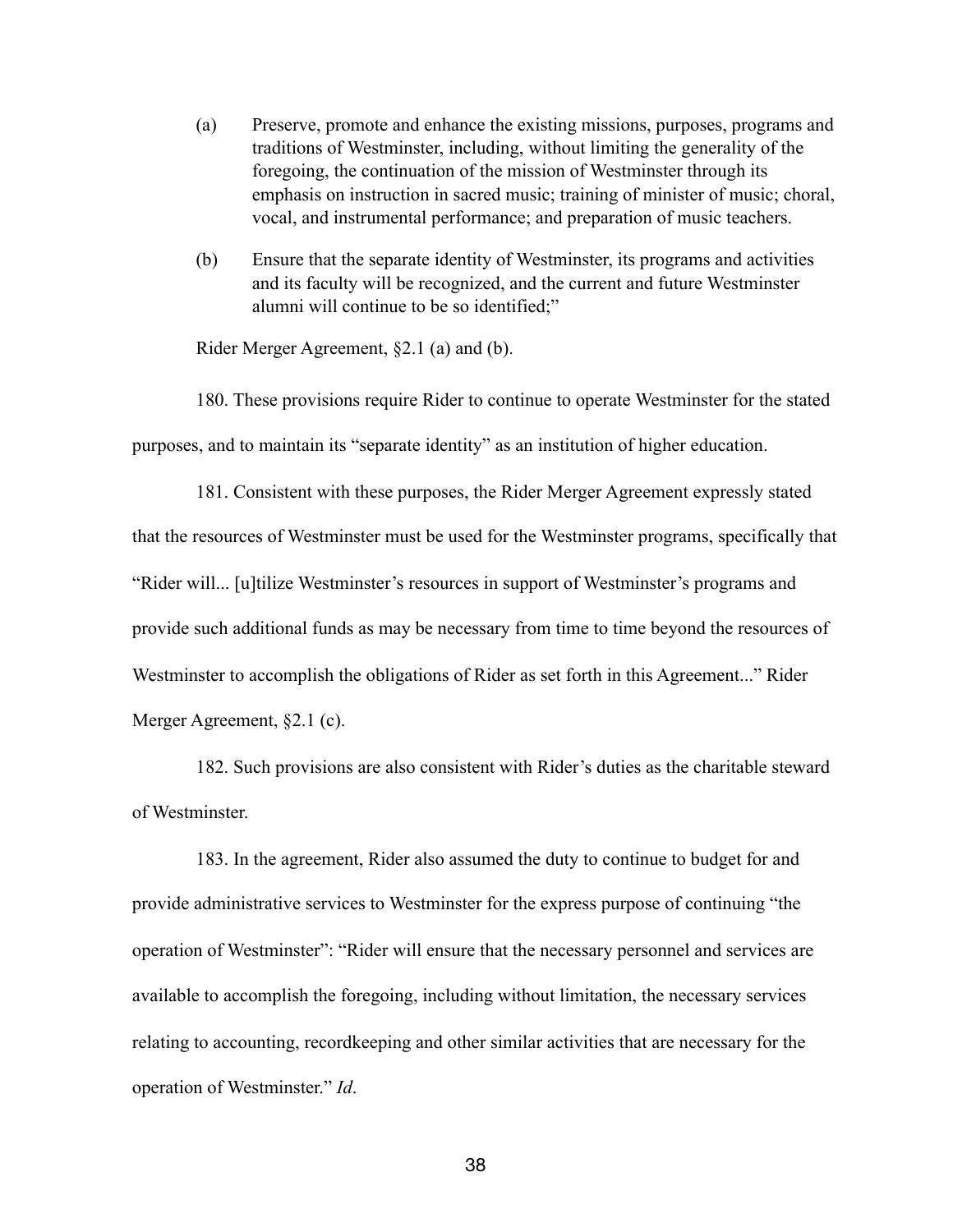184. Rider assumed, as a condition of receiving the Westminster school and property, that it would continue at its own cost and expense where necessary beyond the revenues of Westminster, to operate a college with the separate Westminster identity for the purposes of maintaining the Westminster programs, mission and academic purposes.

185. The Rider Merger Agreement was further predicated upon the specific obligation of Rider to continue to operate and maintain the Campus except where Rider determines "in good faith" that it cannot continue to do so under certain specified conditions.

186. In this respect, Rider's 1991 Merger Agreement provided that Rider would not be obligated "to continue to operate or maintain the existing Campus, if it determines, in good faith, that such continued action would be substantially impracticable or would substantially adversely affect the affiliated or merged institutions." Rider Merger Agreement, §2.3.

187. Nothing in the Rider Merger Agreement or any other agreement or understanding authorizes or otherwise permits Rider, or Westminster for that matter, unilaterally to sell, lease, license, encumber for an unauthorized purpose, or in any other manner convey the Campus except under such conditions and circumstances.

188. All of the foregoing representations were a fundamental understanding and predicate of the merger.

189. Seperately, under common law Rider is obligated to continue to operate the Princeton Campus except where it can demonstrate under cy pres principles the necessity to move the Choir college.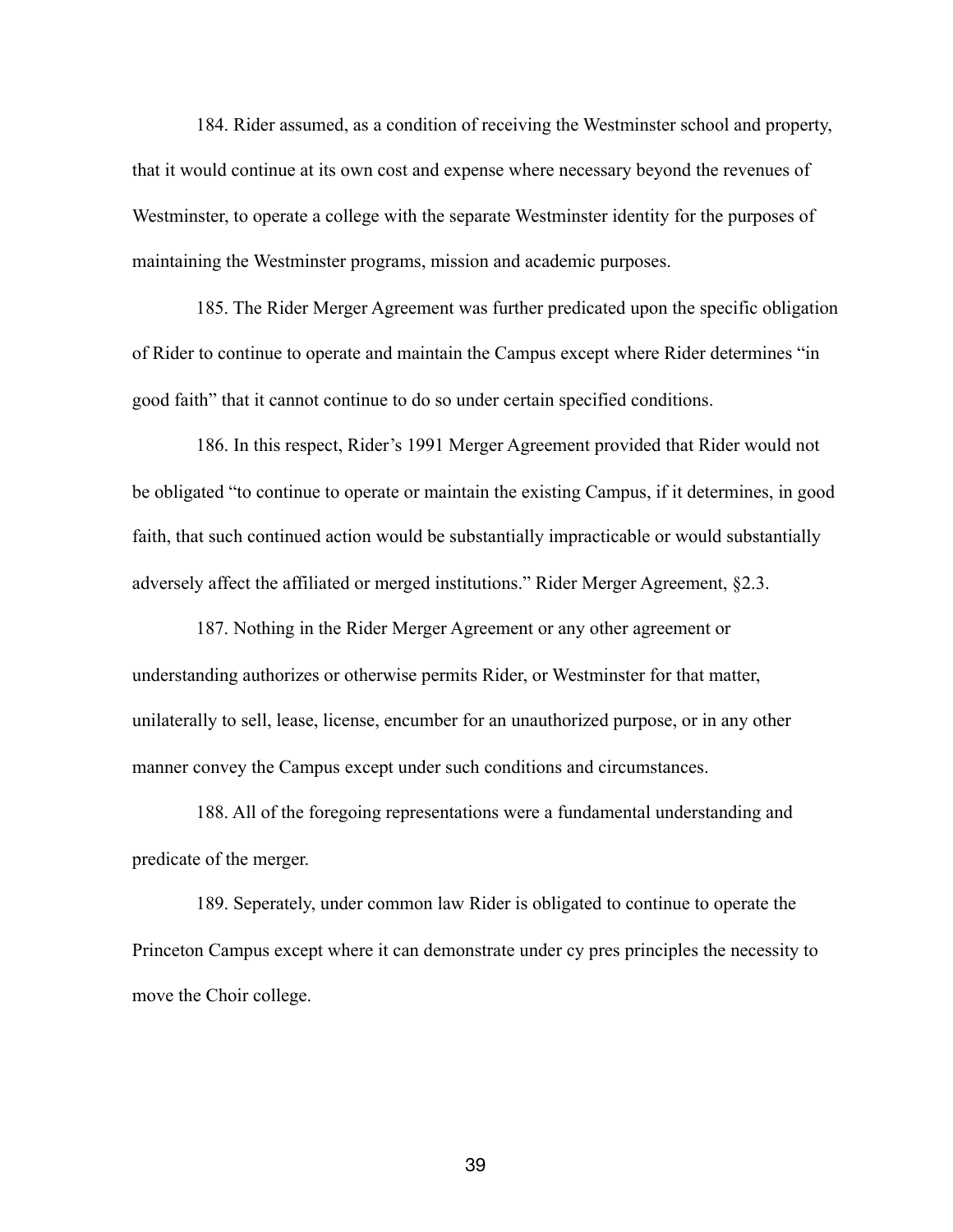# **THE 1991 AGREEMENTS ALSO BIND RIDER TO THE PURPOSES AND INTENT OF THE STRONG-TAYLOR TRUST**

190. On May 16, 1991 Westminster and the Seminary agreed, so as to facilitate a

merger with Rider, to set aside the Strong Taylor's residuary conveyance based on the belief

that

 "the Covenant, today, unduly restricts the ability of Westminster to make the best use of the Taylor Property to continue the general purpose of the Covenant and the intention of the Grantor, Sophia Strong Taylor;"

See Westminster-Seminary Agreement, May 16, 1991, Third Whereas Clause.

191. Explicit in this agreement was the understanding that the purpose of the

Seminary's setting aside of its rights under the residuary conveyance was to enable the

parties to "*continue the general purpose*…*of the Grantor*…", *Id*., and "*simultaneously* 

*advance and foster the primary general intent of the grantor* of the Taylor Property…" See

Westminster-Seminary Agreement, May 16, 1991, Fourth Whereas Clause.

192. The Westminster-Seminary Agreement recited that the "primary and general

intent of the grantor of the Taylor Property" was that she:

"required Westminster to use the Taylor Property, in part, for the training of Ministers of Music for Evangelical Churches and requiring that Bible instruction in accordance with the principles of the Westminster Confession of Faith be offered to the whole school at least one hour per week;"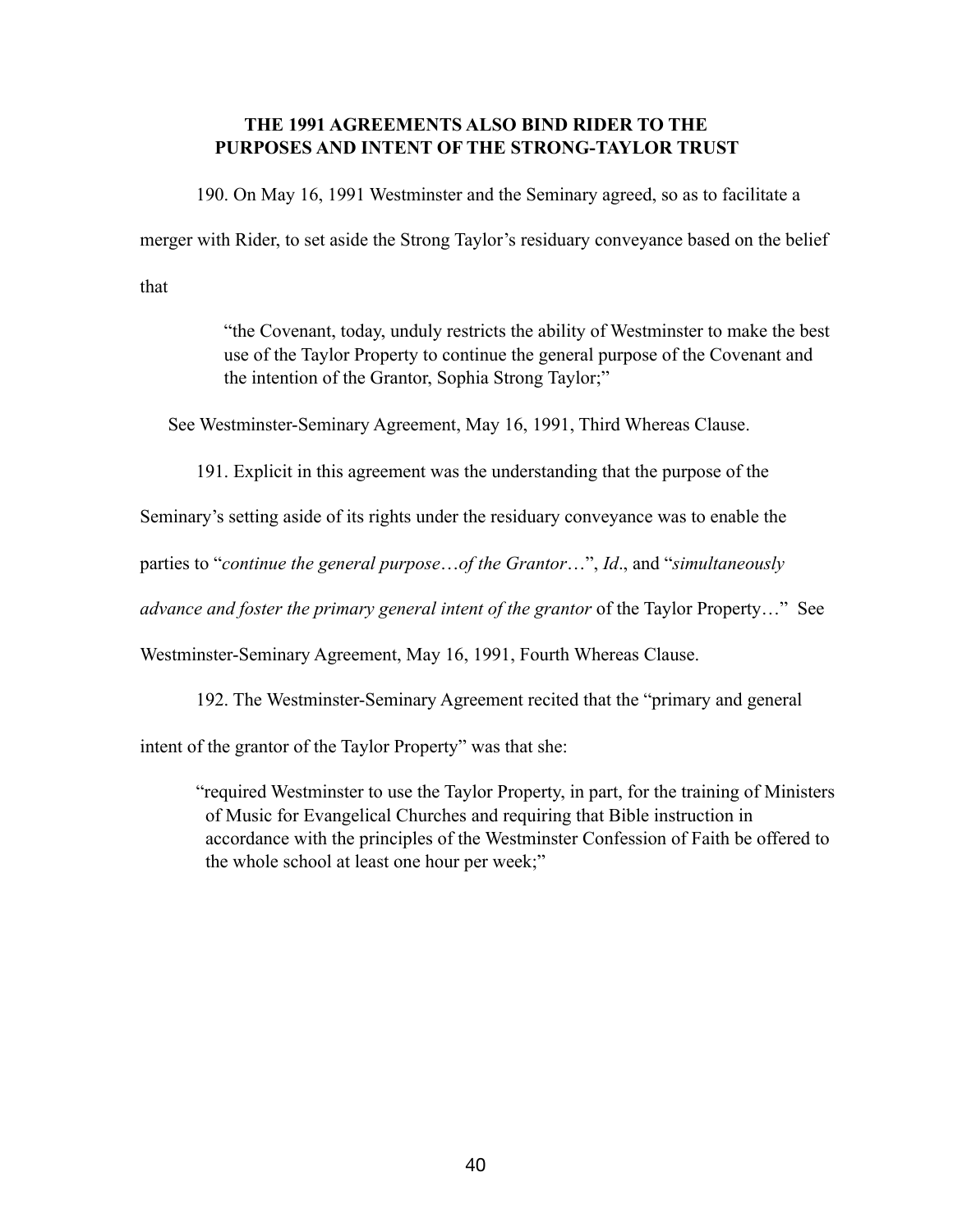<span id="page-40-1"></span>See Westminster-Seminary Agreement, May 16, 1991, First Whereas Clause.[2](#page-40-0)

193. As these provisions show, the purpose of the Westminster-Seminary Agreement was to enable a merger of Westminster with Rider *with the understanding that Westminster would continue to adhere to and perform under the Strong Taylor grant.*

194. On June 26, 1992 Rider agreed to assume and adhere to the purposes and intent of the Strong Taylor trust by accepting and signing the Assumption Agreement dated June 26, 1992 in which Rider made the express statement that

"in consideration of the mutual agreements and covenants between the Seminary, Westminster and Rider College, Rider College hereby expressly assumes the obligations of Westminster set forth in the Note, the Mortgage and the Agreement…").

See Assumption Agreement, June 26, 1992 [emphasis added].

195. Therefore, aside from its common law duty to adhere to the purposes of all Westminster's donors and to use the Westminster property for its intended charitable purposes, Rider assumed a contractual duty to adhere to the Strong Taylor grant conditions when it acceded to the Assumption Agreement.

196. Separately and regardless of the 1991 agreements, Rider is bound to the

purposes and intent of the Strong Taylor grant, and to the purposes and intent of

Westminster's other donors, by virtue of Rider's position as successor to Westminster Choir

<span id="page-40-0"></span>[<sup>2</sup>](#page-40-1) Such purpose is identical to that provided in Strong Taylor's deed of conveyance, namely that the property

 <sup>&</sup>quot;*shall be used* . . . for the purpose of training Ministers of Music of Evangelical Churches;. . . . This covenant shall run with the land and be binding upon [Westminster], its successors and assigns.

See Deeds of Sophia Strong Taylor, Grantor, dated July 22, 1935 recorded August 8, 1935 (Liber 737, pages 352-356 and Liber 739, pages 241-245)[emphasis added].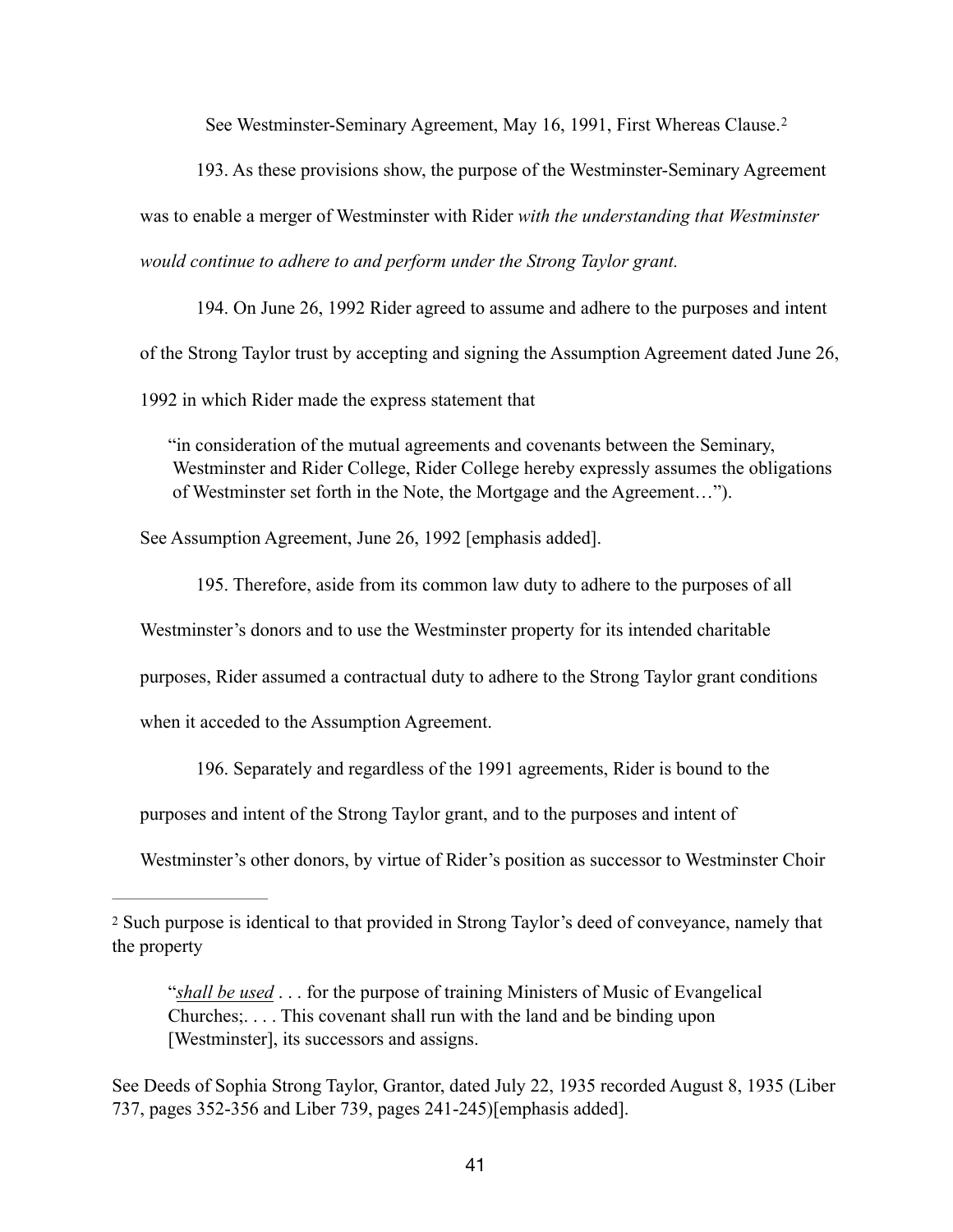College under common law and public policy principles as the charitable steward of

Westminster Choir College.

### **COUNT I**

## **DECLARATORY JUDGMENT AND INJUNCTIVE RELIEF**

(Rider's Proposed Move of Westminster to the Lawrence Campus Will Materially Harm the Students as it will Eliminate Westminster as a Music Conservatory, or Materially Damage Such Facility and Program, or Materially Alter Such Program, Violating Cy Pres Principles and Related Legal Doctrine and Public Policy Governing Charitable Foundations)

197. Plaintiffs incorporate by reference each of the foregoing paragraphs as if more

fully set forth at length herein.

198. At all times, Westminster Choir College's traditional conservatory mission and

purpose have been fully capable of completion and the demand for its conservatory training

and its liturgical music training has remained at its traditional levels.

199. As of December 2016 when Rider first announced its intention to sell or close

Westminster, the Choir College was at or near its ordinary and traditional complement of 95 entering undergraduate students and 100 graduate students.

200. At such time, Westminster's recruiting was at its ordinary and usual levels and had been for many years.

201. Also in December 2016, Westminster had an approximate \$2.5 million surplus,

its third successive year of increasing surpluses.

202. At all times prior to Rider's December 2016 announcement of its intent to sell or close the Choir College, Westminster's mission of music education has been in heavy demand, as are its performing choirs, choruses and ensembles that have continued through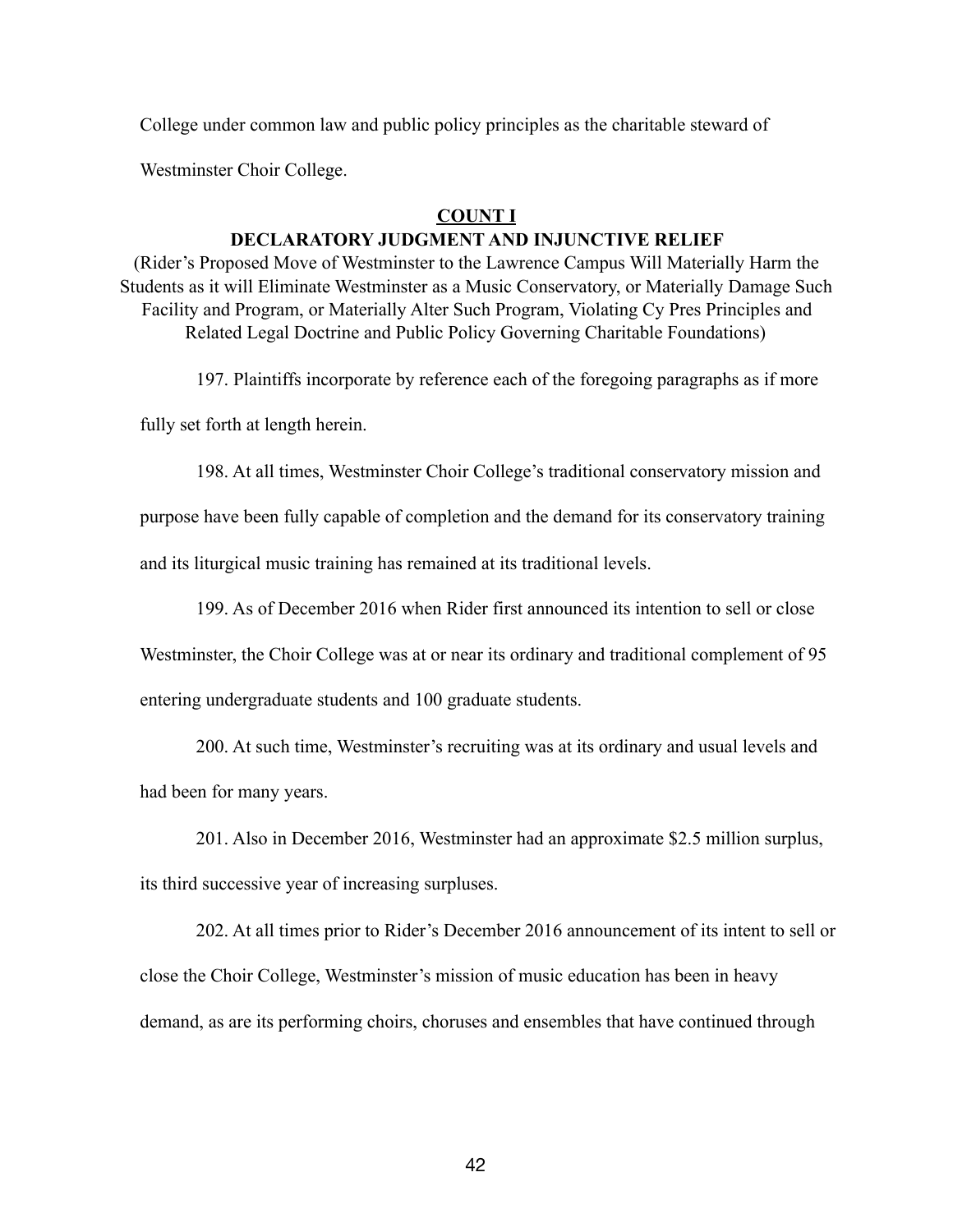the present date in their contracts with major orchestras including the New York Philharmonic, Carnegie Hall, Julliard, the Philadelphia Orchestra and the Spoleto Festival.

203. Westminster's faculty at all times have continued their ordinary work of teaching, performing, researching, conducting and composing, along with church work as ministers of music through the region and the nation.

204. No material change is necessitated in the performance of Westminster's mission and *cy pres* principles bar the move of Westminster and the loss of its conservatory facilities.

205. In addition to its common law duties of stewardship, in the 1991 Agreement of Merger Rider agreed to continuation of Westminster's traditional function and purposes, namely that Rider would act with the specific "intention of continuing the purposes of WCC, …", see 1991 Agreement at §1.3; that it would "*ensure* that the WCC programs may be continued by Rider following the Merger of WCC", *id.,* and 3) that "…[A]fter the Merger of the institutions Rider *will*:

> (a) Preserve, promote and enhance the existing missions, purposes, programs and traditions of WCC, *including, without limiting the generality of the foregoing, the continuation of the mission of WCC through its emphasis on instruction in sacred music; training of ministers of music; choral, vocal, and instrumental performance; and preparation of music teachers*."

Agreement of Merger, §2.1 [emphasis added].

206. Such provision was intended to ensure the continued existence of Westminster's independent and separate academic and music training program *and* the maintenance of its independent and separate identity.

207. Rider's intention to move Westminster to its Lawrence campus, to sell the

Princeton campus and keep the proceeds for Rider's general purposes (not for Westminster's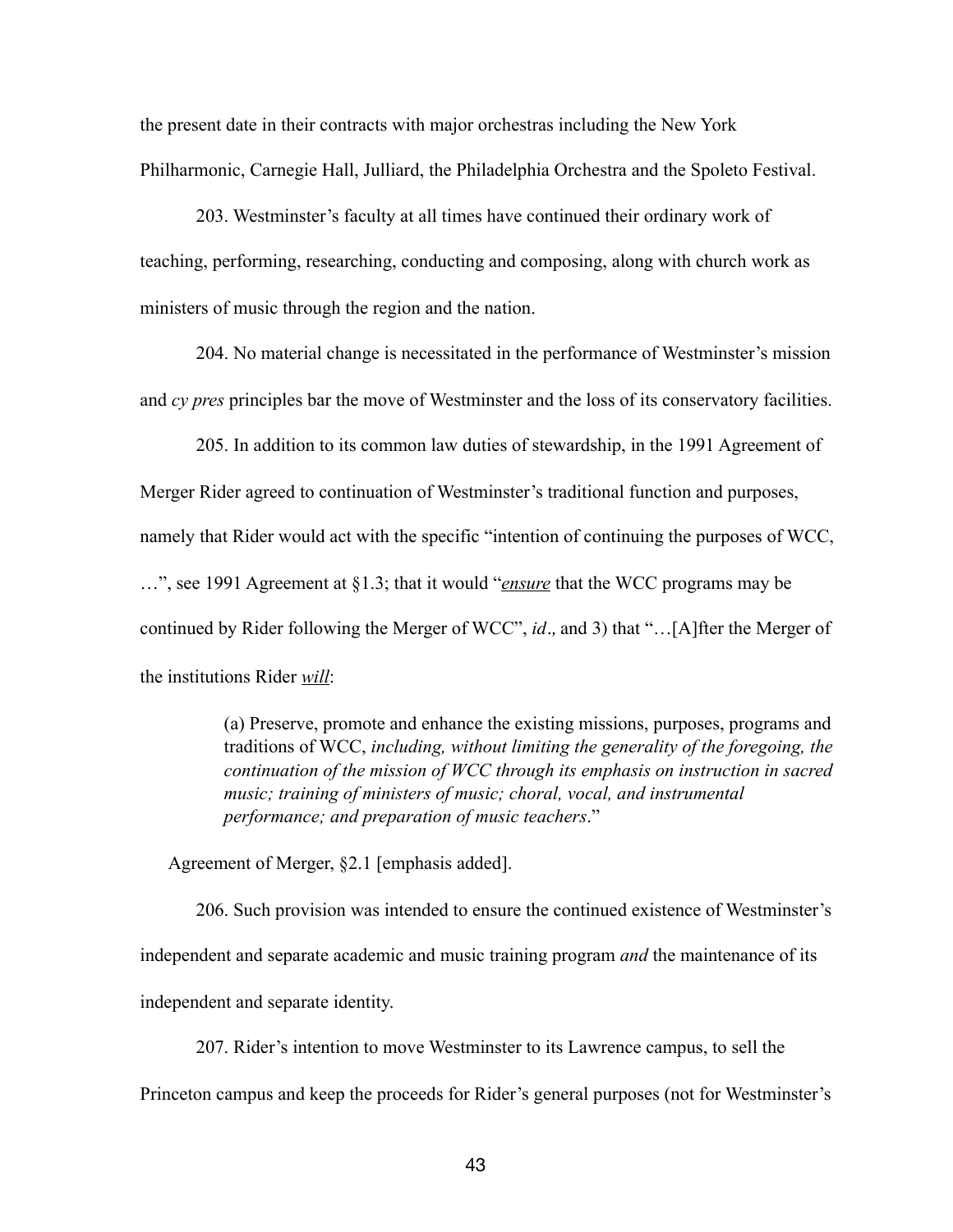specific programs) and use the proceeds to fund Rider's own operations (not Westminster and its religious or musical mission), violates Rider's common law duties, its duties under the 1991 agreement, its duties under the Strong Taylor grant and trust and under public policy governing the maintenance and use of charitable gifts and funds from all donors, not just Strong Taylor.

208. Rider is also obligated to the purposes, intent and expectations of its many donors, including but not limited to Strong-Taylor, who contributed their funds to Westminster prior to and after 1991 with the understanding that the funds would be used to enhance, grow and continue Westminster at its Princeton campus and as an independent music conservatory for the benefit of its students, current and future.

209. To induce such donations from the individual plaintiffs, Rider made express representations that the donations would be to build the physical campus to continue such purposes for the benefit of Westminster and its students at its Princeton campus, including, for example, donations to the Cullen Center and its construction.

210. Rider's proposed move of Westminster to the Lawrence campus will not be to an analogous or comparable institution with the physical plant and capacity to continue Westminster's mission as a music conservatory; to the contrary, the move will substantially and materially diminish or destroy Westminster's charitable purposes and mission and is not necessitated, justified or required under cy pres or other legal doctrine and is not permitted and is prohibited under Rider's separate obligations under the 1991 agreement.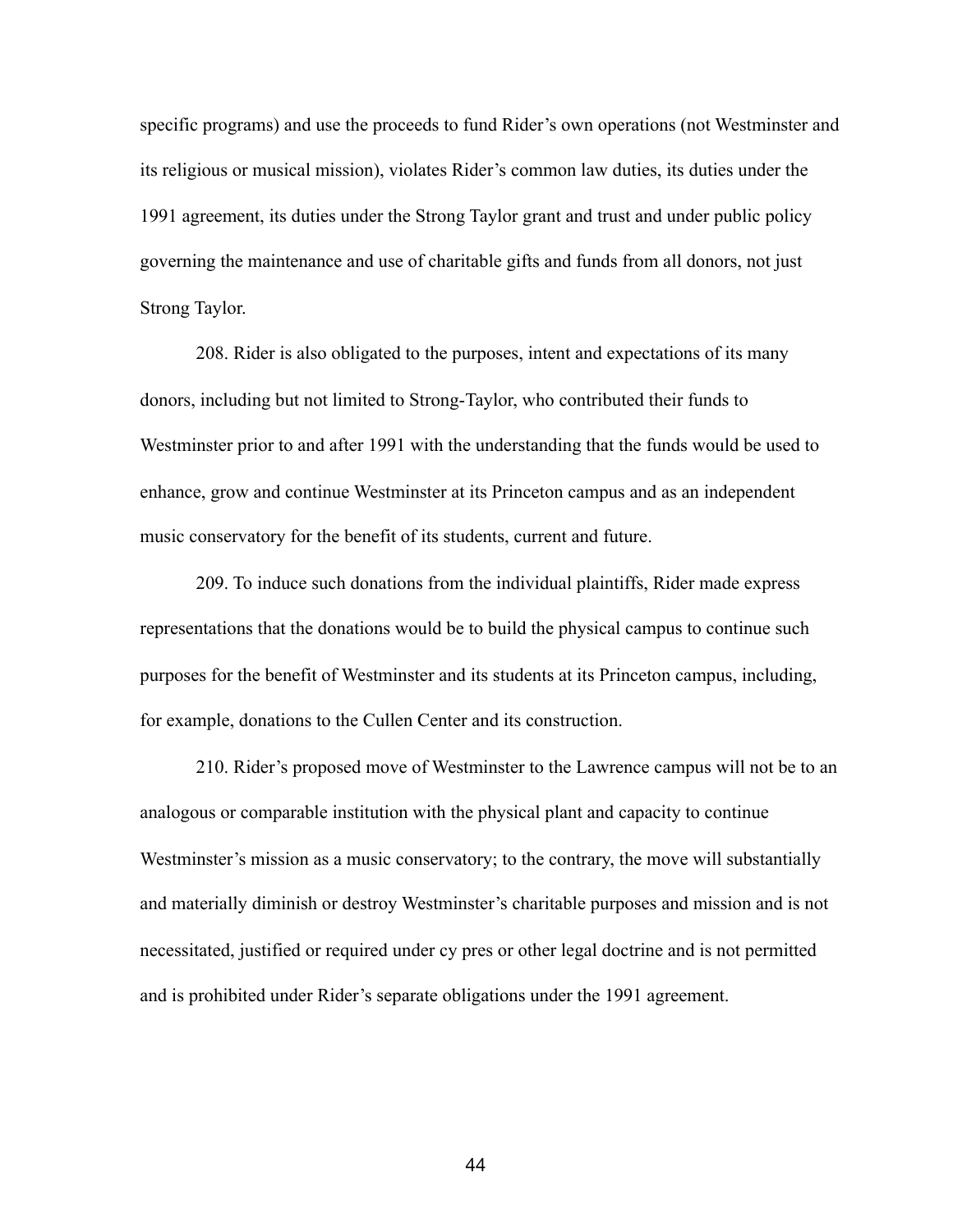WHEREFORE, the Plaintiffs respectfully request declaratory relief that 1) the move of Westminster to Rider's Lawrence campus is not an analogous or comparable manner of continuing Westminster's academic, charitable or religious mission, 2) that it prevents the students from obtaining the intended benefits of Westminster and its many donors of a music conservatory to provide the unique and specialized instruction and training of such institutions; 3) that it violates *cy pres* principles in that Rider will not and cannot create an analogous institution at its Lawrence campus nor was Westminster's mission incapable of performance in its present format and at the Princeton campus, 4) that it violates Rider's obligations to maintain a separate campus and separate identity for Westminster under common law and/or under the 1991 Agreement, 5) that the students are the intended beneficiaries of Rider's stewardship under common law, under the 1991 agreement, under the Strong-Taylor trust and grant and under the donative intent of Westminster's other donors; 6) that the proposed move violates the understanding Rider assumed under the Strong-Taylor Trust to continue the operation of the Princeton campus as a school of religious music training, 7) that the proposed move violates the intent and purpose of other donors; 8) that the proposed move will materially and permanently damage and/or eliminate Westminster's mission and purpose in providing conservatory education and training; and 9) permanently enjoining the move of Westminster to the Lawrence campus; together with attorneys' fees, costs of suit and such further relief as this Court deems equitable and just.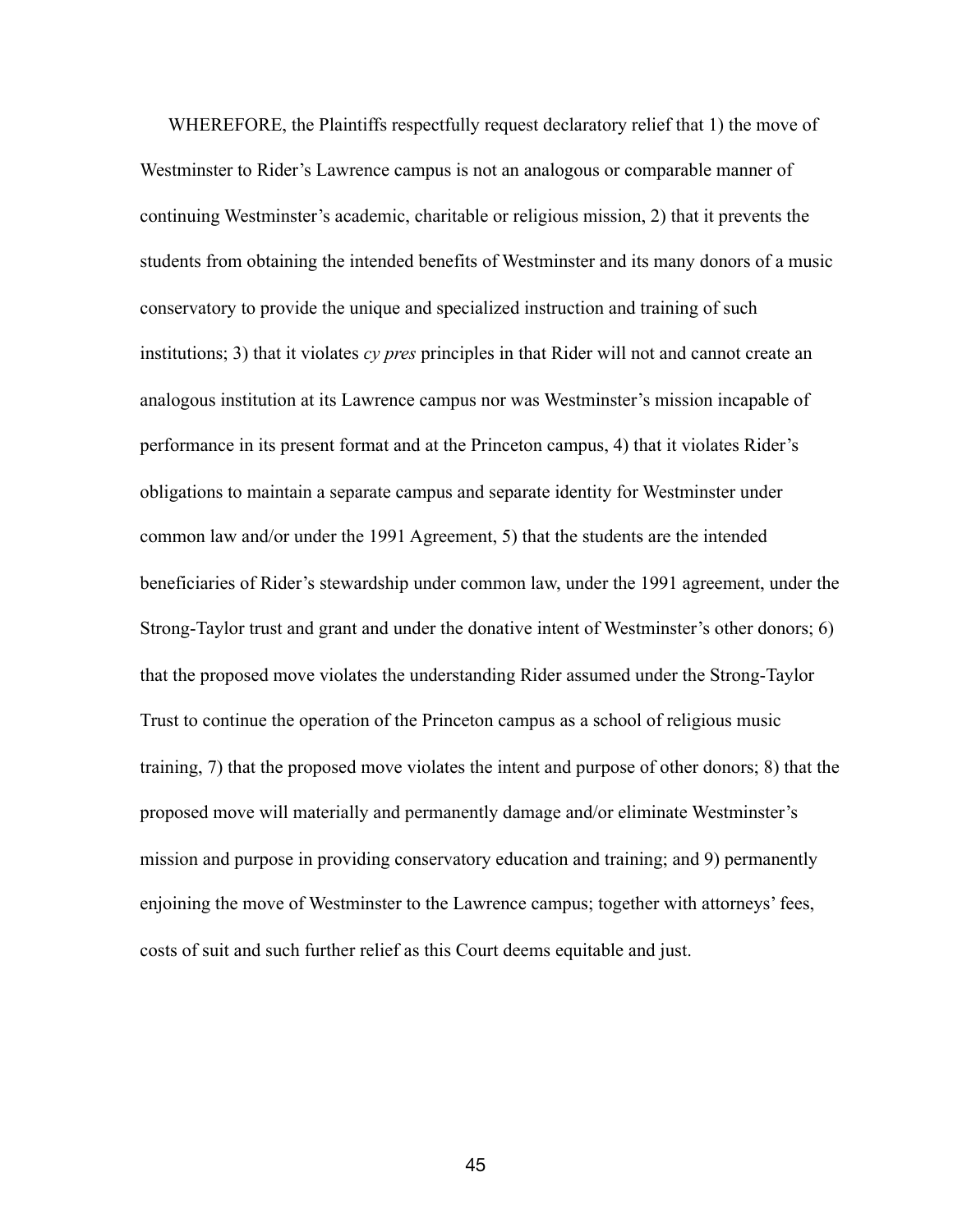#### **COUNT II**

#### **DECLARATORY JUDGMENT AND INJUNCTIVE RELIEF**

(Rider's Abrogation and Abandonment of Its Duties of Stewardship and Trust as the Charitable Successor to the Endowment and Property of Westminster)

211. Plaintiffs incorporate by reference each of the foregoing paragraphs as if more fully set forth at length herein.

212. The students are intended beneficiaries of the donations and trusts that have funded and built Westminster Choir College.

213. By its course of action since December 2016 rider has abrogated, repudiated and/or abandoned its duties as the charitable steward of Westminster Choir College.

214. Beginning in or about December 2016 when it announced its intent to sell Westminster, and by the acts described above, Rider has repudiated, abandoned and abrogated its trust responsibilities Rider assumed as the charitable steward of Westminster under New Jersey charitable laws, the purposes and intent of the 1991 Agreement, the Strong Taylor trust and/or the Assumption Agreement.

215. In or about March 2017 Rider commenced a series of acts demonstrating that it intended to and would abandon its duties of trust and supervision to Westminster and its beneficiaries by selling the Westminster campus and the school for its market value and retaining such proceeds for Rider's own activities and purposes, not for Westminster's purposes.

216. Beginning at such time, Rider repeatedly made statements that it would close Westminster if it could not sell Westminster Choir College.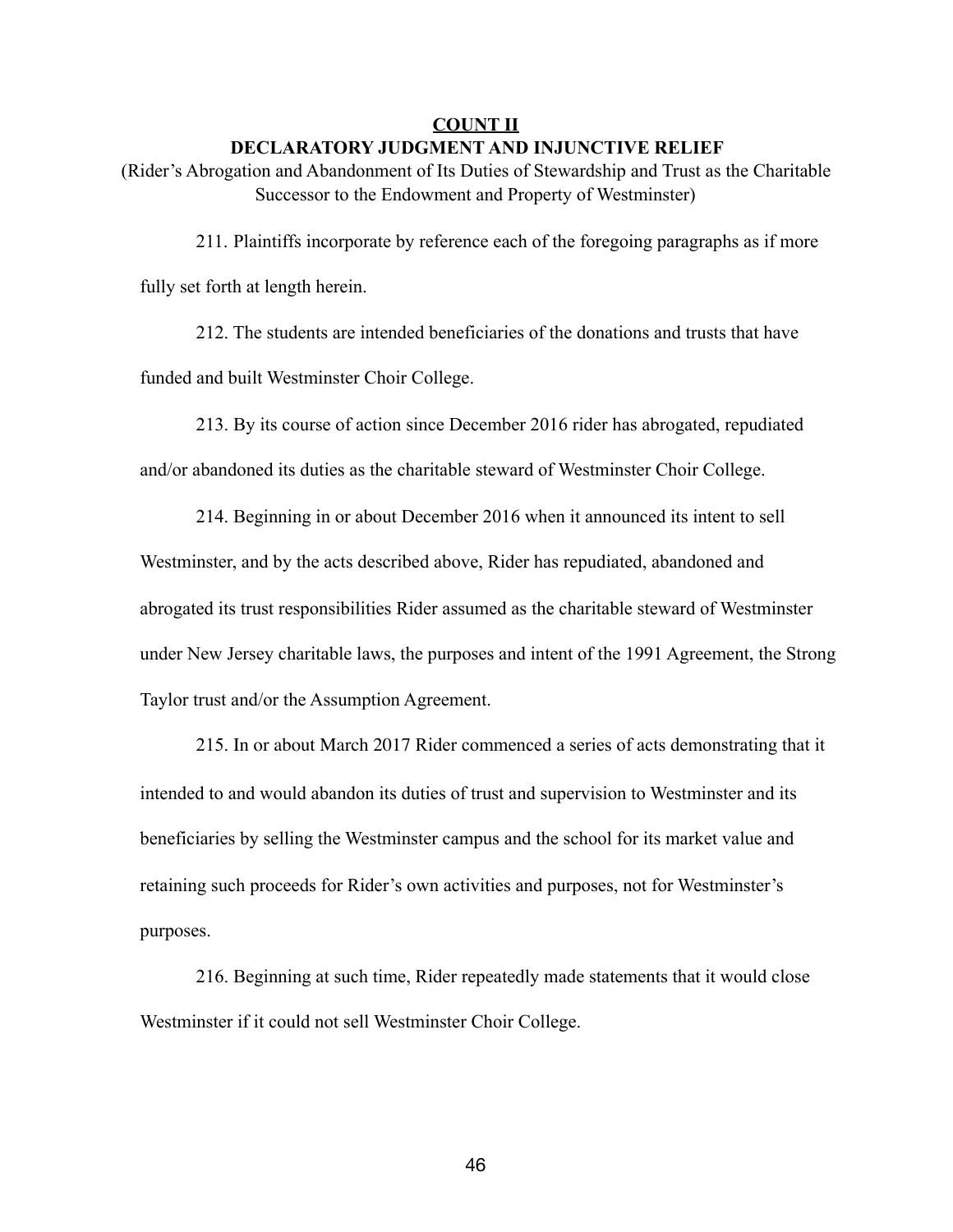217. Such acts demonstrate an intent to prospectively abandon and abrogate Rider's duties of responsibility as the charitable steward and trustee of Westminster Choir College.

218. In pursuit of such objective, Rider offered the Westminster campus for sale through a circular promoting the sale of Westminster, to monetize it for Rider's own purposes, not as an offer to permit other academic institutions to affiliate with Westminster without cost as Rider itself did in 1991.

219. Since December 2016, Rider has acted in the belief that it can sell Westminster and the campus in Princeton for its own account without dedicating the proceeds of such sale to Westminster.

220. In 2017 Rider stated publicly that it would cease to maintain Westminster following the sale of the property, that it will retain the proceeds of such sale for its own account, that the prospective buyer will be required to maintain and operate Westminster as a college for not more than five years and it informed Seminary that it will not honor the provisions, purposes and/or intent of the 1935 Strong Taylor grant.

221. Rider also stated that if the Westminster campus cannot be sold, it maintains the right to close Westminster.

222. Rider has stated on some occasions since December 2016 that it will, in fact, close Westminster if it cannot be sold.

223. Rider has thus declaimed and denied the existence of any permanent or continuing obligation to Westminster and its students under New Jersey's charitable law, under cy pres doctrine, under the 1935 Strong Taylor grant and trust or under the 1991 Agreement.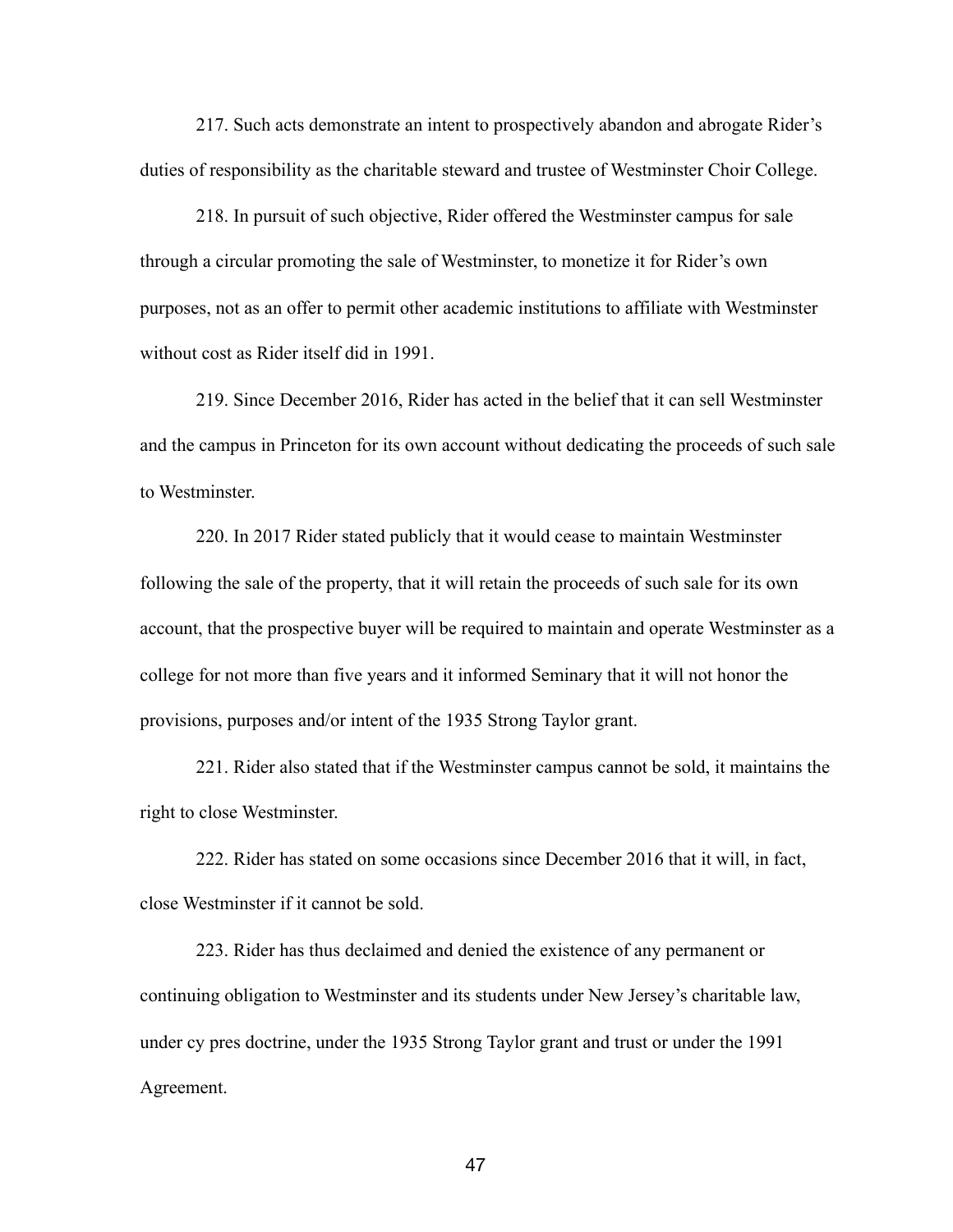224. Among other acts, since its repudiation Rider has encumbered the Westminster campus by accepting a \$15 million line of credit from a financial institution in or about November 2017 and, upon information and belief, drawing \$8 million on the line of credit with a mortgage against the Westminster campus; used a portion or all of that \$8 million for Rider and not Westminster's purposes; conduct that separately constitutes an abandonment of Rider's aforesaid duties of trust.

225. Such conduct is expressly barred under the 1991 Agreement that requires that any collateralization of the campus property to be specifically for the purpose of benefitting Westminster. See 1991 Agreement at Section 2.1(c).<sup>[3](#page-47-0)</sup>

<span id="page-47-1"></span>226. Other acts of Rider comprise an abandonment and abrogation of its duties in trust.

227. As to the now-aborted transaction with Kaiwen, Rider agreed that Kaiwen could close Westminster immediately upon sale of the Choir College as per Section 7.15 of the now-aborted Agreement of Sale.

228. In actuality, §7.15 of the agreement of sale allowed Kaiwen to close Westminster immediately upon the completion of the sale, a fact Rider did not publicly disclose and tried to conceal by its refusal to disclose the agreement of sale.

229. Rider continued to pursue the agreement with Kaiwen even though Kaiwen announced in a filing with its stock exchange, the Shenzhen Exchange, that the nearly \$20 million Westminster endowment and its profit and loss will be placed on the books and

<span id="page-47-0"></span><sup>&</sup>lt;sup>3</sup>Separately and apart from the Strong Taylor grant. Rider's drawing of such funds and the granting of a lien against the Westminster property violates the intent and understanding of other donors whose funds were solicited to build the Princeton campus for Westminster's purposes and contributes to the relief sought for such donors.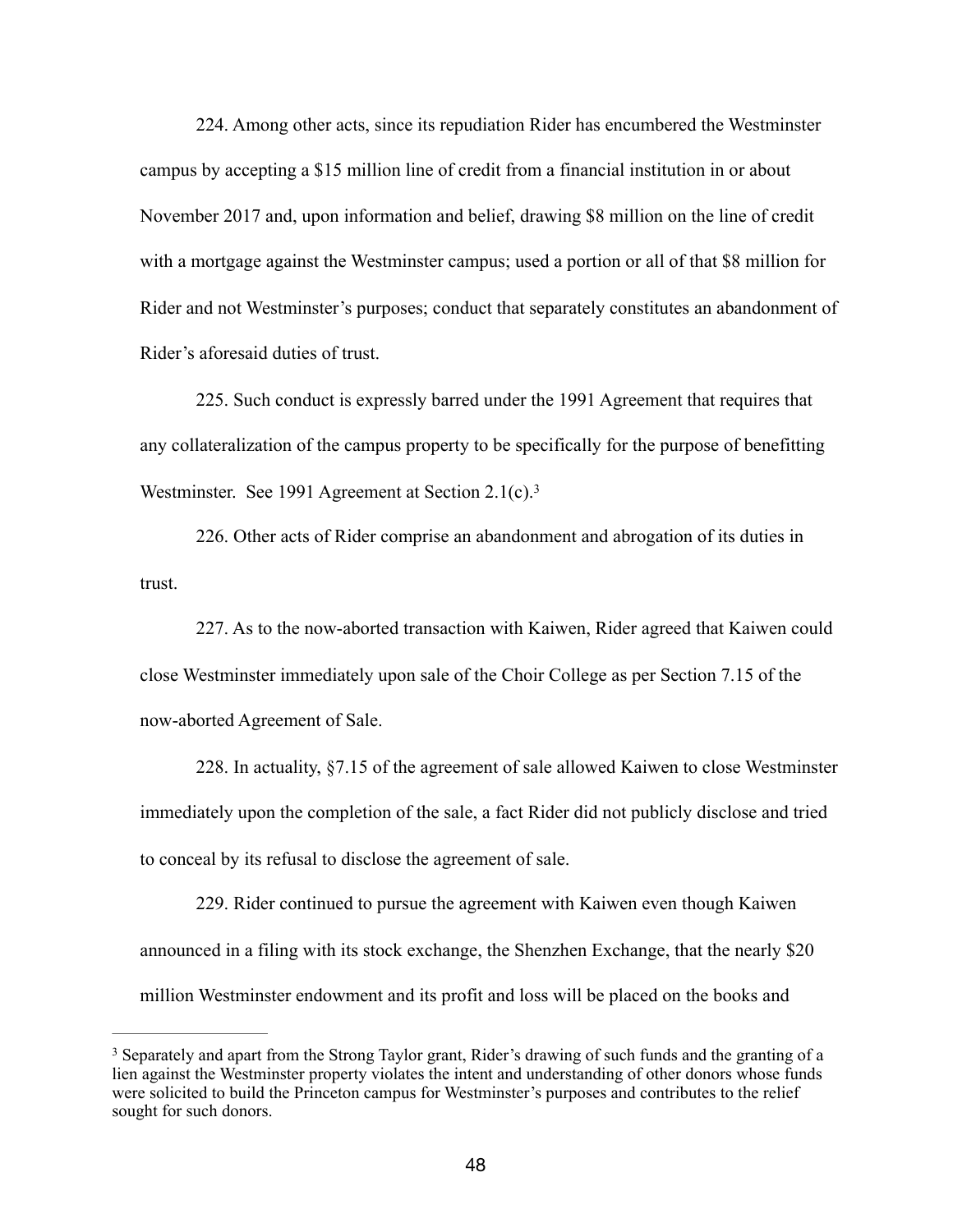records of the commercial entity. See "Announcement on Reply to Shenzhen Stock Exchange Inquiry Letter", Small and Medium-Sized Enterprise Board Management Department of Shenzhen Stock Exchange (SME Board Inquiry Letter [2018] No. 516), Reply No. 2018-052.

230. Kaiwen also announced in the Reply to the stock exchange committee that it will apply the Westminster endowment to "minority equity". *Id*.

231. Rider thus agreed to convey and alienate Westminster's endowment and Westminster itself to a commercial entity contrary to New Jersey law, federal regulations governing  $501(c)(3)$  entities and contrary to the purposes and intent of the donors who contributed to the endowment, with the understanding it was to be used for charitable, nonprofit, academic purposes to benefit Westminster students and faculty.

232. Rider's agreement of sale with Kaiwen stated that Rider was to directly convey to Kaiwen's commercial subsidiaries the Westminster Conservatory and the Continued Education divisions, along with their endowments, a further abrogation of Rider's duties of trust and stewardship over Westminster.

233. Plaintiffs preserve and incorporate herein the additional factual assertions set forth in Count V of the First Amended Complaint under docket no. C-69-18 as to the unfitness of Kaiwen as an entity to assume control of Westminster Choir College, facts that further demonstrate the effective abandonment, abrogation or repudiation by Rider of its duties as the charitable steward of Westminster.

234. Subsequent to the failure of the Kaiwen sale, Rider announced on July 1, 2019 a new plan to move the entirety of Westminster to Rider's Lawrence campus within 13 months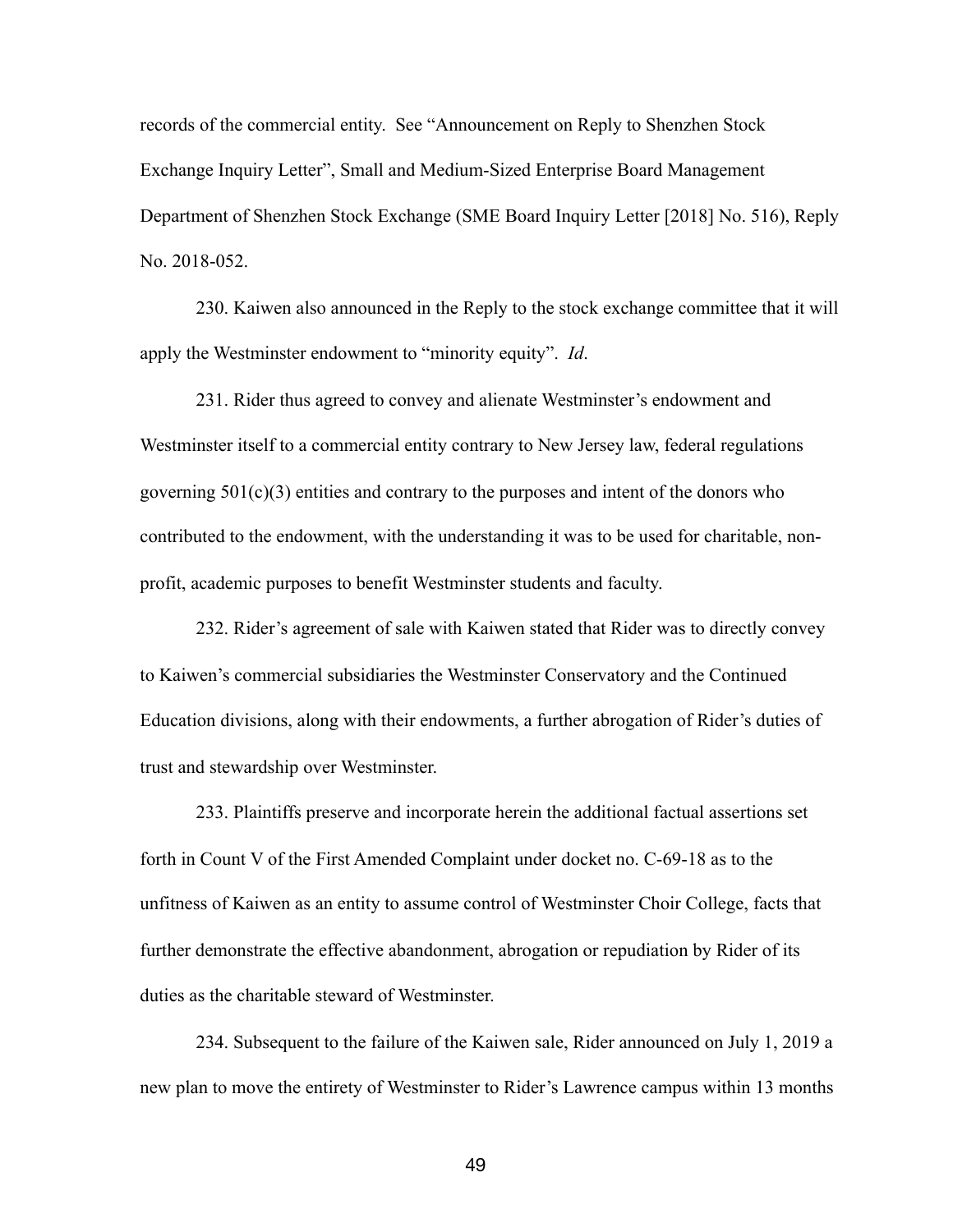and to re-brand Westminster as a part of Rider's College of the Arts, an act that is contrary to Rider's duty to maintain and fund Westminster as a separate institution of conservatory and religious music education.

235. Rider has not stated what it will do with the Princeton property and has made no representation that it will sell the property to be used exclusively for Westminster's purposes and programs.

236. Rider is also continuing to maintain relations with the Kaiwen entity and has created a transition committee focusing on its relationship with Kaiwen and has not ruled out selling the Princeton campus to the Kaiwen entity for future use by that corporation for a school or other purpose.

237. By the move and the expected sale of the Princeton campus, Rider is continuing its original plan from 2018 to sell the school with the purpose of monetizing the value of Westminster's campus for Rider's own purposes, an anticipatory diversion by Rider of the trust property Rider undertook to preserve and protect.

238. Rider has also told Seminary that Rider believes it is entitled to be paid back for the amounts it has invested in Westminster and that it may keep such sum, i.e., a minimum of \$21 million dollars, from any sale of the Princeton campus for its own general use, not for Westminster's programs.

239. Rider has made express statements that its purpose is to eliminate the effective existence of Westminster Choir College as a separate and independent school of higher education, further abrogation, repudiation and/or abandonment of its duties as charitable steward.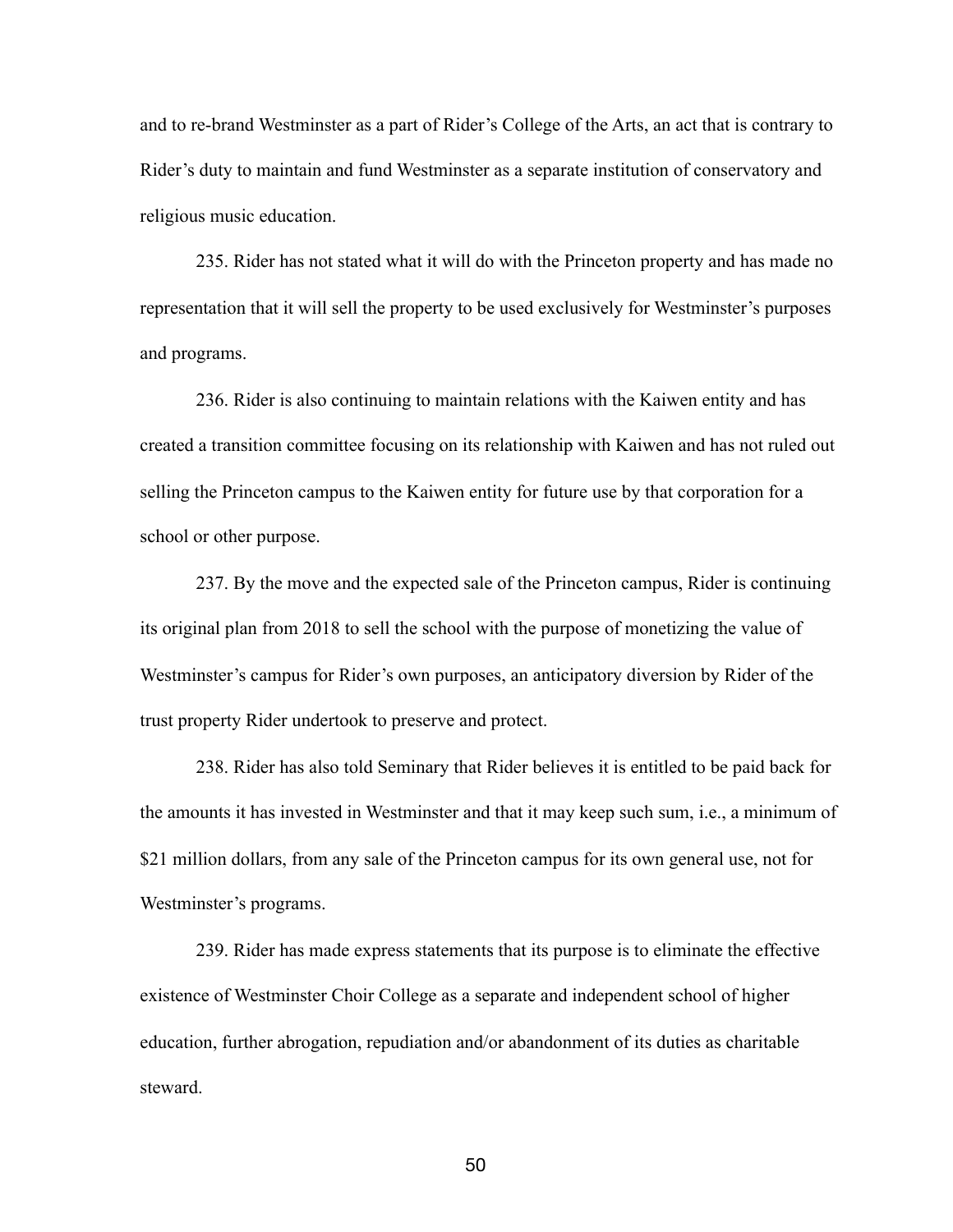240. On August 7, 2019, Rider's President Gregory Dell'Omo announced on August 7, 2019 that the purpose of moving Westminster was to "blend" Westminster Choir College into Rider's existing programs at the Lawrence campus, to "rebrand" the independent Choir College as a part of Rider's general arts programs known as Westminster College of the Arts, an art and music theatre program established in 2007 at Lawrenceville for Rider majors on the Rider campus.

241. In the August 7, 2019 announcement, Rider stated that its purpose in moving Westminster was to allow "a renewed focus on the branding and promotion of Westminster College of the Arts as a whole,…", meaning that Rider intended to eliminate the separate and independent existence of Westminster Choir College, contrary to the requirements of the 1991 agreement and New Jersey law under which Rider assumed duties of trust over **Westminster** 

242. Rider expressly stated that the proposed move of Westminster is to "blend" it with Rider University and create "a new brand":

> This fall we will be launching a new branding strategy for Rider, and much work is already underway to plan for the promotion and marketing of the Westminster College of the Arts as part of that new strategy. This is more than just an advertising campaign, but rather an entire new approach to the way in which we position and brand ourselves both internally and externally. I'm looking forward to sharing more information with you in the coming months. *Id*.

243. Rider President Dell'Omo went on to specifically admit that the purpose of moving Westminster was to eliminate its existence as an independent and separate school of higher education and to blend Westminster into Rider, eliminating two institutions: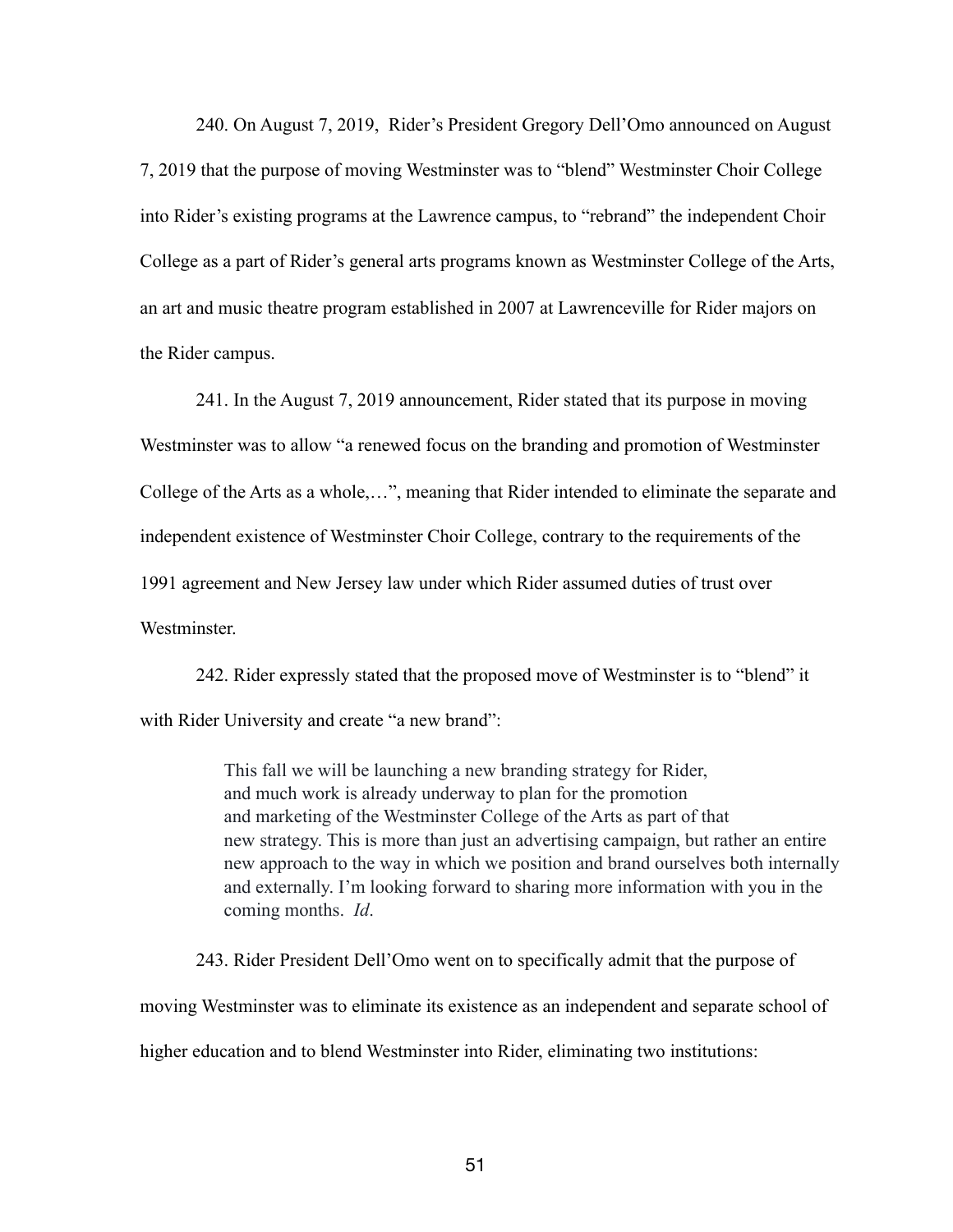Blending two important components of our University will take patience, cooperation and a shared commitment to ultimate success. Together we can make Rider University stronger and positioned for long term success not just in the arts, but university-wide. *Id.* 

244. As this statement makes clear, Rider's intent is to eliminate the existence of two institutions and replace them with a "rebranded" Rider University.

245. Such anticipatory acts are contrary to Rider's obligations to maintain the "separate identity" of Westminster Choir College and its "programs, activities and faculty", see Agreement of Merger at ¶§2.1 (a) and (b).

246. The proposed "rebranding" of Westminster is in violation of and contrary to the purpose of Westminster being a discrete and distinct conservatory of professional music training as required under the 1991 agreement and under Rider's duties of stewardship under common law.

247. As further evidence of the intent to eliminate the separate identity of

Westminster, Rider has announced no plan to construct any buildings to independently house Westminster, released no design for any such structure and has made no application for approval of any such structure nor has it announced how or where it will house the Westminster programs, faculty, students, specialized facilities, how it will replicate the existing performance venues, or that it will preserve the existing conservatory setting and training.

248. Rider's sole statement of intent to construct any facilities for use by Westminster is the expansion of Gill Chapel, the modification of Omega House to provide temporary offices for Westminster faculty and the expansion of Rider's existing arts building that will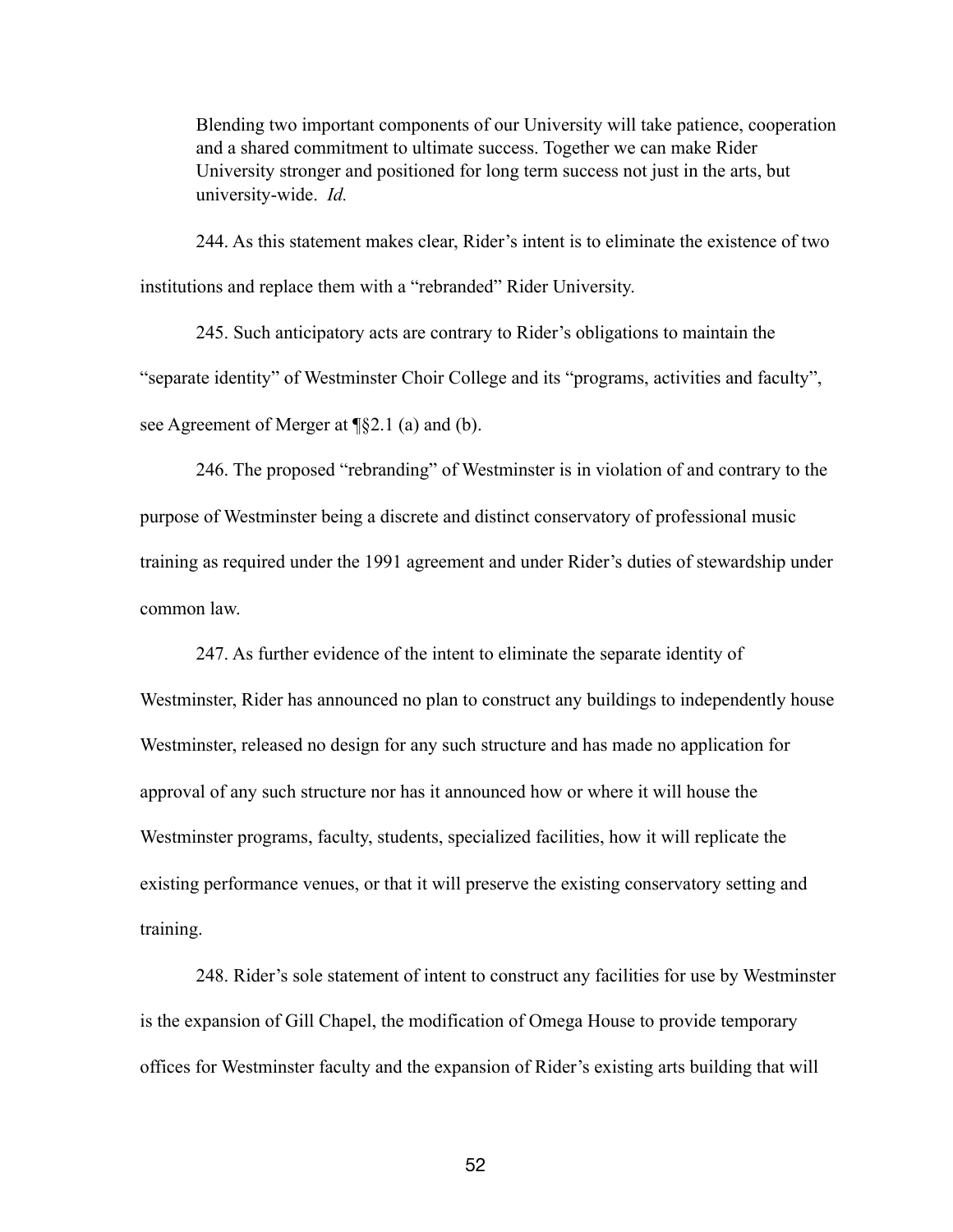house Rider's existing department of music, its music arts program and the entirety of Westminster Choir College; such such structure will not replace or replicate Westminster's existing independent structures or their specialized nature but will blend Westminster within Rider's general art and music departments resulting in the permanent loss of Westminster's "separate identity" as a music conservatory. *Id*.

249. In furtherance of the intent of "blending" Westminster into Rider University, Rider has placed a non-music Rider administrator, DonnaJean Freeden, Provost, to supervise the move of Westminster.

250. Rider's statement that it seeks to "blend" Westminster into Rider is a means of taking Westminster's assets in the form of the Princeton campus, selling such property for market value and, on the theory that Westminster and Rider are now "blended" into one institution Rider will retain the proceeds of the sale of Westminster's property for its general purposes; such intent is a further abandonment of Rider's obligations to maintain the separate identity of Westminster Choir College and an abandonment of its duty to preserve and conserve the charitable assets for their specific intended use, i.e., for Westminster and its programs.

251. Consequently, Rider has announced a plan to merge Westminster into Rider's Lawrence operation, blend it into Rider itself, rebrand Westminster Choir College into a part of Rider University, without any planning or designs for adequate housing of Westminster and its programs and purposes and without any consideration to maintaining the separateness of Westminster as a conservatory for professional music training.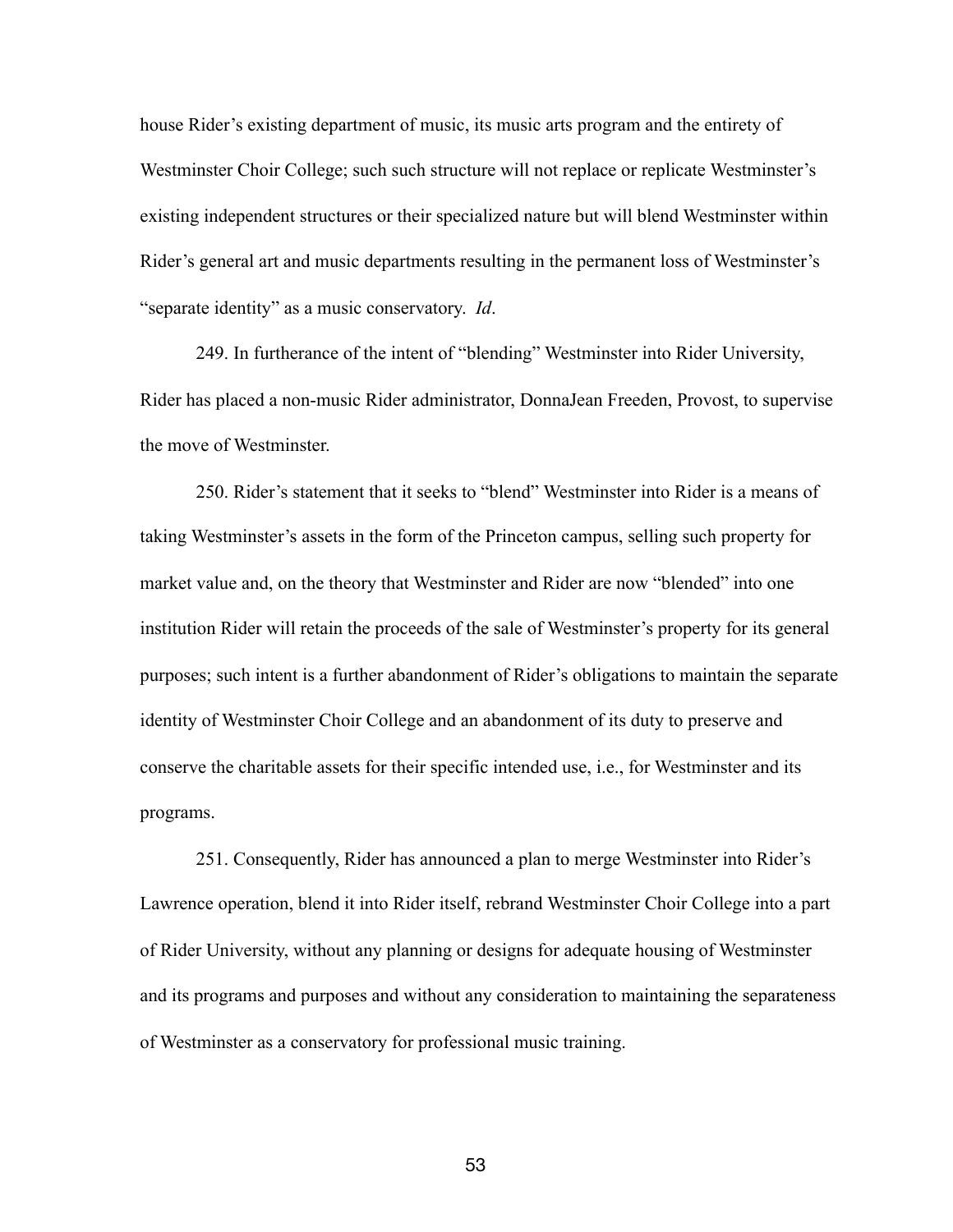252. Rider's determination to move Westminster and rebrand the Choir College, its loss of 60% of the Westminster student body and the complete loss of all Westminster fundraising from its now aborted sale to Kaiwen, its apparent intent to sell Westminster's property without intending to isolate and dedicate such proceeds to Westminster and its programs, the "re-branding" and "blending" of Westminster into Rider's other programs, all comprise an actual, anticipated or effective abrogation, repudiation and/or abandonment of Rider's duties as the charitable steward of Westminster and its abandonment of the purposes and intent of the 1991 agreement, the Strong Taylor trust and its duties to protect the purposes and intent of all of Westminster's donors, as well as a breach of its duties as charitable steward under common law to the students who are the intended beneficiaries.

 WHEREFORE, Plaintiffs respectfully request that this Court declare that Rider has abrogated, repudiated and/or abandoned its duties as charitable steward of Westminster, or intends to prospectively do so, and direct that:

- 1) the proposed move of Westminster to Rider's Lawrence campus be permanently restrained and enjoined and Rider be directed to resume its proper stewardship of Westminster;
- 2) a special master be appointed to identify and propose an alternate fiduciary to continue to operate Westminster as Rider has abandoned its duties of trust and stewardship under common law and/or the Strong-Taylor trust and/or the 1991 agreement;
- 3) in the alternative, that Westminster be dis-established and separated from Rider University and returned to independent operation under a board of governors to be reconstituted following an appropriate transition as the Court should direct;
- 4) such further relief that the Court deems equitable and just, along with attorneys fees and cost of suit.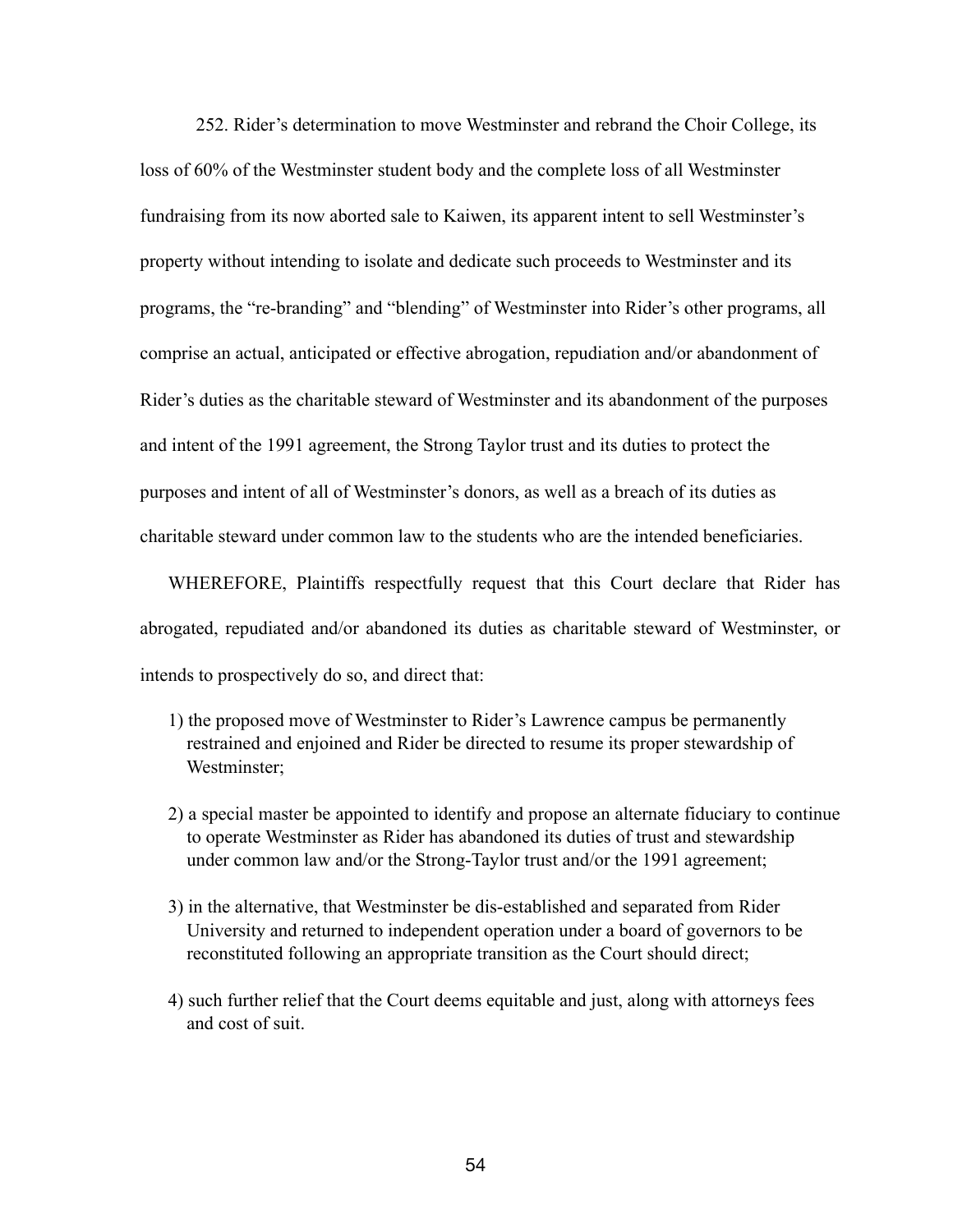# **COUNT III DECLARATORY AND INJUNCTIVE RELIEF**

(The Proposed Move Endangers the Donations and Donative Purposes and Intent of those who have contributed to Westminster and Violates Westminster and Rider's Representations that Induced Such Donations to Build the Future College at the Princeton Campus for Westminster's Program and Purposes and for the Benefit of Its Students)

253. Plaintiffs incorporate by reference each of the foregoing paragraphs as if more

fully set forth at length herein.

254. Individuals have for many decades been regular and constant donors to

Westminster prior to and after the 1991 merger or affiliation with Rider.

255. Such donations have been placed into the Westminster endowment, among other

uses.

256. Such donations have been made with the intent and understanding, based in substantial part on representations by Rider and Westminster, that the gifts would be used solely for Westminster's purposes and to be held and maintained by Westminster and/or Rider for the exclusive use in Westminster's educational, research, religious and performance functions.

257. At all times such donations were solicited by Westminster and/or Rider based on the specific and express representation that the donations were to and for the benefit and use of Westminster as a professional music training conservatory and for the related academic and religious purposes of Westminster's mission.

258. Such donations were also made with the express and specific understanding that they were to a not-for-profit  $501(c)(3)$  institution organized under New Jersey and federal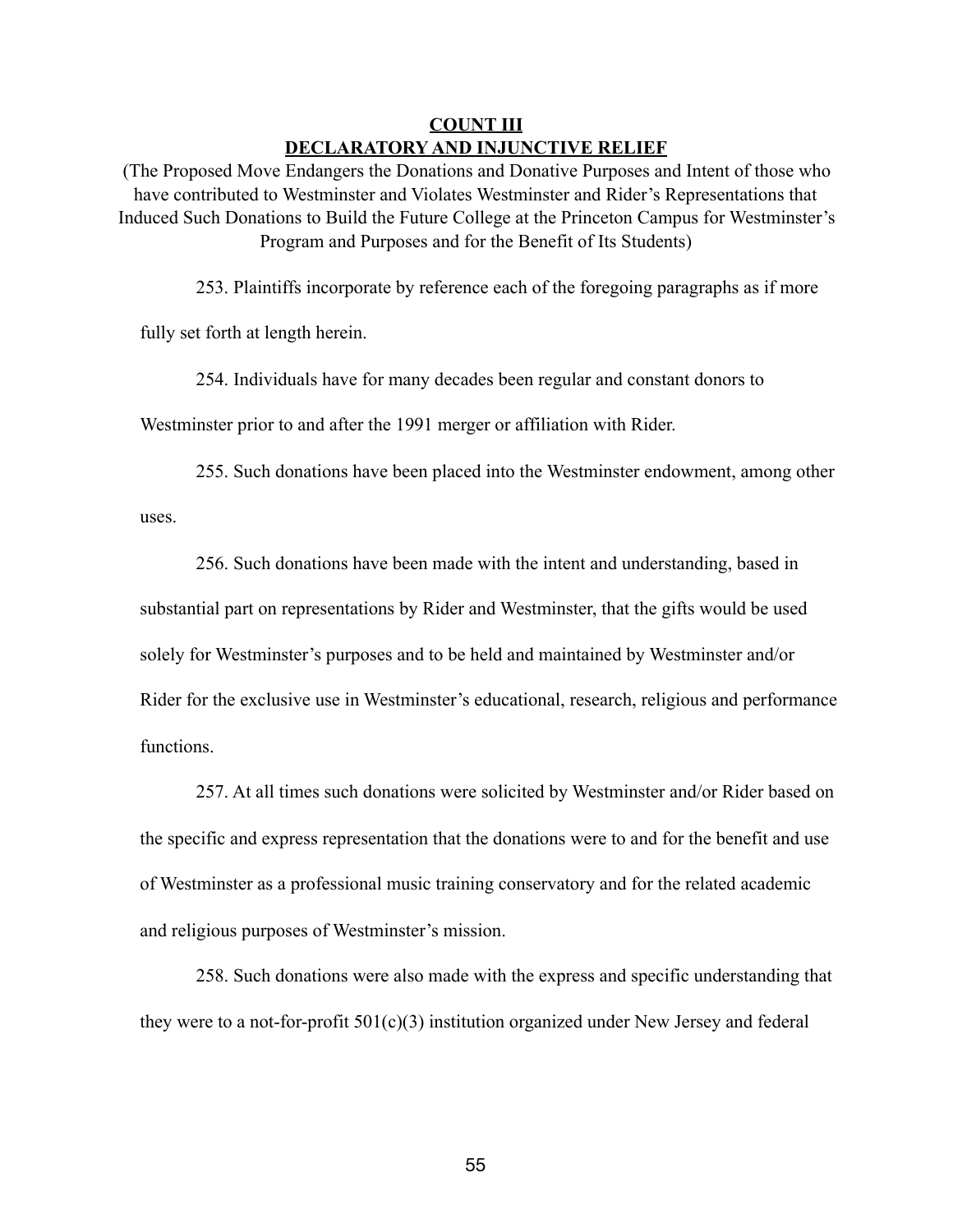charitable laws and regulations and that the institution would be continued to operate within its present campus as designed as a professional music conservatory.

259. Rider has failed to make any statement that upon the abandonment of the Westminster campus it will sell the campus and use the proceeds for the exclusive purpose of Westminster and its programs.

260. Without justification or cause under *cy pres* or the related doctrine Rider has

announced it will cause the abandonment of the facilities paid for in substantial part by

Westminster's donors.

261. Based upon the allegations and assertions set forth earlier in this Complaint, the donative intent of Westminster's donors, who acted for the benefit of the students and future students, is to be violated and abrogated upon the move of Westminster to Rider's Lawrence campus, as follows:

- 1) the proceeds of sale of the campus are to be conveyed to Rider and Rider's own purposes and uses, not for the exclusive purposes of Westminster's mission contrary to the intent of the donors in funding and establishing such property and contrary to the terms of the 1991 Agreement and New Jersey law and public policy governing charities;
- 2) the conveyance of the Westminster property to a third party buyer without any expressed intent by Rider University of dedicating or committing the proceeds of such sale to Westminster and its programs and purposes or replicating its facilities;
- 3) the move of Westminster, its property, buildings, goodwill, libraries, archives, recordings, religious materials and the like onto the Rider's Lawrence campus represents the abandonment and wastage of the Princeton campus.

WHEREFORE, Plaintiffs respectfully request that this Court enter preliminary and

permanent injunctive relief 1) barring the move of Westminster to Rider's Lawrence campus;

2) barring the sale of the Westminster campus and granting the equitable relief set forth in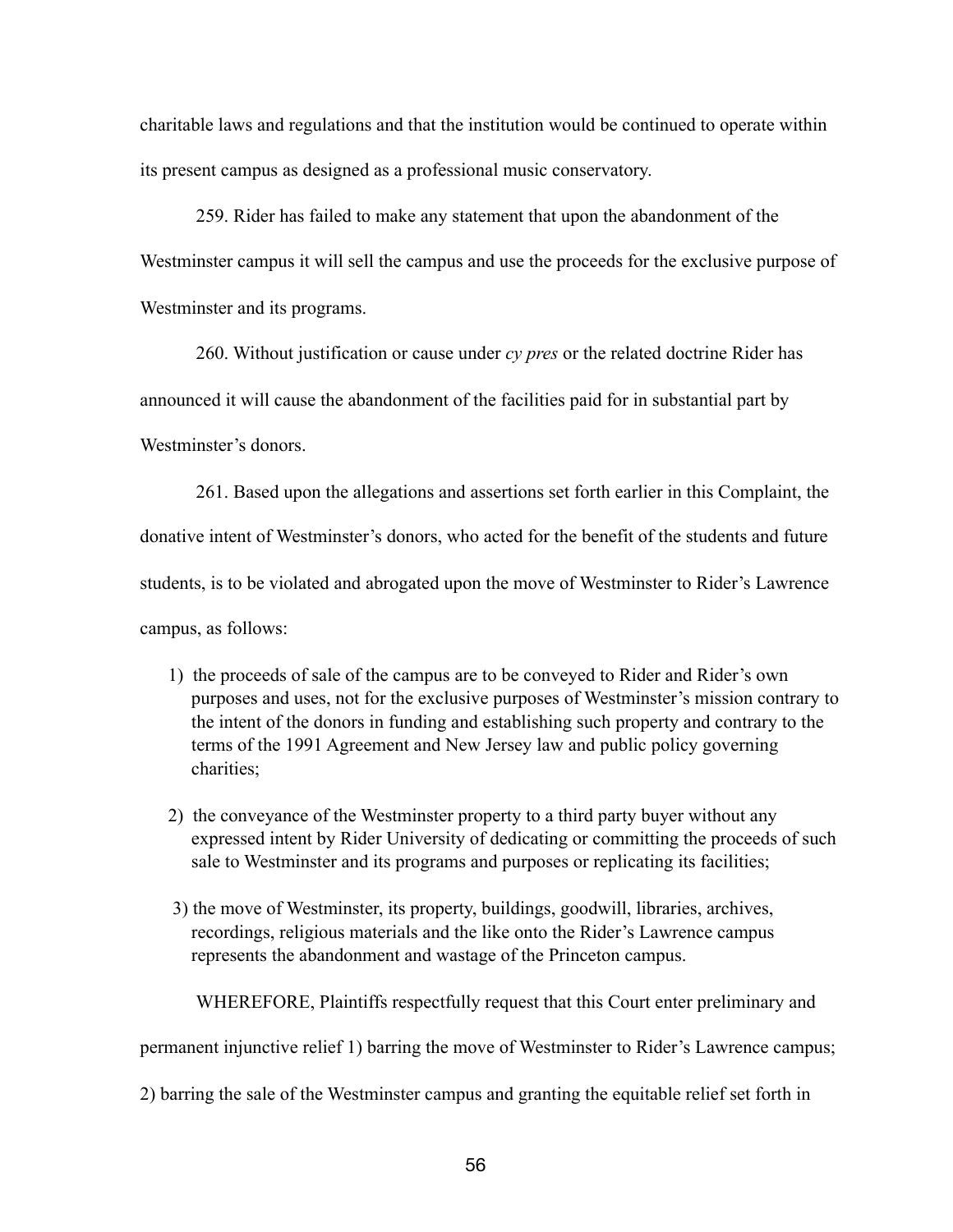Count II, supra; together with interest, attorneys' fees, costs of suit and such further relief as this Court deems equitable and just.

# **COUNT IV**

(Declaratory and Injunctive Relief that Rider May Not Retain Funds from the Sale of Westminster's Campus to Reimburse Itself for Funding Westminster's Operating Deficits or To Use in Rider's General Treasury)

262. Plaintiffs incorporate by reference each of the foregoing paragraphs as if more

fully set forth at length herein.

263. Rider has stated that it is entitled to retain from the proceeds of any sale of the

Westminster campus funds equal to the amount Rider alleged paid since 1992 to cover

Westminster's operating deficits in the approximate amount of \$21 million.

264. Such payments were made by Rider pursuant to the obligation Rider undertook

under the 1991 Agreement to fund Westminster's operating deficits and it cannot now be reimbursed for such funds.

265. Such sum is believed to have increased since the deficits at Westminster arose again beginning in 2017 due to the attrition in fundraising and enrollment due to the nowabandoned plan to sell the College to the Chinese entity, Kaiwen.

266. Rider has announced no plan to place the funds from any sale of the Westminster campus into a dedicated fund for the exclusive use of Westminster and, upon information and belief, Rider intends to place such funds into Rider's general treasury or the Rider endowment.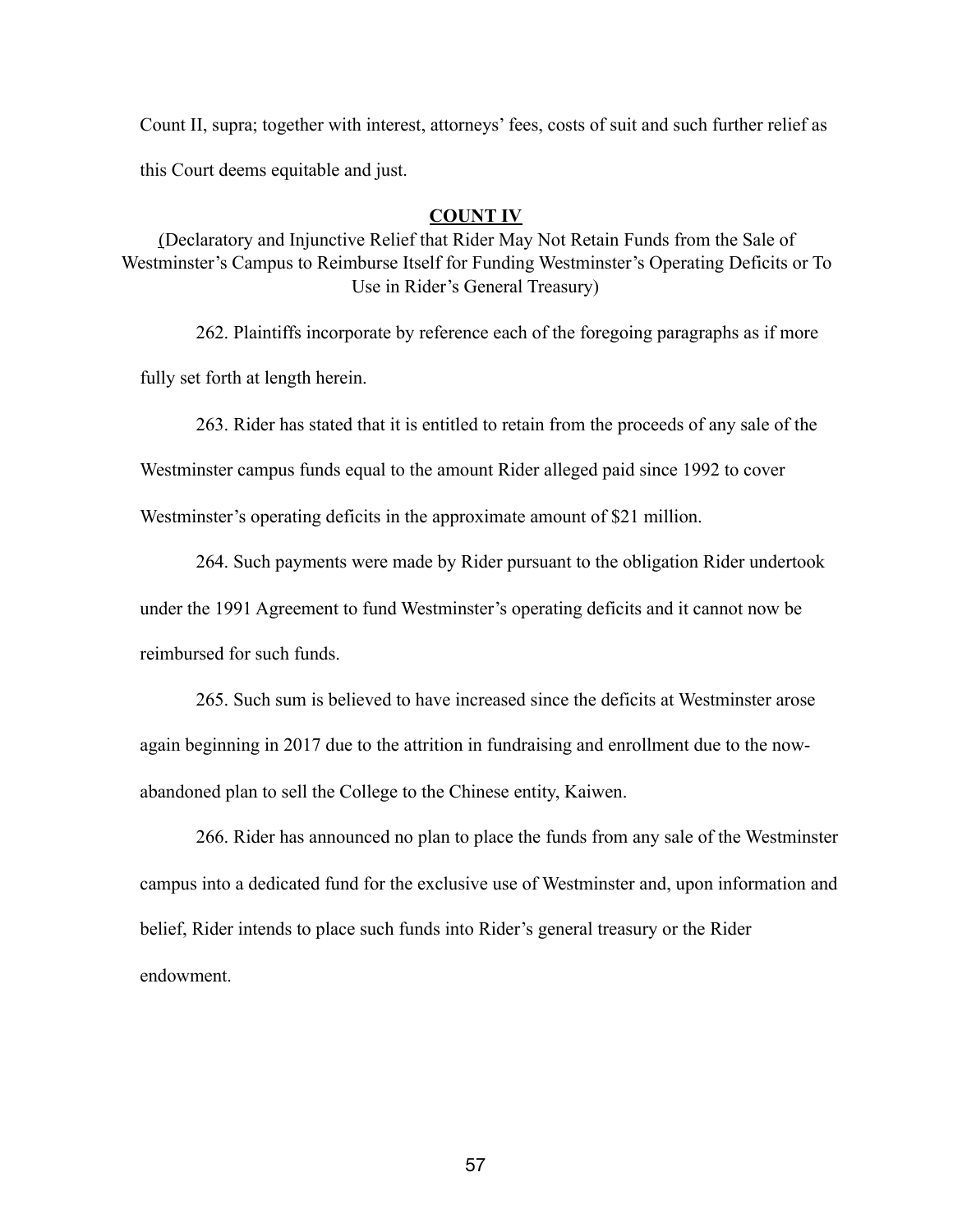267. Rider is obligated as the charitable steward of Westminster to use any proceeds from the sale of the Westminster campus, if this Court permits it to move the school and sell the campus, for the exclusive purposes of Westminster and not for Rider's general purposes.

268. Rider may not reimburse itself for costs in operating Westminster since it assumed such duty and obligation as a condition of the 1991 merger agreement and it is bound, as a condition of receiving the Westminster school and property, to continue at Rider's own cost and expense to fund Westminster where necessary beyond the revenues of Westminster.

269. Specifically, the 1991 Agreement states that Rider is obligated to cover Westminster's deficits as they arise in the course of operating the Choir College: "Rider will... [u]tilize Westminster's resources in support of Westminster's programs *and provide such additional funds as may be necessary from time to time beyond the resources of Westminster to accomplish the obligations of Rider* as set forth in this Agreement..." Rider Merger Agreement, §2.1 (c)[emphasis added].

270. Rider thus assumed, as a condition of affiliating with Westminster and gaining the benefits of such affiliation, that it would continue at its own cost and expense where necessary beyond the revenues of Westminster, to operate a college with the separate Westminster identity for the purposes of maintaining the Westminster programs, mission and academic purposes.

271. Rider is not permitted or authorized under cy pres, public policy or other common law doctrine or the 1991 agreement to reimburse itself for such costs of covering Westminster's operating deficits or other expenses.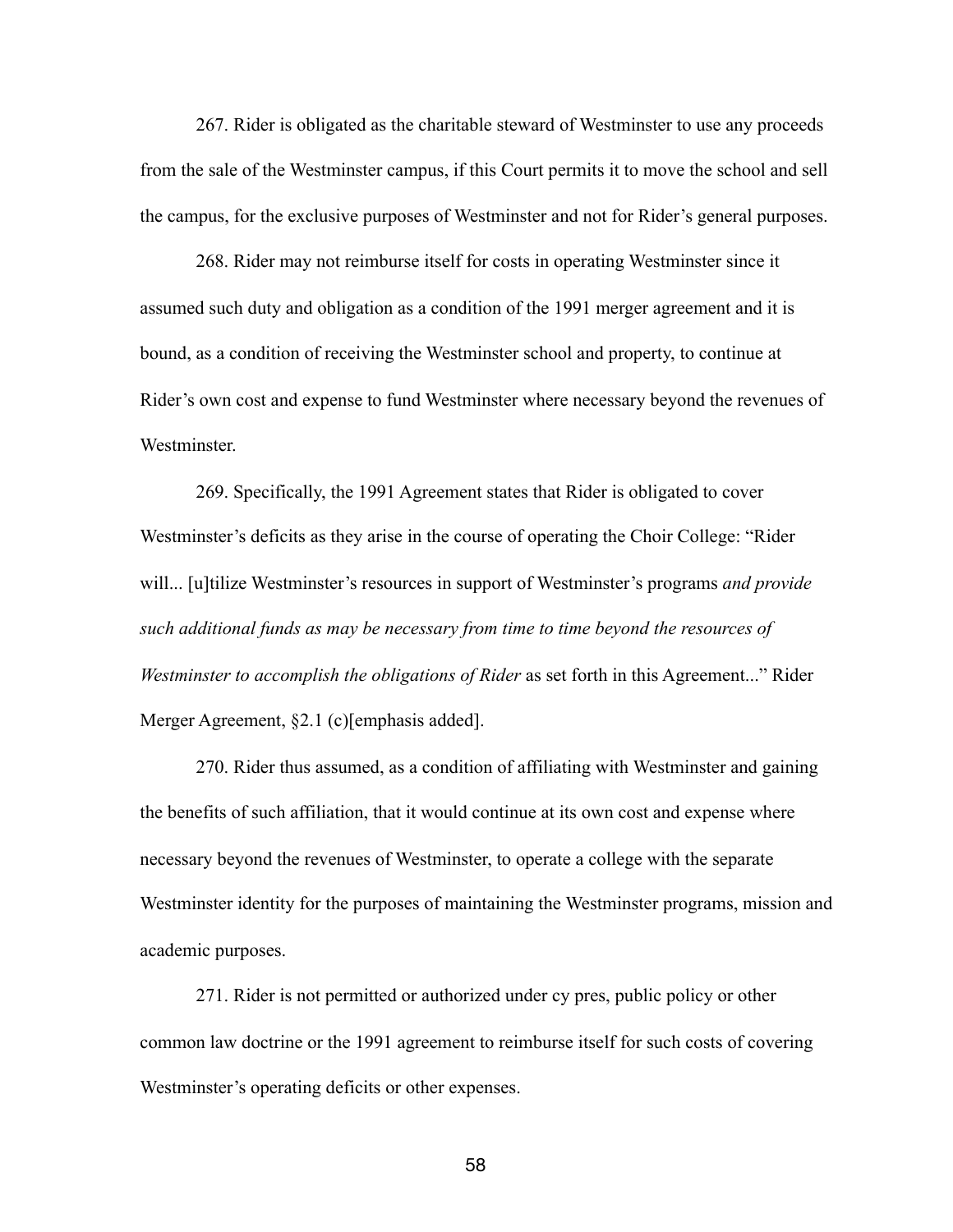272. All such sums expended by Rider for any operating deficits or other such costs of Westminster were an obligation of Rider as it assumed under the 1991 agreement and cannot now be taken by Rider from the proceeds of Westminster's property; instead, these funds or proceeds must be reserved for the exclusive use and purposes of Westminster.

273. Rider has benefitted financially from its affiliation with Westminster and presently makes use of the Westminster trademark and trade name in the operation of Rider's Westminster College of the Arts on the Lawrence campus, an exclusively Rider program teaching music, musical theatre and art in a non-conservatory setting for which Rider attracts 300 majors per year paying an average of \$27,000 tuition; Rider has thus received annually the approximate sum of \$8,100,000 (eight million, one hundred thousand dollars) through its use of the Westminster trademark and trade name on the Lawrence campus, thereby benefitting financially from its affiliation with Westminster.

274. Hence, any claim for reimbursement if it is authorized by the Court, must *first* account for and take into account gains received by Rider.

WHEREFORE, plaintiffs seek declaratory and injunctive relief as follows: 1) declaring that Rider may not retain for its own purposes funds from the proceeds of any sale of the Westminster campus under the terms of the 1991 merger agreement and New Jersey common law regulating charities; 2) permanently restraining Rider from retaining \$21 million or like sum from the proceeds of any sale of Westminster's campus for any reimbursement to Rider; 3) permanently restraining Rider from expending all such sums *except* for the exclusive purposes and programs of Westminster; or, in the alternative 4) requiring Rider to account for all gains and funds received through its affiliation with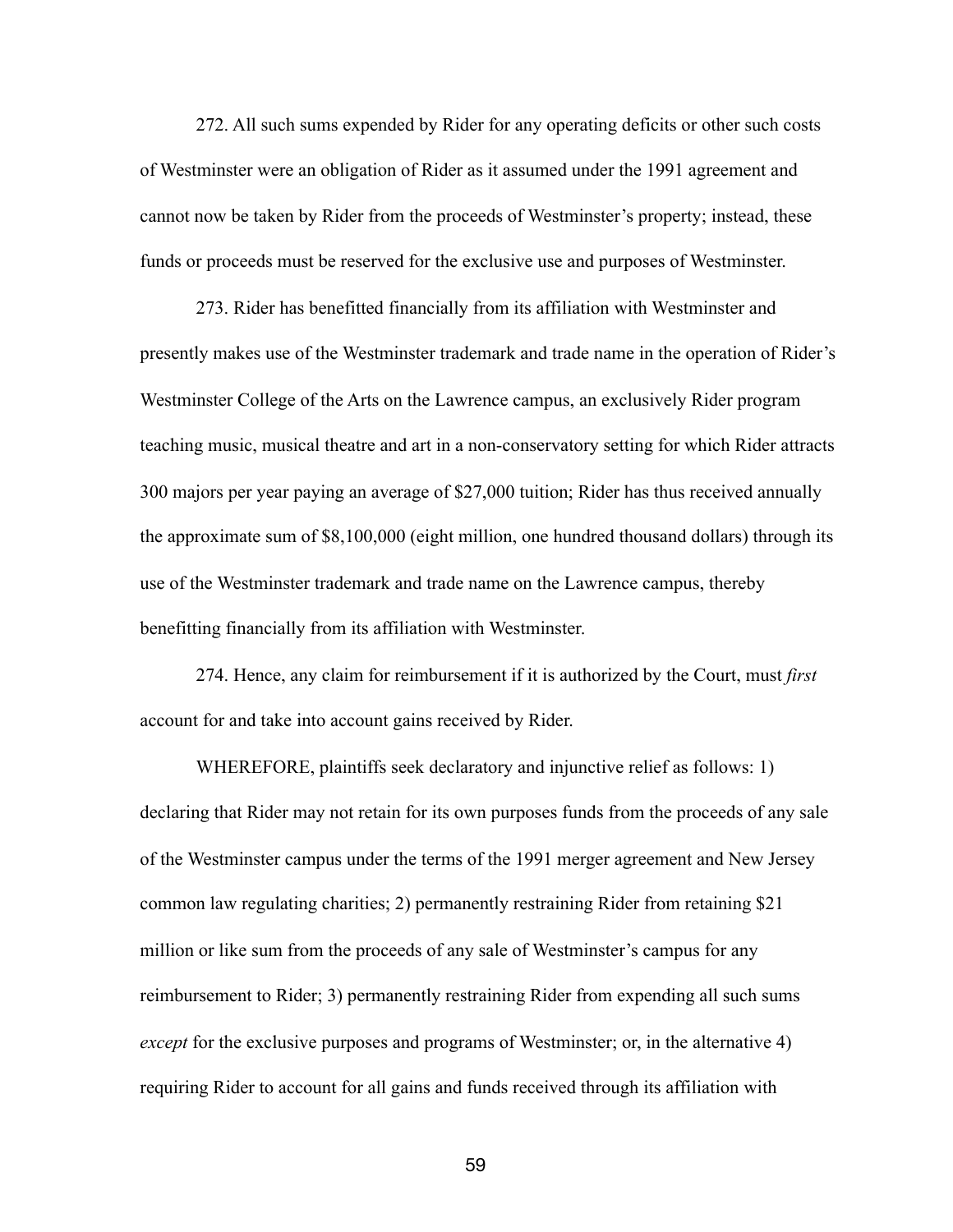Westminster prior to any reimbursement or recoupment by Rider; together with attorneys' fees, costs of suit and such further relief as this Court deems appropriate, equitable and just.

### **COUNT V (Accounting)**

275. Plaintiffs incorporate by reference each of the foregoing paragraphs as if more fully set forth at length herein.

276. Westminster's property was intended by its donors to be used for the benefit of its students and future students in its educational, academic and religious program.

277. Upon information and belief, Rider has borrowed \$8 million on the credit and property of Westminster, allowing placement of a lien upon Westminster to secure such indebtedness without any announcement of any program or project for the use of such funds for Westminster's purposes.

278. After securing such line of credit, Rider made no announcement of any intent to use such funds exclusively for Westminster's programs and purposes.

279. Such borrowing and lien is contrary to the intent, purposes and expectation of Westminster's donors who were induced by Rider to give such funds with the understanding that they were to enhance and build the Princeton campus for Westminster's use and for the benefit of its students.

280. Such borrowing and the lien is contrary to Rider's duty as a charitable steward or trustee of Westminster and it is contrary to the purposes of the Strong Taylor grant and trust and the donative intent of other donors, in that the Westminster property has been alienated to fund the loan that was, on information and belief, for the purposes of Rider and not Westminster.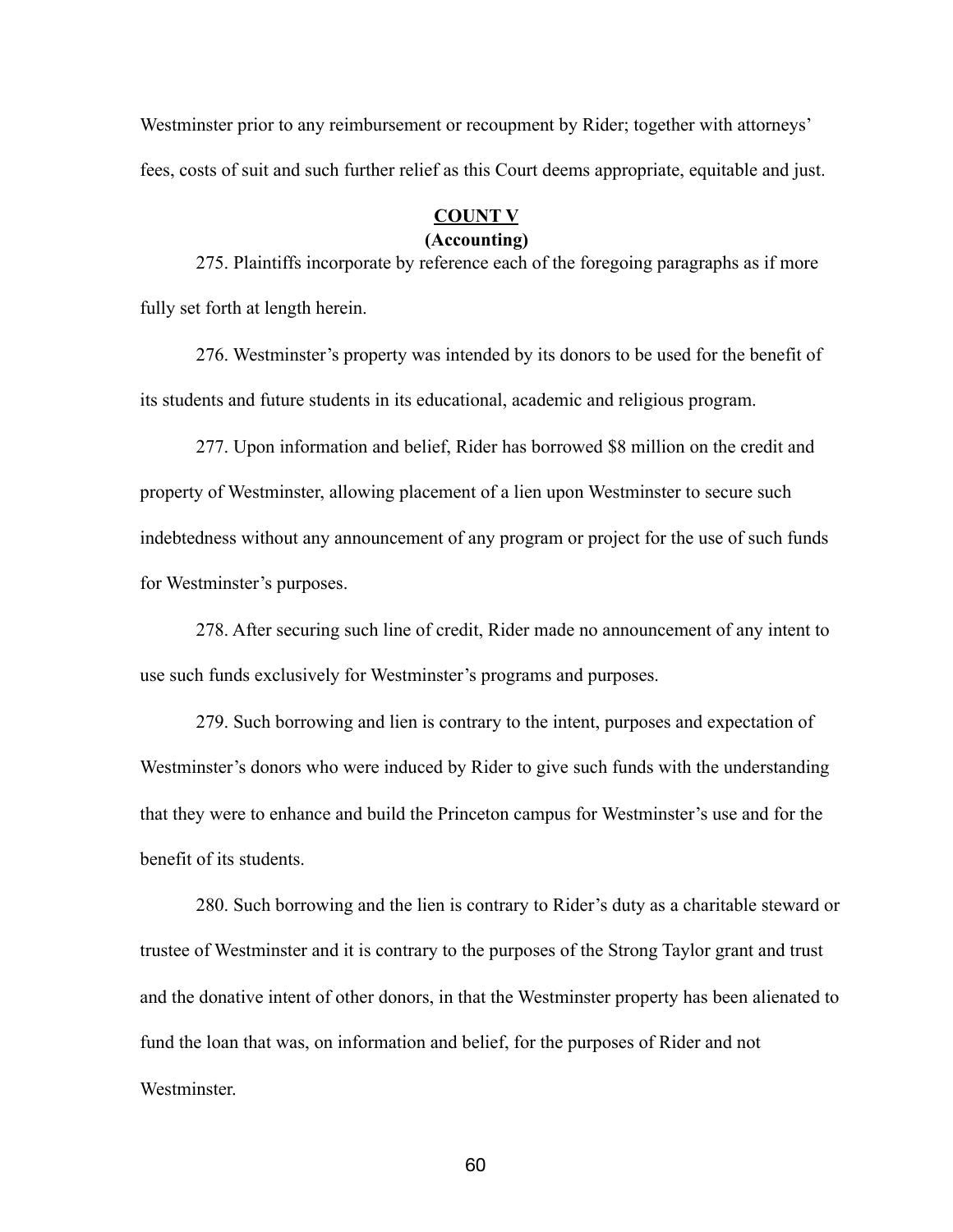WHEREFORE, plaintiffs respectfully request that this Court enter Order 1) requiring Rider to provide a full and complete accounting for its borrowing on the property of Westminster, 2) that Rider disclose what funds it drew on said credit line that used the Westminster campus as collateral, 3) that Rider disclose the current indebtedness on the credit line and 4) that the Court direct that the lien or any other form of mortgage instrument on the Westminster property is illegal and a violation of New Jersey law governing charities, the terms of the Strong-Taylor trust, the intent of Westminster's other donors, and is a violation of the 1991 Agreement; together with attorneys' fees, costs of suit and such further relief as this Court deems appropriate, equitable and just.

# **COUNT VI INJUNCTIVE RELIEF**

(As to sale of Westminster's Princeton Campus)

281. Plaintiffs incorporate by reference each of the foregoing paragraphs as if more fully set forth at length herein.

282. Rider has declared its intention to move Westminster from its Princeton campus to Rider's Lawrence campus in the manner described above.

283. Rider has not made any commitment to using the proceeds of any expected sale of the Westminster campus for Westminster's programs and for Westminster's purposes.

284. Any move of Westminster and/or the sale its Princeton campus by Rider for the use of Rider's general purposes and not Westminster programs and purposes violates New Jersey charities laws and public policy, the intent of Westminster's donors, the Strong Taylor grant and trust and the 1991 agreement.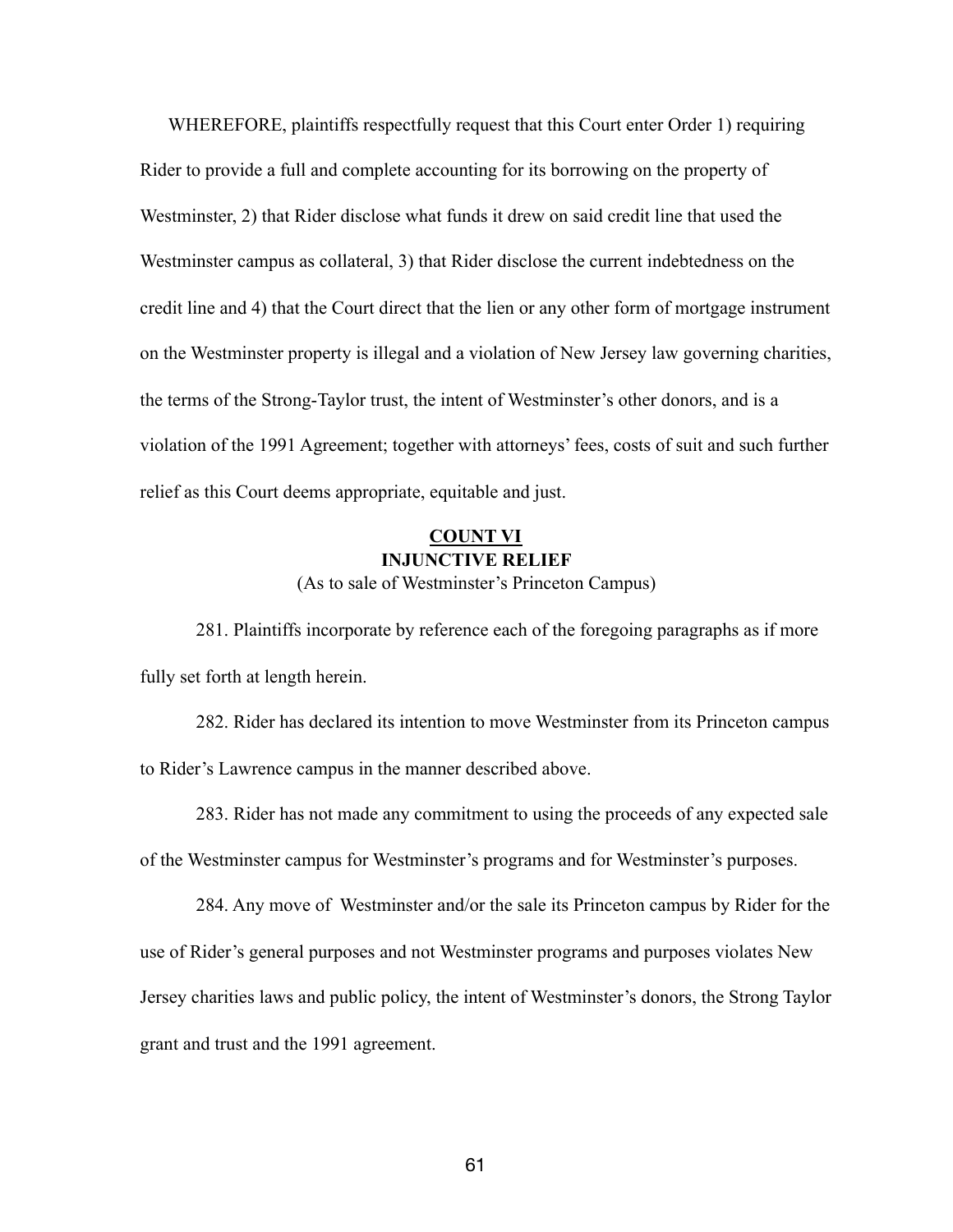285. Rider's sale of the Princeton Campus without commitment to using all of the proceeds for the sale for the programs and purposes of Westminster is contrary to the terms of the Strong Taylor grant and trust and, separately, is illegal under New Jersey's charities laws and public policy and violates the terms and conditions of the 1991 Agreement and the Westminster-Seminary Agreement under which Rider accepted stewardship of the Princeton campus.

286. Such conduct will further breach and violate the express and implied understandings of Westminster's donors who gave their donations to Westminster and/or Rider for Westminster's purposes, namely for the benefit of its current and future students, as set forth above.

287. If such a sale of Westminster is permitted, the school and its property will be forever lost for the purposes articulated by Westminster's donors, by Strong Taylor, and/or by the terms of the 1991 Agreement and New Jersey law and public policy governing charities and in particular, charitable non-profit educational institutions.

288. Such a sale would permanently alienate the campus to a third party buyer, preventing its use by the students as the intended beneficiaries of this charitable asset, causing irreparable harm that cannot be remedied, now or in the future, by money damages.

WHEREFORE, plaintiffs respectfully request that this Court enter Order permanently restraining Rider University from selling the Westminster campus in whole or in part; together with attorneys' fees, costs of suit and such further relief as this Court deems appropriate, equitable and just.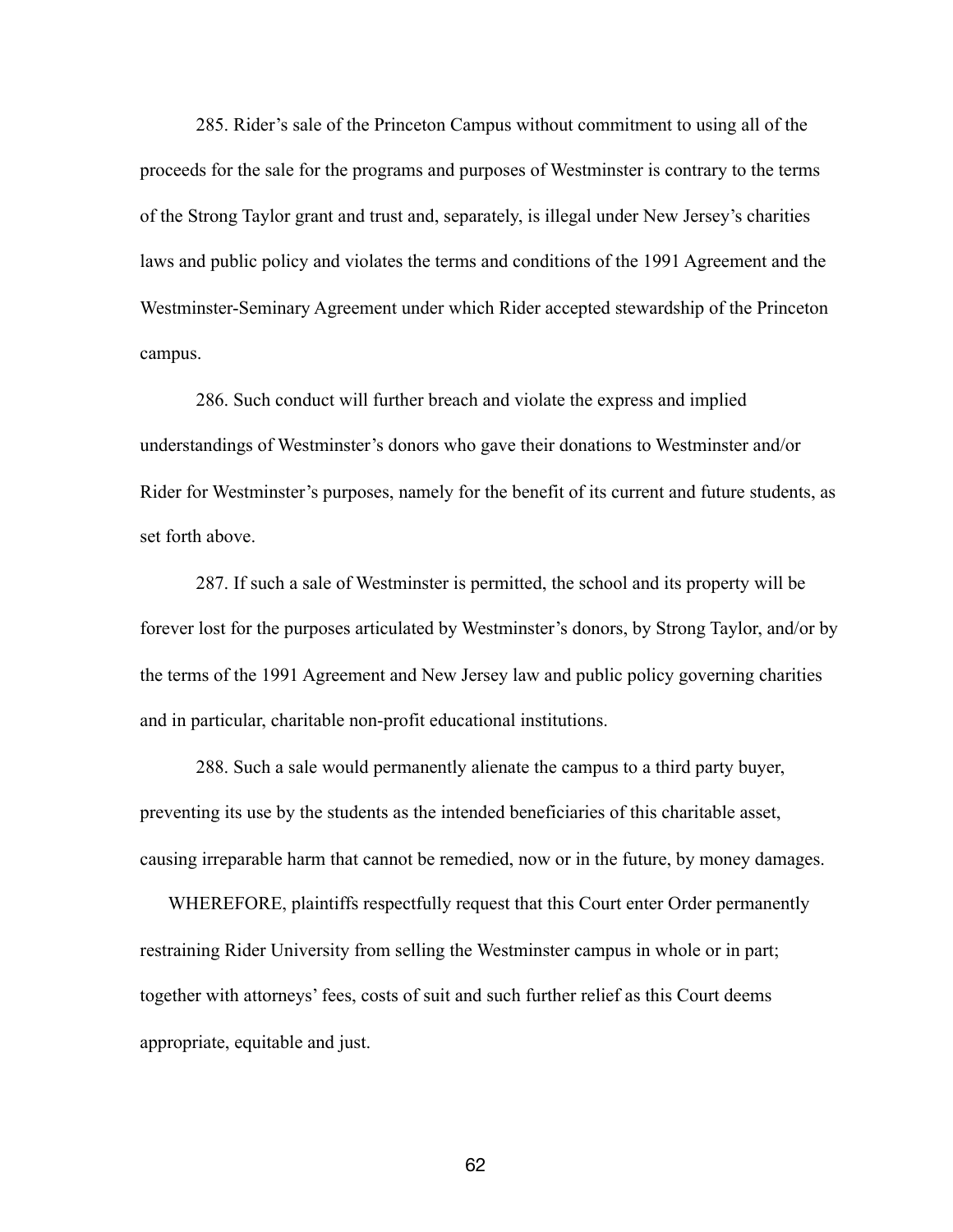# **COUNT VII**

(Reinstatement of the Westminster Board of Governors or Trustees as a Result of the Abandonment and Wastage of Westminster by Rider University)

289. Plaintiffs incorporate by reference each of the foregoing paragraphs as if more

fully set forth at length herein.

290. Defendant Rider University has materially and substantively mismanaged,

harmed and/or injured the charitable fund and property known as Westminster Choir College,

or has acted in a manner in which it will do so unless it is restrained, in violation of its duties

under New Jersey law and public policy governing charities and/or in breach of its fiduciary

duties and duties of stewardship.

291. Such acts, include but are not limited to the following, in addition to those set

forth elsewhere in this complaint:

- 1) The illegal mortgaging of the Westminster campus to fund Rider's separate operational or other needs;
- 2) The harm to student admissions and fundraising caused by the now-failed effort to sell or close the school to the point where Westminster's fundraising has diminished almost entirely and enrollment has been reduced by sixty (60%) per cent to less than 40 students from Westminster's traditional annual enrollment of nearly 100 incoming students;
- 3) Its now aborted plain to sell Westminster to Kaiwen and use the entire proceeds for Rider's own purposes, not Westminster's, illegally diverting the charitable fund at a time when Westminster's purposes are still in demand and capable of performance;
- 4) The attempted sale of Westminster to a Chinese government owned entity that would have been entitled to close the academic program immediately upon sale and merge it into its commercial operations and attributed its endowment to the commercial entity;
- 5) The failure to protect tenured faculty employment for more than two years under the aborted sales proposal;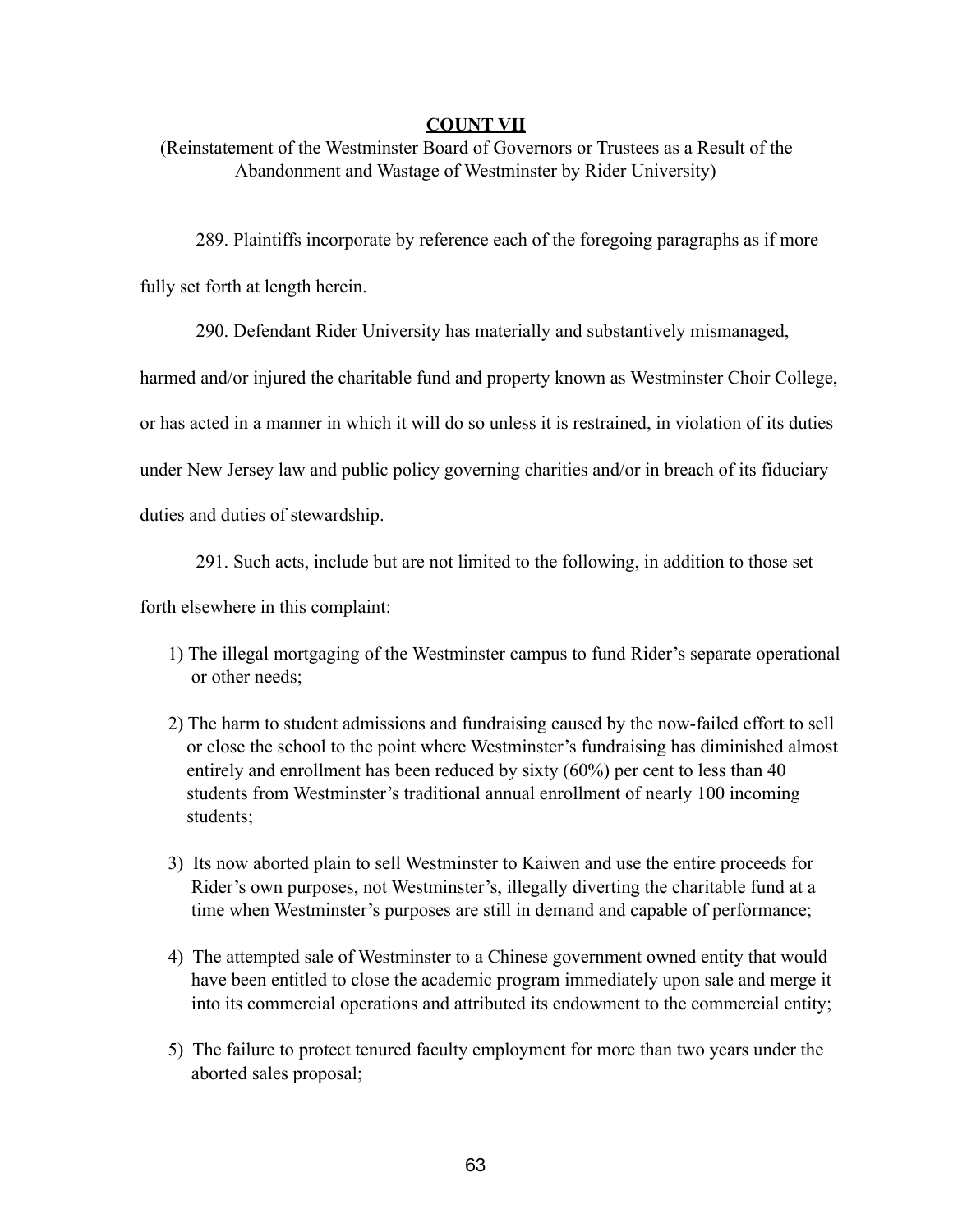- 6) That Rider by the aborted sale disregarded the primary charitable purpose of the 1935 trust to operate a religious music college;
- 8) Disregard of the donative intent of Westminster's donors that their funds were to be used for a school of music or sacred music, not for Rider's general purposes;
- 9) Abandonment or prospective abandonment of Westminster by Rider University;
- 10) Wasting and/or harm to the academic reputation, business and goodwill of Westminster;
- 11) The attempted move of Westminster in a manner that would break up and destroy its conservatory program and without adequate facilities.
- 12) The loss or resignation of certain key faculty because of Rider's attempts to sell or close the Choir College.
- 13) The continuing attrition and loss of students due to Rider's attempts to close, sell or move the Choir College.
- 14) Rider's announced proposal to move Westminster to the Lawrence campus is contrary to the findings of its own prior studies that such move is not practicable, possible or is infeasible.

WHEREFORE, for the reasons set forth above, in the alternative, the corporation

of Westminster Choir College should be reinstated and its Board reconstituted.

# **COUNT VIII**

# **DECLARATORY JUDGMENT AND INJUNCTIVE RELIEF**

(Validity of the Strong Taylor Covenant as to the Residuary Interest of Seminary and Continuing duty of Westminster to Continue the Conditions of the Grant)

292. Sophia Strong Taylor conditioned her grant of the campus property and other

gifts to Westminster subject to, inter alia, the residuary conveyance to the Seminary upon

failure of Westminster to continue the purposes of the Strong Taylor grant and trust.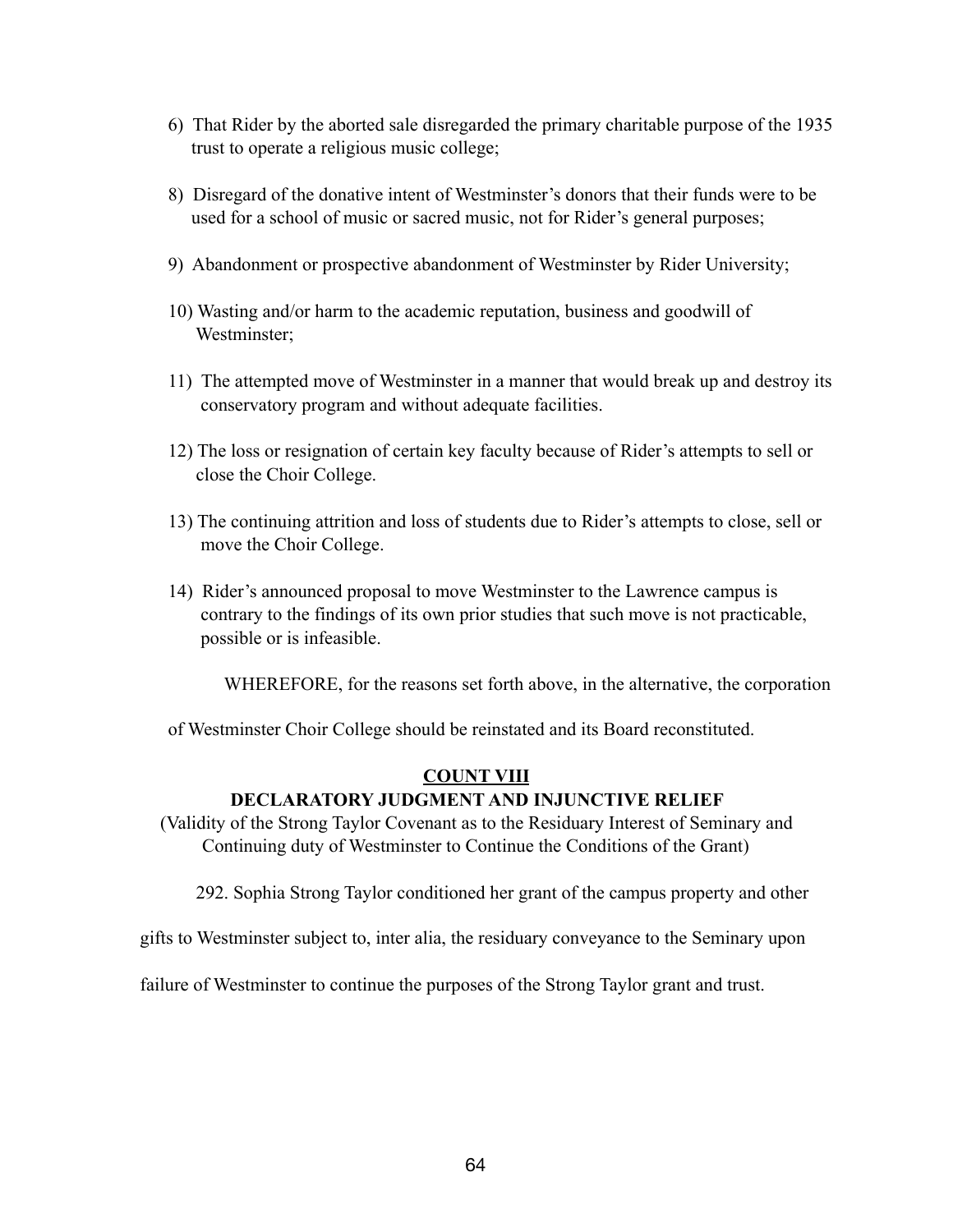293. The Strong Taylor grant required Westminster to operate and maintain a college for training Ministers of Music for evangelical churches on the Westminster campus and by Westminster as a fundamental condition of the grant.

294. The Grantor's restrictions on the use of the Campus and her instructions as to the residuary conveyance may not be extinguished by private agreement between parties not involving the Grantor.

295. New Jersey law provides a judicial remedy, when appropriate, for parties seeking to extinguish and/or change a condition or restriction mandated by a grant, trust or bequest when the conditions of the grant can no longer be reasonably carried out.

296. Absent judicial approval, funds or real property subject to a restriction put in place by a grantor may not be put to a use that is contrary to the grantor's intentions or that materially changes the grantor's intent or abandons such intent.

297. The restrictions on the Westminster assets and campus put in place by the grantor Strong Taylor or her requirement of a residuary conveyance to Seminary have never been extinguished by any court nor has any person or entity sought such judicial remedy.

298. Due to the lack of judicial extinguishment of the Covenant, Rider does not possess fee simple title to the Westminster campus that remains encumbered by the Strong Taylor grant and trust conditions.

299. If Rider, or any successor to it, ceases to operate and maintain a college for training ministers of music for evangelical churches on the Westminster campus and/or for liturgical music training, ownership of the campus shifts to the Seminary in accordance with the Strong Taylor grant and trust; such covenant and restriction must continue to be deemed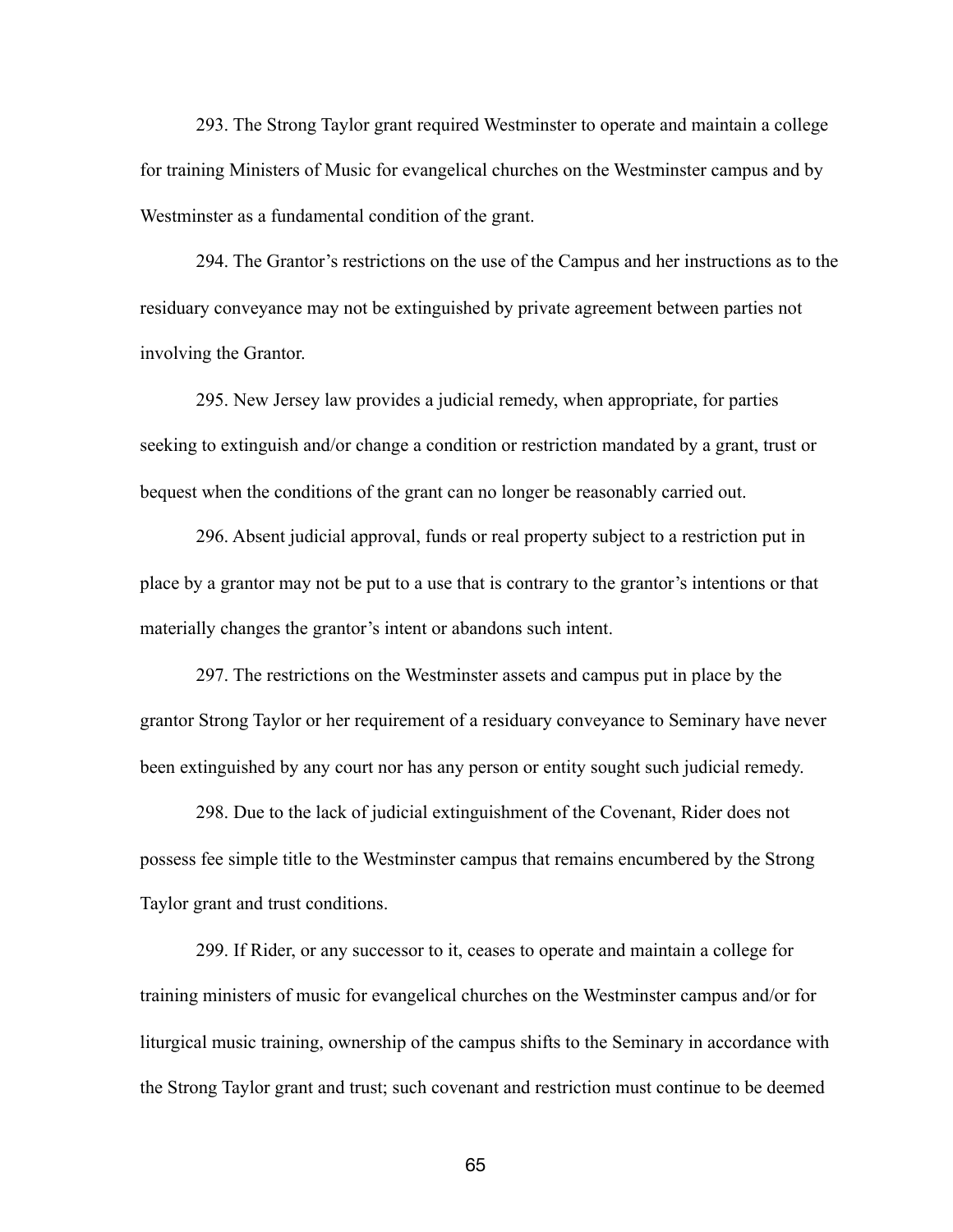to run with the land of Westminster in Princeton absent appropriate application to a court and a ruling modifying such conditions.

300. Such covenant was intended to protect the interest and benefit of Westminster's current and future students by creating a condition that would require Westminster to continue in the religious and liturgical music training mission at the risk of losing the campus and buildings to Seminary.

301. Accordingly, declaratory judgment should be granted that the residuary conveyance to Seminary runs with the Westminster campus, property and buildings, that it continues in force, that its has not been extinguished by judicial action, along with injunctive relief that any deed of conveyance to a qualified and lawful buyer of the Westminster property must include the conditions giving rise to the residuary conveyance to Seminary and provide for such conditions as a part of any documents necessary to such transaction.

WHEREFORE, the Plaintiffs respectfully request that this Court enter judgment against Rider declaring that

1) Rider does not possess fee simple title to the Campus and the Campus remains encumbered by the Strong Taylor grant and trust;

2) the Westminster-Seminary Agreement is void *ab initio* for failure to obtain required judicial approval, together with all agreements attendant thereto;

3) returning the parties to their respective positions prior to execution of the Westminster-Seminary Agreement, together with attorneys' fees, costs of suit and such further relief as this Court deems equitable and just.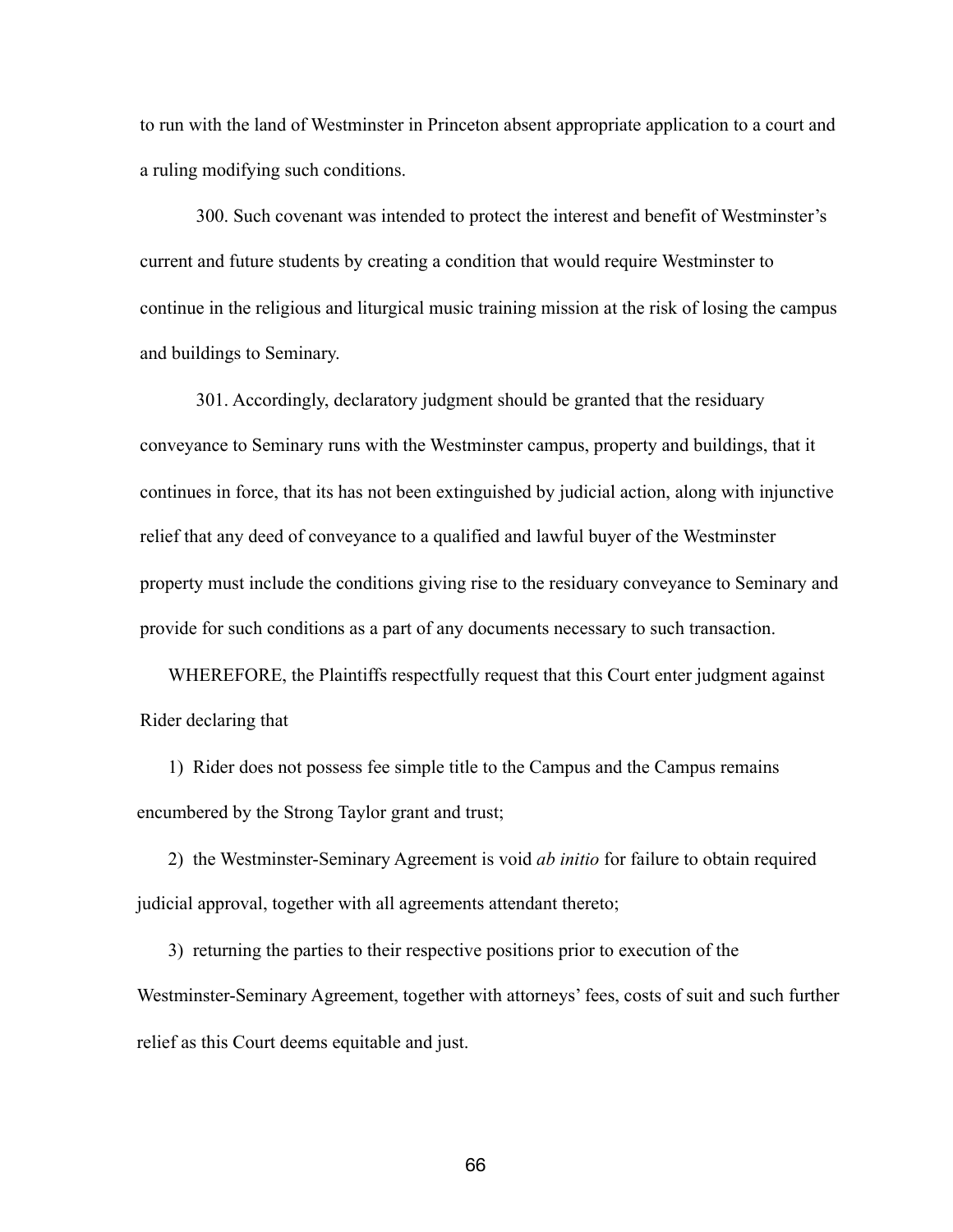#### **COUNT IX**

#### **DECLARATORY JUDGMENT AND INJUNCTIVE RELIEF**

(The Provisions of the Westminster-Seminary Agreement Vacating the Residuary Conveyance to Seminary are Contrary to the Purposes and Intent of the Strong Taylor Grant and Trust)

302. Plaintiffs incorporate by reference each of the foregoing paragraphs as if more fully set forth at length herein.

303. The Strong Taylor grant and trust was predicated upon the underlying condition and restriction that Westminster would continue to provide training of Ministers of Music and training students in sacred and liturgical music and the offering of Christian theology at the Westminster campus in Princeton on the premises funded by Strong Taylor.

304. Strong Taylor's grant required that if Westminster failed to continue in such mission, Westminster's lands and buildings in Princeton were to pass to and vest in the Seminary as a communitarian Presbyterian institution.

305. The purpose of the grantor's restriction was to burden Westminster by a condition that would deprive it of ownership and control of the campus property and buildings in Princeton so as to force Westminster to maintain and pursue the above-described mission at the cost of loss of ownership of the property for the benefit of its current and future students.

306. The purpose of designating the Seminary as residual beneficiary was to assure 1) that the Westminster property would continue to be used for the purposes of Westminster's students and 2) that upon the cessation of the Westminster mission the property would continue to be used by a Presbyterian entity to best continue the religious purposes and intent of the Strong Taylor grant.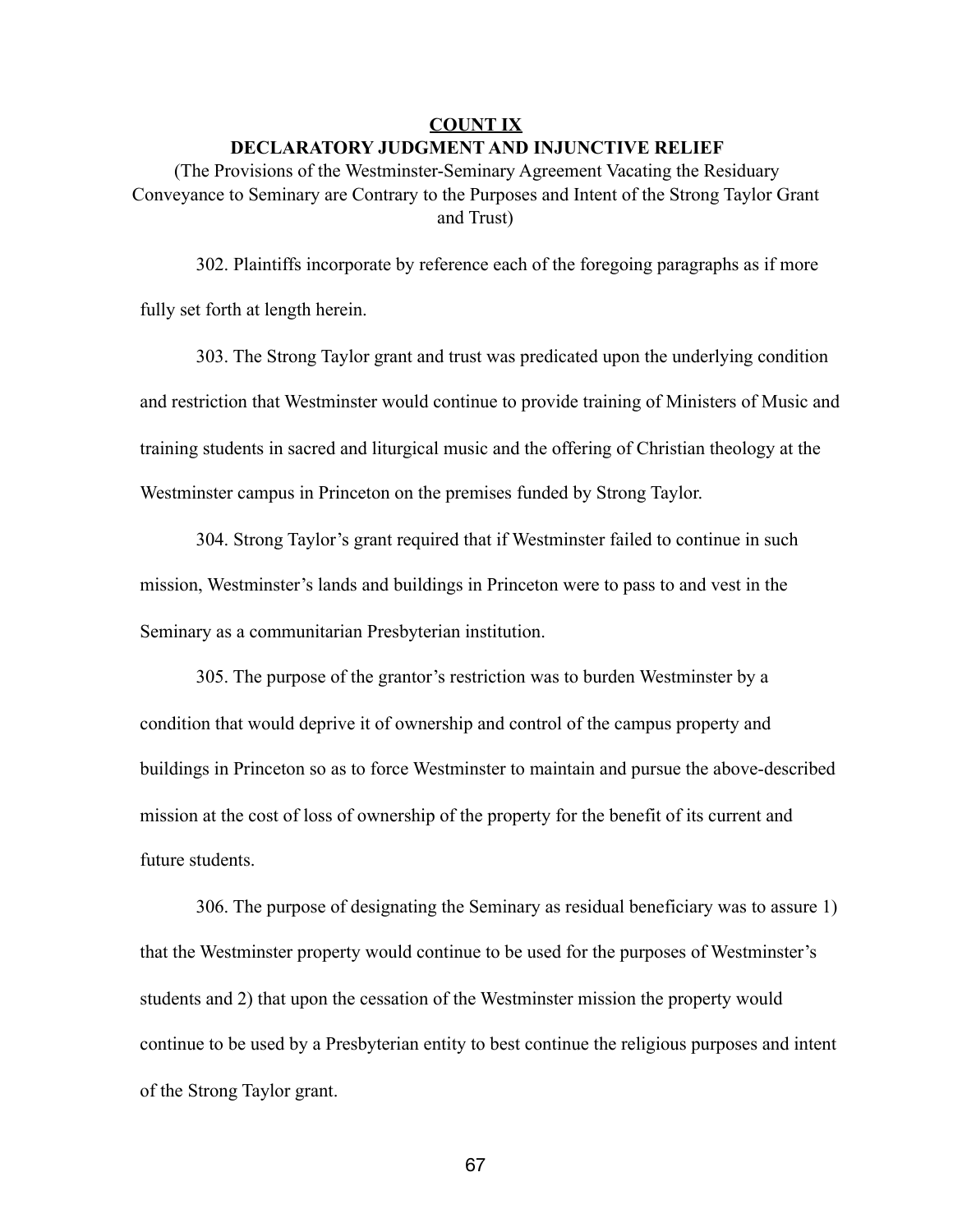307. The religious music mission of Westminster as foreseen in the Strong Taylor grant is still capable of performance; has been performed continuously by Westminster since at least 1935, without interruption, through the present date; and can continue to be performed in Princeton in the context of an academic center or academic institution dedicated to the training, in part, of ministers of music and students of liturgical music and Christian theology in a degree-granting institution of higher education.

308. The purposes of the Seminary also continue substantively today as they had in 1935; Seminary is still competent and capable of acting as a communitarian institution to receive the Westminster property through the residuary conveyance.

WHEREFORE, plaintiffs respectfully request declaratory relief that the

Westminster-Seminary Agreement be declared void and of no further force and effect, along with injunctive relief as necessary to carry out such relief, along with costs of suit, reasonable attorneys fees and such other relief as to the Court should seem just and proper.

### **COUNT X DECLARATORY JUDGMENT AND INJUNCTIVE RELIEF**

(Rider is Obligated to Operate Westminster in a Manner Consistent with the Strong Taylor Grant)

309. The Westminster-Seminary Agreement requires that Rider continue to operate Westminster in a manner consistent with the purposes and intent of the Strong Taylor trust.

310. Under common law and under public policy, as the charitable steward that succeeded to the Strong-Taylor trust Rider is obligated to adhere to the grantor's conditions, purposes and intent.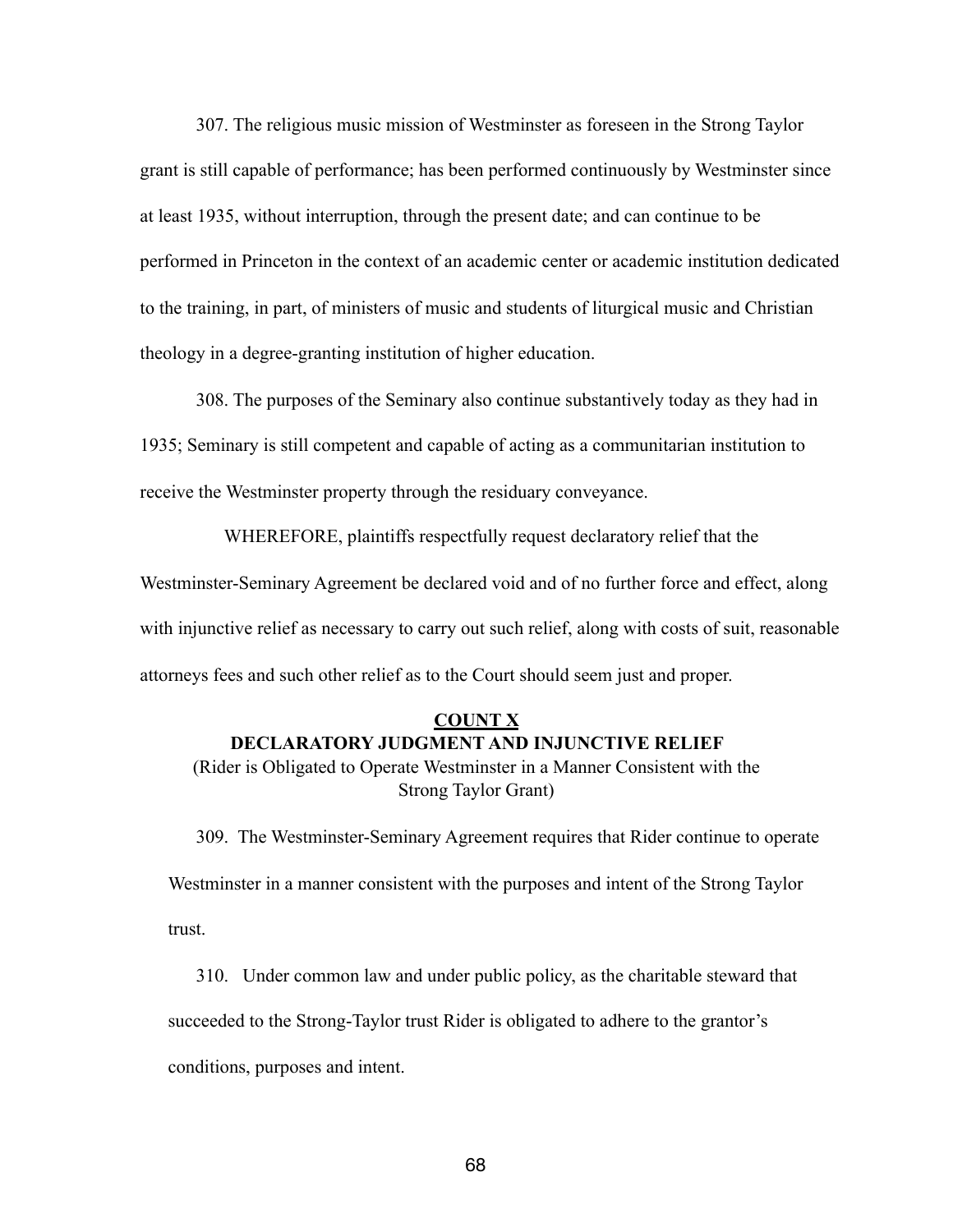311. If Rider ceases to, or no longer wishes to, carry out such purposes and intent, under cy pres principles, public policy or related legal doctrine Westminster and its campus and properties must be conveyed to another institution capable of continuing to carry out the charitable purposes and intent of the Strong Taylor grant in as a close a manner as possible.

312. In 1991, the Seminary through the Westminster-Seminary agreement agreed to vacating of the residual conveyance in return for an express commitment by Westminster that it would continue to operate Westminster in a manner consistent with the purposes and intent of the Strong Taylor grant and trust.

313. Rider, as successor to the Westminster-Seminary Agreement, is bound to the purposes and intent of the Strong Taylor grant and trust.

314. Rider assumed the obligations of the Westminster-Seminary Agreement by its acceptance and agreement to the Assumption Agreement that became effective upon the merger and/or affiliation of Rider with Westminster in 1992.

315. Regardless of the Assumption Agreement, Rider is obligated as a successor to Westminster to adhere to the purposes and intent of the Strong Taylor grant and trust under New Jersey law and public policy governing charitable and conditional grants and trusts.

 WHEREFORE, declaratory judgment is respectfully requested under this Count that Rider is obligated as successor to Westminster and/or under the Assumption Agreement to continue to operate the Westminster campus and property for the purposes set forth in the Strong Taylor grant and that such conditions run with the property, along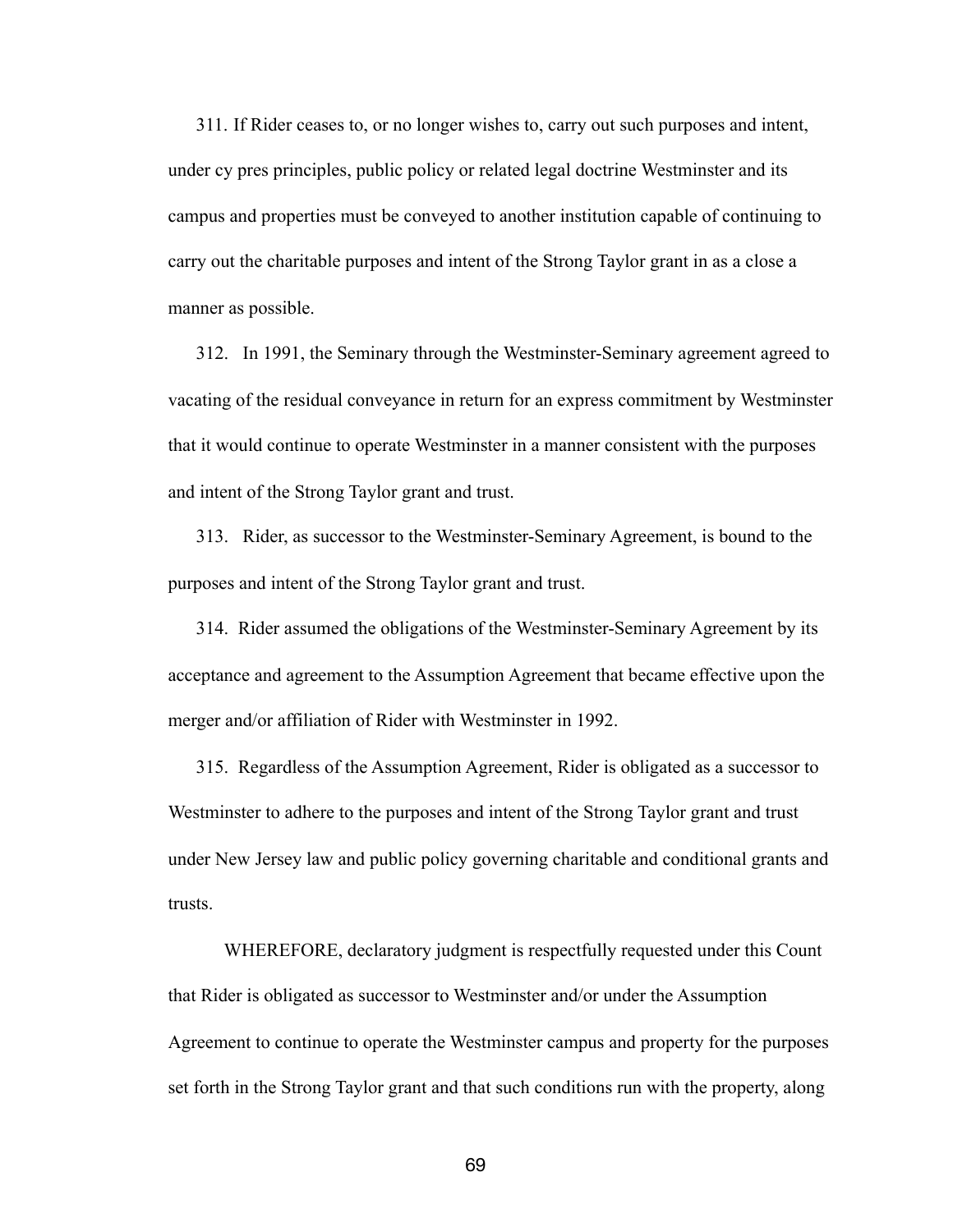with injunctive relief necessary to implement such relief and cure any harm to Westminster caused by Rider's actions beginning in or about December 2016, along with cost of suit, reasonable attorneys fees and such other relief as to the Court may seem just and proper.

Respectfully submitted,

 Bruce I. Afran, Counsel for Plaintiffs